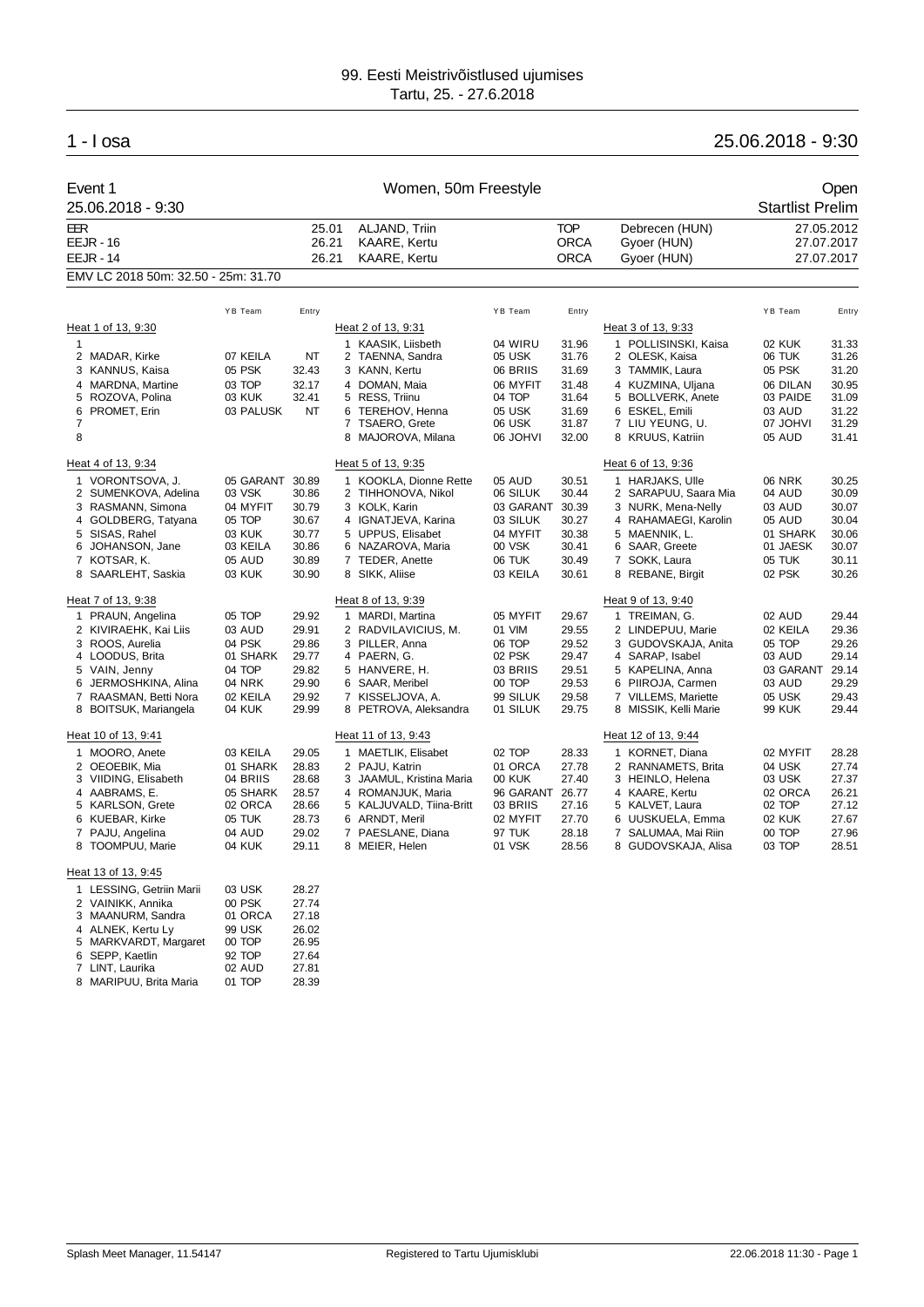| Event 2<br>25.06.2018 - 9:47                                                                                                                                                                                                                                                                                                                                 |                                                                                                                                                      | Men, 50m Freestyle                                                                                                                  |                                  |                                                                                                                                                                                                                                                                                                                                         |                                                                                                                                                                                       |                                                                                                          |                                                                                                                                                                                                                                                                                                                                            |                                                                                                                                                                      | Open<br><b>Startlist Prelim</b>                                                                                            |
|--------------------------------------------------------------------------------------------------------------------------------------------------------------------------------------------------------------------------------------------------------------------------------------------------------------------------------------------------------------|------------------------------------------------------------------------------------------------------------------------------------------------------|-------------------------------------------------------------------------------------------------------------------------------------|----------------------------------|-----------------------------------------------------------------------------------------------------------------------------------------------------------------------------------------------------------------------------------------------------------------------------------------------------------------------------------------|---------------------------------------------------------------------------------------------------------------------------------------------------------------------------------------|----------------------------------------------------------------------------------------------------------|--------------------------------------------------------------------------------------------------------------------------------------------------------------------------------------------------------------------------------------------------------------------------------------------------------------------------------------------|----------------------------------------------------------------------------------------------------------------------------------------------------------------------|----------------------------------------------------------------------------------------------------------------------------|
| EER<br><b>EEJR - 18</b><br><b>EEJR - 16</b><br><b>EEJR - 14</b>                                                                                                                                                                                                                                                                                              |                                                                                                                                                      |                                                                                                                                     | 22.37<br>22.48<br>22.94<br>24.54 | MALBERG, Miko<br>ZAITSEV, Daniel<br>DEGTJARJOV, Pjotr<br>ZIRK, Kregor                                                                                                                                                                                                                                                                   |                                                                                                                                                                                       | <b>KUK</b><br>GARANT<br><b>TOP</b><br><b>USK</b>                                                         | Beijing (CHN)<br>Tallinn<br>Tallinn<br>Tallinn                                                                                                                                                                                                                                                                                             |                                                                                                                                                                      | 14.08.2008<br>19.06.2016<br>18.12.2009<br>27.06.2014                                                                       |
| EMV LC 2018 50m: 29.00 - 25m: 28.00                                                                                                                                                                                                                                                                                                                          |                                                                                                                                                      |                                                                                                                                     |                                  |                                                                                                                                                                                                                                                                                                                                         |                                                                                                                                                                                       |                                                                                                          |                                                                                                                                                                                                                                                                                                                                            |                                                                                                                                                                      |                                                                                                                            |
|                                                                                                                                                                                                                                                                                                                                                              |                                                                                                                                                      |                                                                                                                                     |                                  |                                                                                                                                                                                                                                                                                                                                         |                                                                                                                                                                                       |                                                                                                          |                                                                                                                                                                                                                                                                                                                                            |                                                                                                                                                                      |                                                                                                                            |
|                                                                                                                                                                                                                                                                                                                                                              | YB Team                                                                                                                                              | Entry                                                                                                                               |                                  |                                                                                                                                                                                                                                                                                                                                         | YB Team                                                                                                                                                                               | Entry                                                                                                    |                                                                                                                                                                                                                                                                                                                                            | YB Team                                                                                                                                                              | Entry                                                                                                                      |
| Heat 1 of 13, 9:47<br>$\mathbf{1}$                                                                                                                                                                                                                                                                                                                           |                                                                                                                                                      |                                                                                                                                     |                                  | Heat 2 of 13, 9:48<br>1 ALIHODZIN, Artjom                                                                                                                                                                                                                                                                                               | 02 GARANT 28.93                                                                                                                                                                       |                                                                                                          | Heat 3 of 13, 9:49<br>1 GOLDBERG, Georgi                                                                                                                                                                                                                                                                                                   | 04 TOP                                                                                                                                                               | 28.59                                                                                                                      |
| 2 HUNT, Artur<br>3 JABLOKOV, Erik<br>4 MUINASMAA, Norman                                                                                                                                                                                                                                                                                                     | 04 PALUSK<br>03 PALUSK<br>01 PALUSK                                                                                                                  | ΝT<br>NT<br>NT                                                                                                                      |                                  | 2 MAENNIK, H.<br>3 VOMPA, M.<br>4 TIEDE, Kai Robert                                                                                                                                                                                                                                                                                     | 05 BRIIS<br>03 KUK<br>04 KEILA                                                                                                                                                        | 28.92<br>28.84<br>28.81                                                                                  | 2 IVANOV, Oliver<br>3 TOATER, Eerik<br>4 PETROV, Ilja                                                                                                                                                                                                                                                                                      | 01 SHARK<br>02 TYRI<br>03 GARANT                                                                                                                                     | 28.53<br>28.41<br>28.39                                                                                                    |
| 5 KRYUKOV, Ilja<br>TRIBUNTSOV, Ralf<br>6<br>7<br>SABENIN, Igor<br>8                                                                                                                                                                                                                                                                                          | 03 AKTIIV<br><b>94 AUD</b><br>98 VSK                                                                                                                 | NT<br>NT<br>NT                                                                                                                      |                                  | 5 KRYLOV, Matvei<br>6 NOMM, Mirko<br>7 METSA, Aap Valter<br>8 INDUS, Robert                                                                                                                                                                                                                                                             | 04 SILUK<br>04 VIM<br>05 USK<br>02 PALUSK                                                                                                                                             | 28.81<br>28.90<br>28.92<br>NT                                                                            | 5 SEPP, Guenter<br>6 ILTSISIN, Mark<br>7 MAENNA, Martin<br>8 PRITS, Ralf Erik                                                                                                                                                                                                                                                              | 03 PSK<br><b>06 KUK</b><br>01 TYRI<br>04 MYFIT                                                                                                                       | 28.39<br>28.53<br>28.56<br>28.61                                                                                           |
|                                                                                                                                                                                                                                                                                                                                                              |                                                                                                                                                      |                                                                                                                                     |                                  |                                                                                                                                                                                                                                                                                                                                         |                                                                                                                                                                                       |                                                                                                          |                                                                                                                                                                                                                                                                                                                                            |                                                                                                                                                                      |                                                                                                                            |
| Heat 4 of 13, 9:50<br>1 MOSKALENKO, Denis<br>2 KUULPAK, Hans-Mikk<br>3 ERDMAN, Daniel<br>4 LILIENBERG, Kaurit<br>5 VILLEMS, Glen Marcus<br>6 TAMMIK, Remi<br>7 RUOTSALAINEN, Patrik<br>8 HARJAKS, Joakim<br>Heat 7 of 13, 9:54<br>1 ALOE, Robin<br>2 PETROV, Dmitri<br>3 SOODLA, Enrice Mario<br>4 NIKOLTSUK, Aleksei<br>5 ORAV, Patrick<br>6 TSALOV, Kirill | 05 PSK<br>04 TOP<br>00 VSK<br>02 AUD<br>04 ORCA<br>05 PSK<br>02 USK<br><b>02 NRK</b><br>00 KEILA<br>03 DILAN<br>01 USK<br>02 NRK<br>04 AUD<br>03 KUK | 28.33<br>28.24<br>28.11<br>28.05<br>28.07<br>28.23<br>28.32<br>28.33<br>27.27<br>27.16<br>26.92<br>26.86<br>26.91<br>26.99<br>27.23 |                                  | Heat 5 of 13, 9:51<br>1 IVANOV, Nikita<br>2 GOLUBEV, Aleksei<br>3 IDRISSOV, Artur<br>4 KARATSEVSKI, Nikita<br>5 SALOMON, Georg<br>6 JAAS, Nikita<br>7 SAHPAZOV, Artjom<br>8 TAMMENIIT, K.<br>Heat 8 of 13, 9:55<br>1 VALKRUSMAN, A.<br>2 DROZDOV, Daniil<br>3 KOEOEK, Mark<br>4 ANDREEV, Ruslan<br>5 SABANOV, Aleksandr<br>6 MARRAN, M. | 05 ARGO<br>02 VIM<br>02 ORCA<br>03 ORCA<br><b>02 KUK</b><br>03 AQUA<br>04 AUD<br>02 PSK<br>03 ARGO<br>04 GARANT 26.73<br>01 AUD<br>01 SILUK<br>02 GARANT 26.58<br>03 BRIIS<br>03 ORCA | 27.95<br>27.83<br>27.76<br>27.74<br>27.75<br>27.76<br>27.91<br>28.02<br>26.85<br>26.61<br>26.55<br>26.61 | Heat 6 of 13, 9:53<br>1 TRETJAKOV, Mark<br>2 AKSALU, Simo<br>3 KALLASTE, Carl Robert<br>4 TEDER, K.<br>5 MARTSUK, Nikita<br>6 MEIER, Martin<br>7 KUTERGIN, Julius<br>8 GIRLIN, Anton-Theo<br>Heat 9 of 13, 9:56<br>1 NIGUL, Siim<br>2 LIHHATS, Erik<br>3 HORENZENKO, Denis<br>4 VALLISTE, Ragmar<br>5 KAESPER, Janek<br>6 VIHERPUU, Rihard | 01 JAESK<br>03 USK<br>02 ORCA<br>04 BRIIS<br>03 NRK<br>04 VIM<br>02 GARANT 27.58<br>01 BRIIS<br>02 ORCA<br>03 GARANT<br>01 USK<br><b>99 KUK</b><br>99 ARGO<br>03 VIM | 27.61<br>27.51<br>27.48<br>27.44<br>27.48<br>27.50<br>27.63<br>26.48<br>26.44<br>26.42<br>26.37<br>26.40<br>26.43<br>26.44 |
| 7<br>KOLLI, Karl Aleksander<br>8 KOBOSHEV, Vadim                                                                                                                                                                                                                                                                                                             | 01 WIRU<br>03 MAARDU 27.44                                                                                                                           |                                                                                                                                     |                                  | 7 RAADIK, Jorke Patrick<br>8 PASKOV, Philip                                                                                                                                                                                                                                                                                             | 02 ORCA                                                                                                                                                                               | 26.73<br>26.86                                                                                           | 7 LASIMER, Artur<br>8 SUUROJA, Carl-Joseph                                                                                                                                                                                                                                                                                                 | 04 SKENER<br>02 TOP                                                                                                                                                  | 26.54                                                                                                                      |
| Heat 10 of 13, 9:57<br>1 NOMMERGA, Silver<br>2 KLEINSON, Oskar<br>3 KAMPUS, Aleksander<br>4 KANNUS, Rasmus<br>5 SALA, Erik<br>6<br>ARGE, Anders<br>REINLO, Karl Marten<br>7<br>8 LUMI, Lennart Joosep                                                                                                                                                        | 01 ORCA<br>00 KEILA<br>01 TOP<br>00 BRIIS<br>01 VSK<br>01 TOP<br>99 USK<br>04 MYFIT                                                                  | 26.23<br>26.20<br>25.85<br>25.74<br>25.83<br>26.14<br>26.21<br>26.37                                                                |                                  | Heat 11 of 13, 9:59<br>1 PAERISMAA, Uku<br>2 SANDRIGAILO, A.<br>3 PIILBERG, Martin<br>4 LANGEL, M.<br>5 SIIM, Cevin Anders<br>6 VAINIKK, Rando<br>7 TURU, Vladimir<br>8 VISNAPUU, K.                                                                                                                                                    | 01 BRIIS<br>99 USK<br>00 USK<br>99 AUD<br>97 AUD<br>00 PSK<br>99 GARANT<br>02 USK                                                                                                     | 25.24<br>24.76<br>24.41<br>23.65<br>23.89<br>24.60<br>25.02<br>25.55                                     | Heat 12 of 13, 10:00<br>1 OPER, Georg<br>2 SOLODOV, Demid<br>3 VOLKOV, Sergei<br>4 TSERNOSEV, Nikita<br>5 UETT, Hendrik<br>6 MILK, Markus<br>7 MARANDI, Markus<br>8 MIILPALU, Matteus                                                                                                                                                      | 02 TUK<br>03 SKENER 24.65<br>01 GARANT 24.31<br>97 GARANT 23.43<br><b>98 AUD</b><br>99 TUK<br><b>00 KUK</b><br>02 USK                                                | 25.08<br>23.71<br>24.56<br>24.94<br>25.47                                                                                  |
| Heat 13 of 13, 10:01<br>1 GUMENJUK, Maksim<br>2 AHTIAINEN, Alex<br>SUUN, Janter<br>3<br>4 ZAITSEV, Daniel<br>5 AEDMA, Andri                                                                                                                                                                                                                                  | 00 GARANT 25.05<br>01 USK<br>00 TOP<br>97 GARANT 22.88<br>95 AUD                                                                                     | 24.64<br>23.94<br>23.69                                                                                                             |                                  |                                                                                                                                                                                                                                                                                                                                         |                                                                                                                                                                                       |                                                                                                          |                                                                                                                                                                                                                                                                                                                                            |                                                                                                                                                                      |                                                                                                                            |

 KAPELIN, Aleksandr 99 GARANT 24.51 KASK, Gregory 02 AUD 24.87 KUZMIN, Sergei 02 ARGO 25.36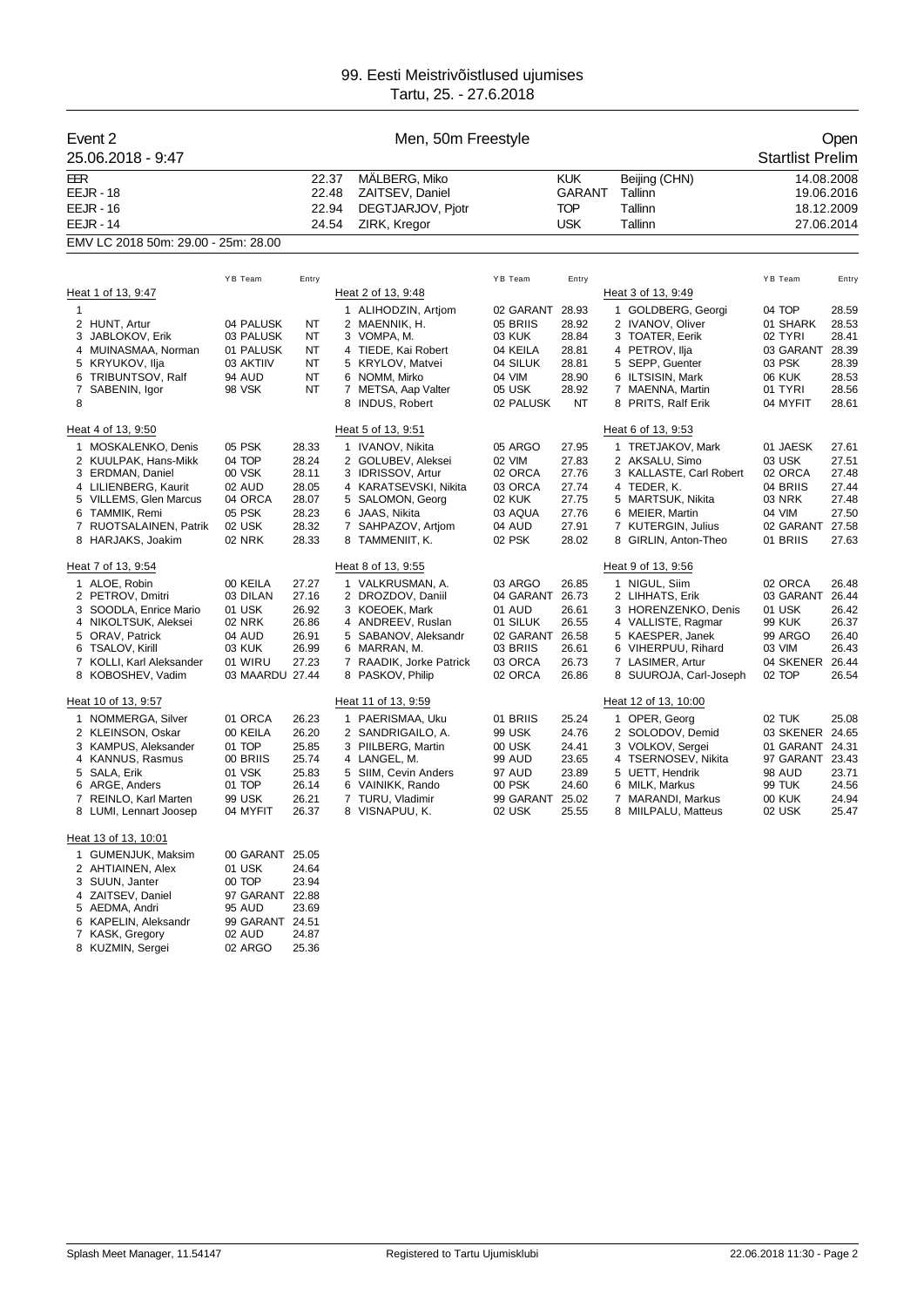| Event 3                                          |                            | Open               |                                                |                                       |                    |                                           |                              |                          |
|--------------------------------------------------|----------------------------|--------------------|------------------------------------------------|---------------------------------------|--------------------|-------------------------------------------|------------------------------|--------------------------|
| 25.06.2018 - 10:02                               |                            |                    |                                                |                                       |                    |                                           | <b>Startlist Prelim</b>      |                          |
| EER                                              |                            | 2:14.42            | GOLD, Aleksa                                   |                                       | <b>ORCA</b>        | Montreal (CAN)                            |                              | 5.04.2018                |
| <b>EEJR - 16</b>                                 |                            | 2:16.17            | OLEM, Veronika                                 |                                       | AKTIIV             | Netanya (ISR)                             |                              | 28.06.2017               |
| <b>EEJR - 14</b>                                 |                            | 2:21.18            | SEPP, Sigrid                                   |                                       | <b>TOP</b>         | Tallinn                                   |                              | 23.02.2013               |
| EMV LC 2018 50m: 2:54.50 - 25m: 2:48.50          |                            |                    |                                                |                                       |                    |                                           |                              |                          |
|                                                  | YB Team                    | Entry              |                                                | YB Team                               | Entry              |                                           | YB Team                      | Entry                    |
| Heat 1 of 4, 10:02                               |                            |                    | Heat 2 of 4, 10:06                             |                                       |                    | Heat 3 of 4, 10:10                        |                              |                          |
| 1 KADAK, Karoliina                               | 05 TUK                     | ΝT                 | 1 PRIIDEL, Emily                               | 05 BRIIS                              | 2:44.50            | 1 RAHAMAEGI, Karolin                      | 05 AUD                       | 2:43.29                  |
| 2 LUTS, Sigrid                                   | 05 TUK                     | NT                 | 2 KIVI, Jonna                                  | 03 VIM                                | 2:40.71            | 2 KUEBAR, Johanna                         | 06 TUK                       | 2:40.26                  |
| 3 ROOSMANN, K.<br>4 SIDORENKO, Darja             | 02 KUK<br>05 GARANT2:46.49 | 2:47.72            | 3 TROTSENKO, Emilia<br>4 VALDMAA, Laura-Liis   | 03 AKTIIV 2:32.72<br>04 TUK           | 2:25.52            | 3 VUTT, Hanna Grete<br>4 HANSALU, Katriin | 03 TOP<br>03 BRIIS           | 2:31.39<br>2:25.12       |
| 5 TONISSON, Liilia                               | 04 KUK                     | 2:47.63            | 5 TREIAL, Elis                                 | 04 USK                                | 2:30.43            | 5 VITSUT, Laura                           | 04 BRIIS                     | 2:29.46                  |
| 6 LARIKOVA, Katalina                             | 06 SILUK 2:51.33           |                    | 6 GURJANOVA, Violanta                          | 06 DILAN 2:39.31                      |                    | 6 NURK, Mena-Nelly                        | 03 AUD                       | 2:39.10                  |
| 7 HARJAKS, Ulle<br>8                             | <b>06 NRK</b>              | ΝT                 | 7 KAUL, Susannah<br>8 KISSELJOVA, A.           | 99 KUK<br>99 SILUK 2:46.36            | 2:42.23            | 7 MAAS, Mari-Liis<br>8 VIIDING, Vanessa   | 04 TOP<br>02 USK             | 2:41.80<br>2:46.17       |
| Heat 4 of 4, 10:13                               |                            |                    |                                                |                                       |                    |                                           |                              |                          |
| 1 RAASMAN, Betti Nora                            | 02 KEILA                   | 2:43.24            |                                                |                                       |                    |                                           |                              |                          |
| 2 PAJU, Angelina                                 | 04 AUD                     | 2:39.44            |                                                |                                       |                    |                                           |                              |                          |
| 3 OEOEBIK, Mia<br>4 SEPP, Kaetlin                | 01 SHARK 2:30.52<br>92 TOP | 2:20.66            |                                                |                                       |                    |                                           |                              |                          |
| 5 KRIVORUKOVA, Sofja                             | 02 AKTIIV                  | 2:26.41            |                                                |                                       |                    |                                           |                              |                          |
| 6 ROOS, Aurelia                                  | 04 PSK                     | 2:37.64            |                                                |                                       |                    |                                           |                              |                          |
| 7 PRAUN, Angelina                                | 05 TOP                     | 2:41.20            |                                                |                                       |                    |                                           |                              |                          |
| 8 TUNTSIK, Alina                                 | 03 JAESK 2:44.84           |                    |                                                |                                       |                    |                                           |                              |                          |
| Event 4                                          |                            |                    | Men, 200m Backstroke                           |                                       |                    |                                           |                              | Open                     |
| 25.06.2018 - 10:17                               |                            |                    |                                                |                                       |                    |                                           | <b>Startlist Prelim</b>      |                          |
|                                                  |                            |                    |                                                |                                       |                    |                                           |                              |                          |
| EER                                              |                            | 2:02.67            | OLVIK, Andres                                  |                                       | <b>KUK</b>         | Debrecen (HUN)                            |                              | 25.05.2012               |
| <b>EEJR - 18</b><br><b>EEJR - 16</b>             |                            | 2:03.75<br>2:06.69 | LELLE, Armin Evert<br>OJASE, Ilmar             |                                       | VIM                | Netanya (ISR)<br>Minsk (BLR)              |                              | 30.06.2017<br>30.03.1990 |
| <b>EEJR - 14</b>                                 |                            | 2:11.11            | STSEGLOV, Ivan                                 |                                       | <b>SKENER</b>      | Kaunas (LTU)                              |                              | 11.04.2015               |
| <b>EEJR - 14</b>                                 |                            | 2:11.11            | STSEGLOV, Ivan                                 |                                       | <b>SKENER</b>      | Tartu                                     |                              | 16.06.2015               |
| EMV LC 2018 50m: 2:42.45 - 25m: 2:36.45          |                            |                    |                                                |                                       |                    |                                           |                              |                          |
|                                                  | YB Team                    | Entry              |                                                | YB Team                               | Entry              |                                           | YB Team                      | Entry                    |
| Heat 1 of 5, 10:17                               |                            |                    | Heat 2 of 5, 10:20                             |                                       |                    | Heat 3 of 5, 10:24                        |                              |                          |
| $\mathbf{1}$                                     |                            |                    | 1 TAMMIS, Tristan                              | 04 AUD                                | 2:42.16            | 1 BORISSOV, Pavel                         | 05 DILAN                     | 2:30.79                  |
| 2                                                |                            |                    | 2 NOPPONEN, Jorven                             | 05 VIM                                | 2:37.30            | 2 ASMUS, Erik                             | 02 USK                       | 2:21.47                  |
| 3 HAYS, Timothy<br>4 FORSEL, Marcus              | 03 KEILA<br>03 KEILA       | NT<br>NT           | 3 ANJA, Erik<br>4 ROOTSMA, Jass                | 04 USK<br>02 USK                      | 2:34.74<br>2:33.04 | 3 PRIBLUDNOI, Mihhail<br>4 HIIE, Matis    | 01 JAESK 2:16.34<br>98 KEILA | 2:09.65                  |
| 5 TSOPP, Tristan                                 | 04 AUD                     | NT                 | 5 RANNIK, Ranel                                | 03 KUK                                | 2:33.62            | 5 TARUM, Robert                           | 00 AKTIIV 2:14.45            |                          |
| 6                                                |                            |                    | 6 JAASKA, Ronald                               | 03 JAESK 2:35.64                      |                    | 6 ARM, Markus                             | 01 MYFIT                     | 2:19.74                  |
| 7<br>8                                           |                            |                    | 7 JAAS, Nikita<br>8                            | 03 AQUA 2:38.10                       |                    | 7 PART, Mark<br>8 HARJAKS, Joakim         | 04 GARANT2:26.76<br>02 NRK   | 2:32.99                  |
|                                                  |                            |                    |                                                |                                       |                    |                                           |                              |                          |
| Heat 4 of 5, 10:27                               |                            |                    | Heat 5 of 5, 10:30                             |                                       |                    |                                           |                              |                          |
| 1 NIGUL, Siim                                    | 02 ORCA<br>01 TOP          | 2:28.77<br>2:21.14 | 1 PALM, Marek<br>2 NIINE, Jannes               | 02 JAESK 2:28.61<br>02 AKTIIV 2:20.70 |                    |                                           |                              |                          |
| 2 ARGE, Anders<br>3 DANILOV, Artjom              | 00 AKTIIV 2:15.65          |                    | 3 MINAJEV, Maksim                              | 03 GARANT2:14.97                      |                    |                                           |                              |                          |
| 4 GUSSEV, Andrei                                 | 97 GARANT2:08.32           |                    | 4 LELLE, Armin Evert                           | 99 VIM                                | 2:03.75            |                                           |                              |                          |
| 5 KAPELIN, Aleksandr                             | 99 GARANT2:13.53           |                    | 5 LATT, Ilia                                   | 01 AKTIIV 2:13.41                     |                    |                                           |                              |                          |
| 6 HIIEMAA, Teodor Juko<br>7 KALJUVEE-O'BROCK, T. | 01 BRIIS<br>01 ORCA        | 2:19.39<br>2:26.52 | 6 KESKUELL, Kert-Taniel<br>7 ALEKSEJEV, Daniil | 99 USK<br>03 AKTIIV                   | 2:17.82<br>2:25.29 |                                           |                              |                          |
| 8 IVANOV, Konstantin                             | 02 AUD                     | 2:32.57            | 8 TAMMIK, Remi                                 | 05 PSK                                | 2:31.27            |                                           |                              |                          |
|                                                  |                            |                    |                                                |                                       |                    |                                           |                              |                          |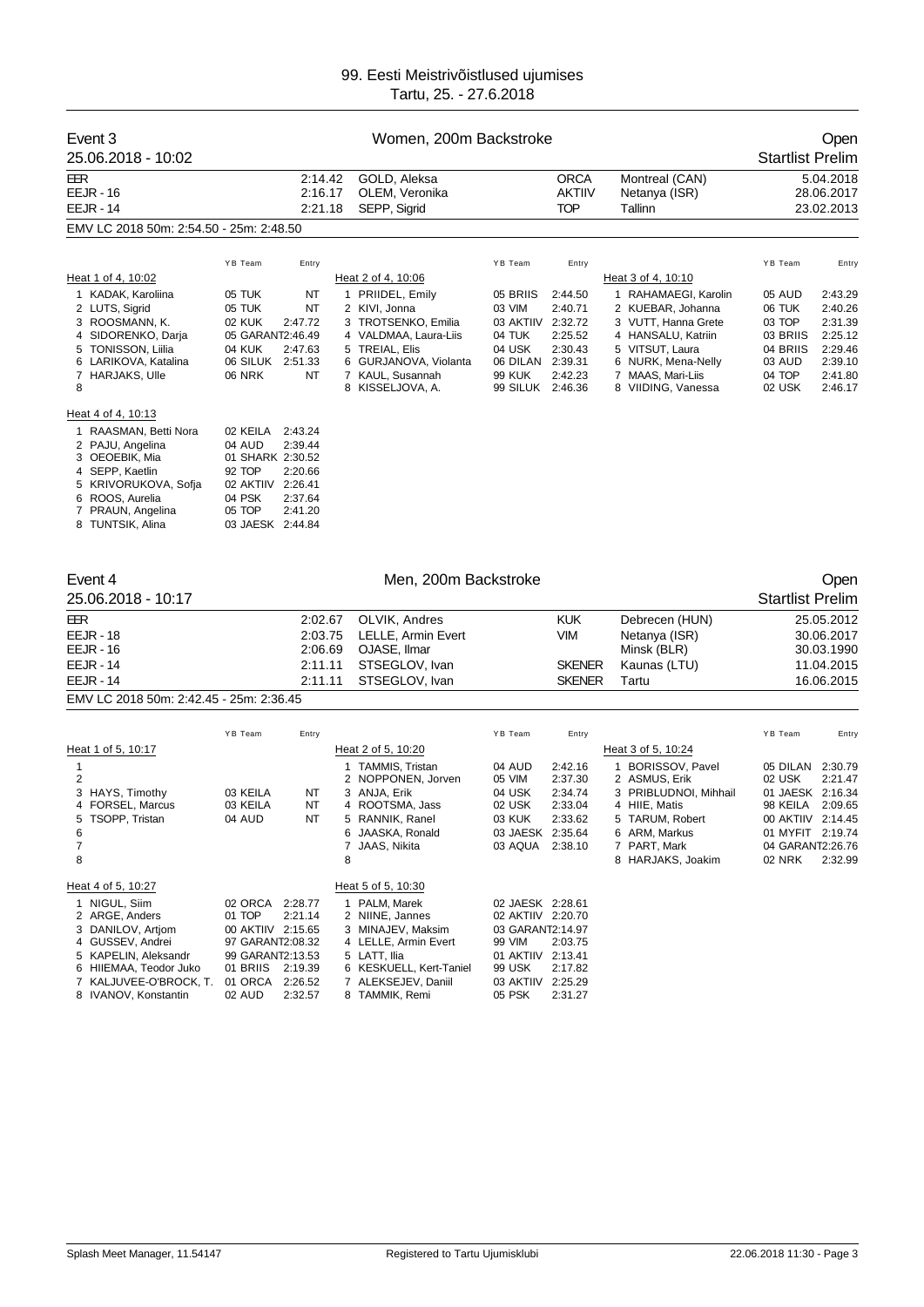| Event 5<br>25.06.2018 - 10:34                                                                                                                                       |                                                                                                              | Women, 100m Breaststroke                                                             |                                                                                                                                                                                      |                                                                                                                     |                                                                |                                                                                                                                                                                                        |                                                                                                                                                                                           |  |  |
|---------------------------------------------------------------------------------------------------------------------------------------------------------------------|--------------------------------------------------------------------------------------------------------------|--------------------------------------------------------------------------------------|--------------------------------------------------------------------------------------------------------------------------------------------------------------------------------------|---------------------------------------------------------------------------------------------------------------------|----------------------------------------------------------------|--------------------------------------------------------------------------------------------------------------------------------------------------------------------------------------------------------|-------------------------------------------------------------------------------------------------------------------------------------------------------------------------------------------|--|--|
| EER<br><b>EEJR - 16</b><br><b>EEJR - 14</b>                                                                                                                         |                                                                                                              | 1:08.81<br>1:11.56<br>1:13.19                                                        | ROMANJUK, Maria<br>HISSAMUTDINOVA, Natalia<br>HISSAMUTDINOVA, Natalia                                                                                                                |                                                                                                                     | GARANT<br><b>KJSSK</b><br><b>KJSSK</b>                         | Budapest (HUN)<br>Landskrona (SWE)<br>Moscow (RUS)                                                                                                                                                     | 24.07.2017<br>24.07.2000<br>14.07.1998                                                                                                                                                    |  |  |
| EMV LC 2018 50m: 1:30.50 - 25m: 1:27.50                                                                                                                             |                                                                                                              |                                                                                      |                                                                                                                                                                                      |                                                                                                                     |                                                                |                                                                                                                                                                                                        |                                                                                                                                                                                           |  |  |
|                                                                                                                                                                     | YB Team                                                                                                      | Entry                                                                                |                                                                                                                                                                                      | YB Team                                                                                                             | Entry                                                          |                                                                                                                                                                                                        | YB Team<br>Entry                                                                                                                                                                          |  |  |
| Heat 1 of 6, 10:34<br>$\mathbf{1}$<br>2<br>3<br>SHMELJOVA, Karina<br>4 MARDNA, Martine<br>POLLISINSKI, Kertu<br>5<br>6<br>7<br>8                                    | 05 MAARDU<br>03 TOP<br>05 KUK                                                                                | NT<br>1:30.04<br>1:30.47                                                             | Heat 2 of 6, 10:36<br>$\mathbf{1}$<br>2 KUETT, Camilla<br>3 KORPENKOV, Jana<br>4 SARANA, S.<br>5 KOTSAR, K.<br>6 NAZAROVA, Sofia<br>7 MARRAN, Mari Ann<br>8                          | 07 VIM<br>04 USK<br>04 AUD<br>05 AUD<br>03 VSK<br>05 BRIIS                                                          | 1:28.67<br>1:28.21<br>1:26.87<br>1:26.95<br>1:28.34<br>1:28.95 | Heat 3 of 6, 10:38<br>1 SUMENKOVA, Adelina<br>2 SIKK, Aliise<br>3 VILLEMS, Mariette<br>4 RADVILAVICIUS, M.<br>5 KORNET, Diana<br>6 TALAMANOV, Felicia<br>7 ZORINA, Maria<br>8 REBANE, Birgit           | 03 VSK<br>1:26.44<br>03 KEILA<br>1:26.34<br>05 USK<br>1:25.31<br>01 VIM<br>1:24.82<br>1:25.08<br>02 MYFIT<br>1:25.71<br>04 KUK<br>02 MAARDL1:26.42<br>02 PSK<br>1:26.63                   |  |  |
| Heat 4 of 6, 10:41                                                                                                                                                  |                                                                                                              |                                                                                      | Heat 5 of 6, 10:43                                                                                                                                                                   |                                                                                                                     |                                                                | Heat 6 of 6, 10:45                                                                                                                                                                                     |                                                                                                                                                                                           |  |  |
| 1 HAVI, Janely<br>2 PENTER, Kirke<br>3 PUUSEPP, Garita-Beth<br>4 KERSA, Karleen<br>5 ARNDT, Meril<br>6 TAMMISTE, Sandra<br>7 PAJU, Katrin<br>8 ERM, Mona-Lisette    | 02 JAESK 1:22.80<br>01 KUK<br>03 ORCA<br>96 TOP<br>02 MYFIT 1:17.43<br>03 MYFIT 1:20.65<br>01 ORCA<br>04 TOP | 1:21.28<br>1:19.98<br>1:11.84<br>1:22.43<br>1:24.74                                  | 1 TOOMPUU, Marie<br>2 JAASKA, Kristiina<br>3 GUDOVSKAJA, Anita<br>4 HARUTJUNJAN, Maria<br>5 JAAMUL, Kristina Maria<br>6 VORONTSOVA, J.<br>7 MAETLIK, Elisabet<br>8 REINSALU, Rebecca | 04 KUK<br>00 JAESK 1:21.17<br>05 TOP<br>95 GARANT1:11.81<br><b>00 KUK</b><br>05 GARANT1:20.63<br>02 TOP<br>04 KEILA | 1:22.64<br>1:19.34<br>1:16.49<br>1:22.07<br>1:23.59            | 1 JOGI, Ida Tuule<br>2 KASEMETS, Adry<br>3 KALVET, Laura<br>4 ROMANJUK, Maria<br>5 JEFIMOVA, Eneli<br>6 RASMANN, Simona<br>7 KNJAZEVA, Jelizaveta<br>8 LINDEPUU, Marie                                 | 03 TUK<br>1:22.49<br>03 KUK<br>1:20.89<br>02 TOP<br>1:18.95<br>96 GARANT1:08.81<br>06 SILUK 1:13.52<br>04 MYFIT 1:20.10<br>04 SILUK 1:21.79<br>02 KEILA<br>1:23.58                        |  |  |
| Event 6<br>25.06.2018 - 10:47                                                                                                                                       |                                                                                                              |                                                                                      | Men, 100m Breaststroke                                                                                                                                                               |                                                                                                                     |                                                                |                                                                                                                                                                                                        | Open<br><b>Startlist Prelim</b>                                                                                                                                                           |  |  |
| EER<br><b>EEJR - 18</b><br><b>EEJR - 16</b><br><b>EEJR - 14</b>                                                                                                     |                                                                                                              | 1:00.56<br>1:01.67<br>1:04.18<br>1:08.20                                             | ALJAND, Martti<br>ALLIKVEE, Martin<br>NIINE, Joonas<br>DOBROVOLSKI, Aleksandr                                                                                                        |                                                                                                                     | <b>TOP</b><br><b>GARANT</b><br><b>AKTIIV</b><br><b>KJSSK</b>   | Rome (ITA)<br>Poznan (POL)<br>Netanya (ISR)<br>Vilnius (LTU)                                                                                                                                           | 26.07.2009<br>14.07.2013<br>1.07.2017<br>4.03.1989                                                                                                                                        |  |  |
| EMV LC 2018 50m: 1:24.00 - 25m: 1:21.00                                                                                                                             |                                                                                                              |                                                                                      |                                                                                                                                                                                      |                                                                                                                     |                                                                |                                                                                                                                                                                                        |                                                                                                                                                                                           |  |  |
|                                                                                                                                                                     |                                                                                                              |                                                                                      |                                                                                                                                                                                      |                                                                                                                     |                                                                |                                                                                                                                                                                                        |                                                                                                                                                                                           |  |  |
| Heat 1 of 7, 10:47<br>1<br>2<br>3 KRYLOV, Matvei<br>4 SALA, Erik<br>5 PAAL, Rasmus<br>6<br>7<br>8                                                                   | YB Team<br>04 SILUK<br>01 VSK<br>03 AUD                                                                      | Entry<br>NT<br>NT<br>NT                                                              | Heat 2 of 7, 10:49<br>1 PROVORKOV, Filipp<br>2 IPOLITOV, Alexander<br>3 MEIER, Martin<br>4 OJALA, Ander<br>5 TAMMIS, Tristan<br>6 ALTEBERG, Artiom<br>7 LILL, Robin<br>8             | YB Team<br>88 VIM<br>04 AKTIIV 1:23.91<br>04 VIM<br>03 KEILA<br>04 AUD<br><b>06 NRK</b><br>05 TOP                   | Entry<br>NT<br>1:21.90<br>1:21.16<br>1:21.86<br>1:22.86<br>NT  | Heat 3 of 7, 10:52<br>1 ERDMAN, Daniel<br>2 LASKO, Aleksander<br>3 LUMI, Lennart Joosep<br>4 SOODLA, Enrice Mario<br>5 STEPANOV, Ragnar<br>6 NOPPONEN, Jorven<br>7 TULTS, Carlos<br>8 KUTERGIN, Julius | YB Team<br>Entry<br>00 VSK<br>1:19.68<br>04 USK<br>1:18.83<br>04 MYFIT<br>1:18.03<br>01 USK<br>1:17.58<br>03 AKTIIV 1:17.96<br>05 VIM<br>1:18.09<br>04 KUK<br>1:19.10<br>02 GARANT1:19.71 |  |  |
| Heat 4 of 7, 10:54                                                                                                                                                  |                                                                                                              |                                                                                      | Heat 5 of 7, 10:56                                                                                                                                                                   |                                                                                                                     |                                                                | Heat 6 of 7, 10:58                                                                                                                                                                                     |                                                                                                                                                                                           |  |  |
| 1 MOSKALENKO, Denis<br>2 TEDER, K.<br>3 REIU, Sven<br>4 VILLEMS, Glen Marcus<br>5 REIMAA, Erik<br>6 ZGURO, Maksim<br>7 ORAV, Patrick<br>8 KOVASK, Rasmus            | 05 PSK<br>04 BRIIS<br>00 USK<br>04 ORCA<br>02 USK<br>02 NRK<br>04 AUD<br>02 KUK                              | 1:17.47<br>1:17.04<br>1:16.98<br>1:16.05<br>1:16.98<br>1:17.00<br>1:17.04<br>1:17.52 | 1 SHUVALOV, Igor<br>2 MARRAN, M.<br>3 SVISTUNOV, Daniil<br>4 HEIN, Silver<br>5 AKAVANTSEV, Maksim<br>6 GRITSOK, Alan<br>7 LUHALA, A.<br>8 ROOSE, Ralf                                | 03 GARANT1:13.75<br>03 BRIIS<br>99 KUK<br>97 BRIIS<br>98 AKTIIV 1:05.91<br>03 GARANT1:08.93<br>00 TOP<br>04 TUK     | 1:10.20<br>1:08.44<br>1:04.39<br>1:12.27<br>1:15.11            | 1 KAALIK, Artjom<br>2 ROOSIMAA, A.<br>3 SELI, Karel<br>4 NIINE, Joonas<br>5 MATVEJEV, Tiit<br>6 KUNDLA, Johannes<br>7 ASTRELIN, Dmitri<br>8 MAERTMAA, Alex Artur                                       | 04 SKENER1:12.41<br>01 AUD<br>1:09.87<br>98 TUK<br>1:07.84<br>00 AKTIIV<br>1:04.13<br>99 USK<br>1:05.77<br>01 ORCA<br>1:08.79<br>03 GARANT1:12.02<br>02 USK<br>1:14.85                    |  |  |
| Heat 7 of 7, 11:00                                                                                                                                                  |                                                                                                              |                                                                                      |                                                                                                                                                                                      |                                                                                                                     |                                                                |                                                                                                                                                                                                        |                                                                                                                                                                                           |  |  |
| 1 MILK, Karl Mattias<br>2 SABENIN, Igor<br>3 KASK, Gregory<br>4 ALLIKVEE, Martin<br>5 SOVTSA, Mark<br>6 PALVADRE, C.<br>ROZENKOV, Ilja<br>7<br>8 NIKOLTSUK, Aleksei | 04 USK<br>98 VSK<br>02 AUD<br>95 GARANT1:01.88<br>01 TOP<br>03 TOP<br>02 AKTIIV<br>02 NRK                    | 1:12.41<br>1:09.48<br>1:07.56<br>1:05.73<br>1:08.70<br>1:10.39<br>1:13.98            |                                                                                                                                                                                      |                                                                                                                     |                                                                |                                                                                                                                                                                                        |                                                                                                                                                                                           |  |  |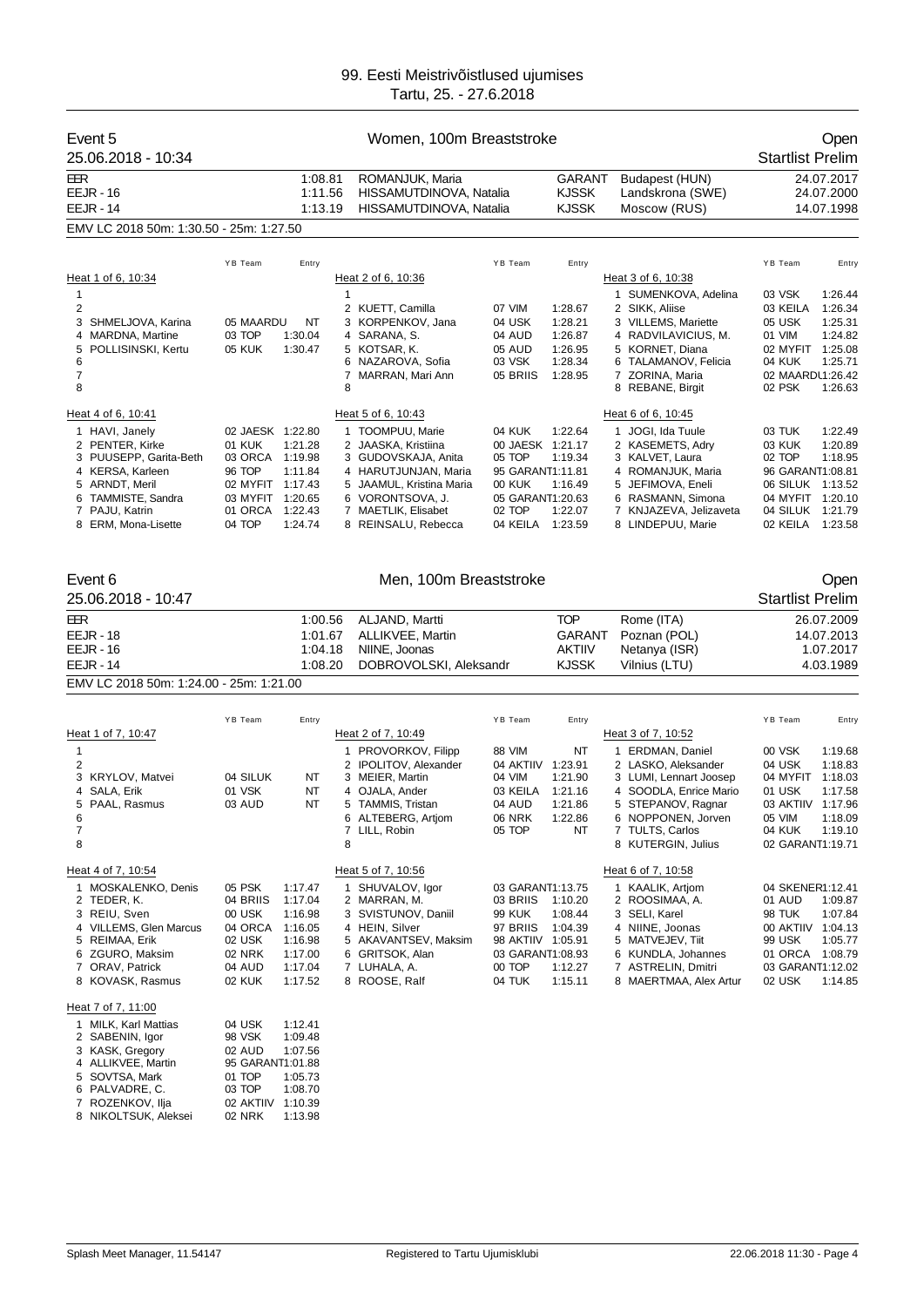| Event 7<br>25.06.2018 - 11:02               |                                        | Women, 400m Freestyle                               |                                       |                              |                                        |                             | Open<br><b>Startlist</b>              |
|---------------------------------------------|----------------------------------------|-----------------------------------------------------|---------------------------------------|------------------------------|----------------------------------------|-----------------------------|---------------------------------------|
| EER<br><b>EEJR - 16</b><br><b>EEJR - 14</b> | 4:15.46<br>4:22.10<br>4:27.72          | LIIV-KULLA, Aivi<br>GOLD, Aleksa<br>PETROVA, Jelena |                                       | EST<br><b>ORCA</b><br>GARANT | Moscow (URS)<br>Tallinn<br>Tallinn     |                             | 16.02.1984<br>19.06.2016<br>6.03.2004 |
| EMV LC 2018 50m: 5:35.00 - 25m: 5:27.00     |                                        |                                                     |                                       |                              |                                        |                             |                                       |
|                                             |                                        |                                                     |                                       |                              |                                        |                             |                                       |
|                                             | YB Team<br>Entry                       |                                                     | YB Team                               | Entry                        |                                        | YB Team                     | Entry                                 |
| Heat 2 of 4, 11:02                          |                                        | Heat 3 of 4, 11:08                                  |                                       |                              | Heat 4 of 4, 11:14                     |                             |                                       |
| 1 TREIMAN, G.<br>2 KUEBAR, Kirke            | 02 AUD<br>4:55.93<br>05 TUK<br>4:54.62 | 1 TIHHONOVA, Nikol<br>2 ROOSMANN, K.                | 06 SILUK<br>02 KUK                    | 5:15.01<br>5:12.90           | 1<br>2                                 |                             |                                       |
| 3 TREIAL, Elis                              | 4:53.17<br>04 USK                      | 3 PALU, Kirke                                       | 04 USK                                | 5:06.71                      | 3 PRIIDEL, Melissa                     | 02 BRIIS                    | NT                                    |
| 4 ANDLA, Laura                              | 01 BRIIS<br>4:51.97                    | 4 MAENNIK, L.                                       | 01 SHARK 4:59.68                      |                              | 4 SAARLEHT, Saskia                     | 03 KUK                      | 5:31.22                               |
| 5 KIVIRAEHK, Kai Liis                       | 4:52.32<br>03 AUD<br>01 AKTIIV 4:54.25 | 5 MAAS, Mari-Liis                                   | 04 TOP<br>05 TOP                      | 5:01.54<br>5:07.71           | 5 MAJOROVA, Milana                     | <b>IVHOL 80</b><br>06 USK   | NT<br>NT                              |
| 6 BOKOVSKAJA, Elina<br>7 AABRAMS, E.        | 05 SHARK 4:55.71                       | 6 PRAUN, Angelina<br>7 ERM, Mona-Lisette            | 04 TOP                                | 5:13.13                      | <b>TSAERO, Grete</b><br>6<br>7         |                             |                                       |
| 8 KAPELINA, Anna                            | 03 GARANT4:56.44                       | 8 OTDELNOVA, Aljona                                 | 04 SILUK 5:15.05                      |                              | 8                                      |                             |                                       |
|                                             |                                        | Heat 1 scheduled in session 2 at 18:07              |                                       |                              |                                        |                             |                                       |
| Event 8                                     |                                        | Men, 400m Freestyle                                 |                                       |                              |                                        |                             | Open                                  |
| 25.06.2018 - 11:20                          |                                        |                                                     |                                       |                              |                                        |                             | <b>Startlist</b>                      |
| EER                                         | 3:53.95                                | STUKOLKIN, Ivar                                     |                                       | <b>URS</b>                   | Moscow (URS)                           |                             | 24.07.1980                            |
| <b>EEJR - 18</b>                            | 3:56.87                                | ZIRK, Kregor                                        |                                       | <b>USK</b>                   | Stockholm (SWE)                        |                             | 5.04.2018                             |
| <b>EEJR - 16</b>                            | 4:02.68                                | ZIRK, Kregor                                        |                                       | <b>USK</b>                   | Tallinn                                |                             | 6.03.2015                             |
| <b>EEJR - 14</b>                            | 4:05.76                                | ZIRK, Kregor                                        |                                       | <b>USK</b>                   | Riga (LAT)                             |                             | 30.05.2014                            |
| EMV LC 2018 50m: 5:06.85 - 25m: 4:58.85     |                                        |                                                     |                                       |                              |                                        |                             |                                       |
|                                             |                                        |                                                     |                                       |                              |                                        |                             |                                       |
|                                             | YB Team<br>Entry                       |                                                     | YB Team                               | Entry                        |                                        | YB Team                     | Entry                                 |
| Heat 2 of 4, 11:20                          |                                        | Heat 3 of 4, 11:25                                  |                                       |                              | Heat 4 of 4, 11:31                     |                             |                                       |
| 1 FILIPPOV, Georg<br>2 PIUS, Rinel          | 04 KUK<br>4:34.78<br>4:30.32<br>99 VIM | 1 METSA, Aap Valter<br>2 ILTSISIN, Mark             | 05 USK<br>06 KUK                      | 4:57.31<br>4:50.54           | 1 KUULPAK, Hans-Mikk<br>2 JAAS, Nikita | 04 TOP<br>03 AQUA           | ΝT<br>ΝT                              |
| 3 VARES, Kaarup                             | 4:26.27<br>01 TUK                      | 3 BORISSOV, Pavel                                   | 05 DILAN                              | 4:49.87                      | 3 RASVA, Gregor                        | 05 AUD                      | NT                                    |
| 4 HELDE, Kaspar                             | 4:23.45<br>02 TOP                      | 4 KUZMIN, Sergei                                    | 02 ARGO                               | 4:37.76                      | 4 PRITS, Ralf Erik                     | 04 MYFIT                    | 5:02.99                               |
| 5 PAERISMAA, Uku                            | 4:25.19<br>01 BRIIS                    | 5 MAKAROV, Sergei                                   | 02 GARANT4:42.40                      |                              | 5 LISSOVENKO, Patrik                   | 01 JAESK                    | ΝT                                    |
| 6 TAMMER, T.<br>7 LIHHATS, Erik             | 03 TUK<br>4:29.49<br>03 GARANT4:31.66  | 6 VELMAR, Denis<br>7 ALIHODZIN, Artjom              | 04 AKTIIV 4:49.97<br>02 GARANT4:54.35 |                              | 6 SOOVIK, Carl Robert<br>7 HIIE, Matis | 04 PSK<br>98 KEILA          | NT<br>NT                              |
| 8 TATAR, Robin                              | 02 ORCA 4:36.83                        | 8 SEPP, Guenter                                     | 03 PSK                                | 5:01.21                      | 8 TRETJAKOV, Mark                      | 01 JAESK                    | NT                                    |
|                                             |                                        | Heat 1 scheduled in session 2 at 18:14              |                                       |                              |                                        |                             |                                       |
| Event 9                                     |                                        | Women, 100m Butterfly                               |                                       |                              |                                        |                             | Open                                  |
| 25.06.2018 - 11:37                          |                                        |                                                     |                                       |                              |                                        | <b>Startlist Prelim</b>     |                                       |
|                                             | 59.00                                  | ALJAND, Triin                                       |                                       |                              | Rome (ITA)                             |                             |                                       |
| EER<br><b>EEJR - 16</b>                     | 1:01.40                                | MARKVARDT, Margaret                                 |                                       | TOP<br><b>TOP</b>            | London (GBR)                           |                             | 26.07.2009<br>19.05.2016              |
| <b>EEJR - 14</b>                            | 1:04.65                                | MARKVARDT, Margaret                                 |                                       | <b>TOP</b>                   | Tallinn                                |                             | 6.03.2015                             |
| EMV LC 2018 50m: 1:23.00 - 25m: 1:21.40     |                                        |                                                     |                                       |                              |                                        |                             |                                       |
|                                             |                                        |                                                     |                                       |                              |                                        |                             |                                       |
|                                             | YB Team<br>Entry                       |                                                     | YB Team                               | Entry                        |                                        | YB Team                     | Entry                                 |
| Heat 1 of 5, 11:37                          |                                        | Heat 2 of 5, 11:39                                  |                                       |                              | Heat 3 of 5, 11:41                     |                             |                                       |
| 1                                           |                                        | 1 TEDER, Anette                                     | 06 TUK                                | 1:21.15                      | 1 PILLER, Anna                         | 06 TOP                      | 1:17.56                               |
| RESS, Triinu<br>2                           | 04 TOP<br>NT                           | 2 NAZAROVA, Maria                                   | 00 VSK                                | 1:20.46                      | 2 PALU, Kirke                          | 04 USK                      | 1:13.11<br>1:09.66                    |
| 3 VAIN, Jenny<br>4 KOLK, Karin              | 04 TOP<br>NT<br>03 GARANT1:21.31       | 3 ROOS, Aurelia<br>4 KANN, Kertu                    | 04 PSK<br>06 BRIIS                    | 1:19.77<br>1:19.48           | 3 MEIER, Helen<br>4 VEDEHHOVA, Alina   | 01 VSK<br>99 AKTIIV 1:05.42 |                                       |
| 5 KUZMINA, Uljana                           | 06 DILAN 1:22.04                       | 5 VIIK, Jette                                       | 02 KUK                                | 1:19.50                      | 5 MAELL, Katariina                     | 00 SHARK 1:06.54            |                                       |
| 6 IGNATJEVA, Karina                         | 03 SILUK<br>NT                         | 6 VITSUT, Laura                                     | 04 BRIIS                              | 1:20.35                      | 6 HANSALU, Katriin                     | 03 BRIIS                    | 1:10.81                               |
| 7<br>JERMOSHKINA, Alina<br>8                | 04 NRK<br>NT                           | 7 NAZAROVA, Sofia<br>8 OLESK, Kaisa                 | 03 VSK<br>06 TUK                      | 1:20.95<br>1:21.20           | 7 SARANA, S.<br>8 BOITSUK, Mariangela  | 04 AUD<br>04 KUK            | 1:15.93<br>1:18.76                    |
|                                             |                                        |                                                     |                                       |                              |                                        |                             |                                       |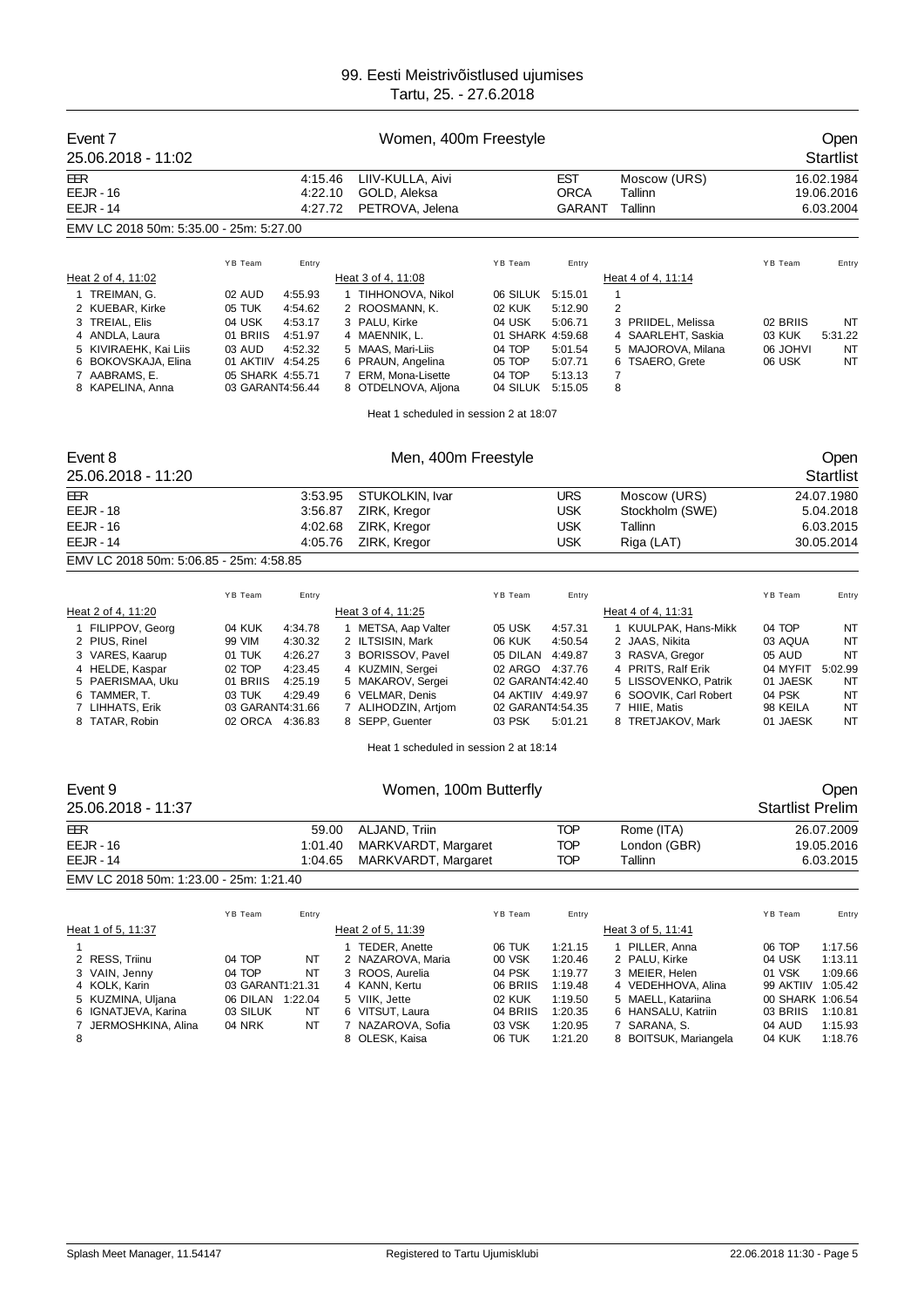#### Event 9, Women, 100m Butterfly, Prelim

| Heat 4 of 5, 11:44    |           |         | Heat 5 of 5, 11:46 |                       |           |         |  |  |  |  |  |
|-----------------------|-----------|---------|--------------------|-----------------------|-----------|---------|--|--|--|--|--|
| 1 VEDEHHOVA, Arina    | 04 AKTIIV | 1:17.34 |                    | 1 GUDOVSKAJA, Alisa   | 03 TOP    | 1:16.79 |  |  |  |  |  |
| 2 SOKK, Laura         | 05 TUK    | 1:12.06 |                    | 2 KARLSON, Grete      | 02 ORCA   | 1:11.23 |  |  |  |  |  |
| 3 TIMOFEJEVA, Polina  | 05 VIM    | 1:09.01 |                    | 3 RANNAMETS, Brita    | 04 USK    | 1:08.28 |  |  |  |  |  |
| 4 ALNEK, Kertu Ly     | 99 USK    | 1:03.46 |                    | 4 MARKVARDT, Margaret | 00 TOP    | 1:02.03 |  |  |  |  |  |
| 5 VALDMAA, Laura-Liis | 04 TUK    | 1:05.82 |                    | 5 UUSKUELA, Emma      | 02 KUK    | 1:05.75 |  |  |  |  |  |
| 6 MOORO, Anete        | 03 KEILA  | 1:10.36 |                    | 6 SALUMAA, Mai Riin   | 00 TOP    | 1:09.97 |  |  |  |  |  |
| 7 SUMENKOVA, Adelina  | 03 VSK    | 1:15.53 |                    | 7 KURLOKOVA, Nadezda  | 04 AKTIIV | 1:14.60 |  |  |  |  |  |
| 8 MARDI, Martina      | 05 MYFIT  | 1:18.69 |                    | 8 TONISSON, Liilia    | 04 KUK    | 1:17.94 |  |  |  |  |  |

7 VARKKI, Konstantin 02 AKTIIV 1:02.01 7 VISNAPUU, K. 02 USK 1:02.00

8 KARATSEVSKI, Nikita

#### Event 10 Communication of Men, 100m Butterfly Communication of Communication of Communication of Communication Open

#### 25.06.2018 - 11:48 Startlist Prelim EER 52.83 ZIRK, Kregor USK Hodmezovasarhely (HUN) 10.07.2016 EER 52.83 ZIRK, Kregor USK Indianapolis (USA) 24.08.2017 EEJR - 18 52.83 ZIRK, Kregor USK Hodmezovasarhely (HUN) 10.07.2016 EEJR - 18 52.83 ZIRK, Kregor USK Indianapolis (USA) 24.08.2017 53.23 ZIRK, Kregor USK Stockholm (SWE) EEJR - 14 57.04 ZIRK, Kregor USK Tallinn 26.06.2014 EMV LC 2018 50m: 1:11.50 - 25m: 1:09.50

#### Y B Team Entry Y B Team Entry Y B Team Entry Heat 1 of 5, 11:48 Heat 2 of 5, 11:50 Heat 2 of 5, 11:52 1 RAIGLA, Kaspar 89 VIM NT 1 PETROV, Dmitri 03 DILAN 1:07.59 1 SALA, Erik 01 VSK 1:04.42 2 ORAV, Patrick a act of AUD 1:10.72 2 SABANOV, Aleksandr 02 GARANT1:07.06 2 KANNUS, Rasmus 00 BRIIS 1:01.87<br>2 PALM, Marek a 02 JAESK 1:09.40 3 PETROV, Ilja 03 GARANT1:06.40 3 FORSEL, Marcus 03 KEILA 59.27 3 FORSEL, Marcus 4 VIHERPUU, Rihard 03 VIM 1:09.20 4 PRIBOSLAVSKI, Jegor 03 SKENER1:06.07 4 GOLD, Joshua 96 ORCA 55.20 5 PAAVO, Sander 6 VALKRUSMAN, A. 03 ARGO 1:10.62 6 NOMM, Mirko 04 VIM 1:06.95 6 PILLE, Sken-Sander 02 TUK 1:01.41 7 ROOSE, Ralf 04 TUK 1:11.29 7 SUUROJA, Carl-Joseph 02 TOP 1:07.21 7 ASTRELIN, Dmitri 03 GARANT1:03.11 8 KAESPER, Janek Heat 4 of 5, 11:54 Heat 5 of 5, 11:55 1 DROZDOV, Daniil 04 GARANT1:03.97 1 APPEL, Daniil 03 SKENER1:03.54 00 AKTIIV 1:01.58 2 ASMUS, Erik 02 USK 1:01.57<br>01 JAESK 58.76 3 VOLKOV, Sergei 01 GARANT 58.21 3 AMOSENKOV, A. 01 JAESK 58.76 3 VOLKOV, Sergei 01 GARANT 58.21<br>4 SIIM, Cevin Anders 97 AUD 54.73 4 ZAITSEV, Daniel 97 GARANT 54.43 4 SIIM, Cevin Anders 97 AUD 54.73 4 ZAITSEV, Daniel 97 GAR.<br>5 ROOSE, Robert 96 TUK 55.99 5 AHTIAINEN, Alex 91 USK 5 ROOSE, Robert 96 TUK 55.99 5 AHTIAINEN, Alex 01 USK 55.31 6 UEHTIGI, Markus 00 TUK 1:00.91 6 ADAMSON, Kristjan 00 KUK 1:00.46

| Event 11                                |         |         | Women, 200m Medley  |         |               |                    |                         |            |
|-----------------------------------------|---------|---------|---------------------|---------|---------------|--------------------|-------------------------|------------|
| 25.06.2018 - 11:57                      |         |         |                     |         |               |                    | <b>Startlist Prelim</b> |            |
| <b>EER</b>                              |         | 2:19.46 | PÖLD, Anna-Liisa    |         | KEILA         | Rome (ITA)         |                         | 26.07.2009 |
| $EEJR - 16$                             |         | 2:19.76 | MARKVARDT, Margaret |         | TOP           | Tallinn            |                         | 22.04.2016 |
| <b>EEJR - 14</b>                        |         | 2:22.45 | ROMANJUK, Maria     |         | <b>GARANT</b> | Belgrade (SRB)     |                         | 9.07.2011  |
| EMV LC 2018 50m: 2:53.00 - 25m: 2:47.00 |         |         |                     |         |               |                    |                         |            |
|                                         | YB Team | Entry   |                     | YB Team | Entry         |                    | YB Team                 | Entry      |
| Heat 1 of 4, 11:57                      |         |         | Heat 2 of 4, 12:01  |         |               | Heat 3 of 4, 12:05 |                         |            |

|   | 1100 1 101 4, 11.J <i>i</i> |          |         | I I <del>c</del> al 2 UI <del>4</del> , T2.UT |          |         | 116ai 901 <del>4</del> . 12.09 |                   |         |
|---|-----------------------------|----------|---------|-----------------------------------------------|----------|---------|--------------------------------|-------------------|---------|
|   |                             |          |         | VIIDING, Vanessa                              | 02 USK   | 2:45.16 | 1 TALAMANOV. Felicia           | 04 KUK            | 2:44.92 |
|   | 2 KNJAZEVA, Jelizaveta      | 04 SILUK | NT      | 2 KUEBAR, Johanna                             | 06 TUK   | 2:40.83 | 2 HANVERE, H.                  | 03 BRIIS          | 2:40.40 |
|   | 3 PUUSEPP, Garita-Beth      | 03 ORCA  | NT      | 3 ANDLA, Laura                                | 01 BRIIS | 2:35.48 | 3 GUDOVSKAJA, Anita            | $05$ TOP          | 2:34.90 |
|   | 4 MARRAN, Mari Ann          | 05 BRIIS | 2:51.31 | 4 HEINLO, Helena                              | 03 USK   | 2:30.64 | 4 PRIIDEL, Melissa             | 02 BRIIS          | 2:25.44 |
|   | 5 TAMMIK, Laura             | 05 PSK   | 2:52.24 | 5 HANSALU, Katriin                            | 03 BRIIS | 2:33.12 | 5 VEDEHHOVA, Alina             | 99 AKTIIV 2:32.48 |         |
|   | 6 KIVI. Jonna               | 03 VIM   | NT      | 6 TIMOFEJEVA, Polina                          | 05 VIM   | 2:38.90 | 6 KASEMETS, Adry               | 03 KUK            | 2:38.57 |
|   |                             |          |         | 7 TREIAL. Elis                                | 04 USK   | 2:42.73 | 7 HALJASORG, Hanna             | 03 TUK            | 2:42.12 |
| 8 |                             |          |         | 8 JOGI, Ida Tuule                             | 03 TUK   | 2:46.89 | 8 GURJANOVA, Violanta          | 06 DILAN          | 2:45.74 |
|   |                             |          |         |                                               |          |         |                                |                   |         |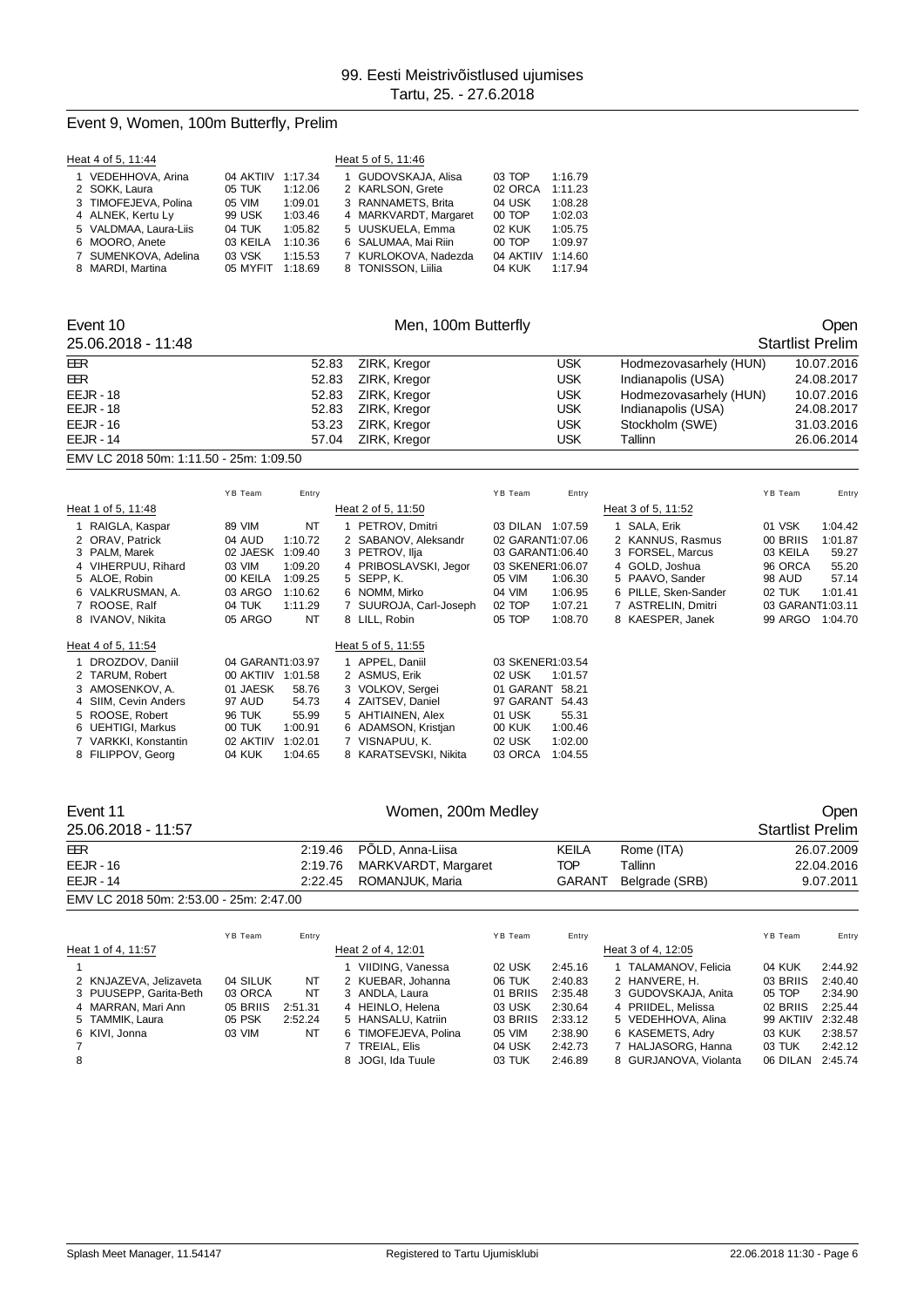## Event 11, Women, 200m Medley, Prelim

|  |  | Heat 4 of 4, 12:08 |
|--|--|--------------------|
|  |  |                    |

| 1 PENTER, Kirke       | 01 KUK            | 2:44.61 |
|-----------------------|-------------------|---------|
| 2 TAMMISTE, Sandra    | 03 MYFIT          | 2:39.12 |
| 3 KRIVORUKOVA, Sofia  | 02 AKTIIV 2:33.99 |         |
| 4 MARKVARDT, Margaret | 00 TOP 2:20.16    |         |
| 5 MAELL, Katariina    | 00 SHARK 2:31.34  |         |
| 6 VUTT, Hanna Grete   | 03 TOP 2:35.74    |         |
| 7 HAVI, Janely        | 02 JAESK 2:41.40  |         |
| 8 KORNET, Diana       | 02 MYFIT 2:45.56  |         |

| Event 12<br>25.06.2018 - 12:12                                                                                                                                                              |                                                                                        |                                                                                      | Men, 200m Medley                                                                                                                                                                                  |                                                                                                |                                                                                        |                                                                                                                                                                                            |                                                                                                                                     | Open<br><b>Startlist Prelim</b>                                |
|---------------------------------------------------------------------------------------------------------------------------------------------------------------------------------------------|----------------------------------------------------------------------------------------|--------------------------------------------------------------------------------------|---------------------------------------------------------------------------------------------------------------------------------------------------------------------------------------------------|------------------------------------------------------------------------------------------------|----------------------------------------------------------------------------------------|--------------------------------------------------------------------------------------------------------------------------------------------------------------------------------------------|-------------------------------------------------------------------------------------------------------------------------------------|----------------------------------------------------------------|
| <b>EER</b><br>$EEJR - 18$<br>$EEJR - 16$<br>$EEJR - 14$                                                                                                                                     |                                                                                        | 1:59.95<br>2:06.71<br>2:07.48<br>2:11.51                                             | LIIVAMÄGI, Martin<br>NITSKI, Osvald<br>LIIVAMÄGI, Martin<br>ZIRK, Kregor                                                                                                                          |                                                                                                | <b>KUK</b><br><b>AKTIIV</b><br><b>KUK</b><br><b>USK</b>                                | Rome (ITA)<br>London (GBR)<br>Tartu<br>Riga (LAT)                                                                                                                                          |                                                                                                                                     | 29.07.2009<br>17.05.2016<br>25.06.2005<br>1.06.2014            |
| EMV LC 2018 50m: 2:40.00 - 25m: 2:34.00                                                                                                                                                     |                                                                                        |                                                                                      |                                                                                                                                                                                                   |                                                                                                |                                                                                        |                                                                                                                                                                                            |                                                                                                                                     |                                                                |
|                                                                                                                                                                                             | YB Team                                                                                | Entry                                                                                |                                                                                                                                                                                                   | YB Team                                                                                        | Entry                                                                                  |                                                                                                                                                                                            | YB Team                                                                                                                             | Entry                                                          |
| Heat 1 of 6, 12:12<br>2<br>LUHALA. A.<br>3<br>4 AEDMA, Andri<br>MOSKALENKO, Denis<br>5<br>6<br>8                                                                                            | 00 TOP<br><b>95 AUD</b><br>05 PSK                                                      | NT<br><b>NT</b><br><b>NT</b>                                                         | Heat 2 of 6, 12:15<br>NIKOLTSUK, Aleksei<br>2 RANNIK, Ranel<br>3 NOPPONEN, Jorven<br>4 TULTS, Carlos<br>5 ZGURO, Maksim<br>6 RASVA, Gregor<br>METSA, Aap Valter<br>7<br>8 HAYS, Timothy           | 02 NRK<br>03 KUK<br>05 VIM<br>04 KUK<br>02 NRK<br>05 AUD<br>05 USK<br>03 KEILA                 | 2:39.68<br>2:38.09<br>2:37.71<br>2:36.82<br>2:37.10<br>2:37.91<br>2:38.22<br><b>NT</b> | Heat 3 of 6, 12:19<br>PASKOV, Philip<br>2 JAASKA, Ronald<br>3 MINAJEV. Maksim<br>4 LOBOSSOK, Maksim<br>PART. Mark<br>5<br>6 KRYUKOV, Ilja<br>7 GIRLIN, Anton-Theo<br>8 REINLO, Karl Marten | 02 ORCA<br>03 JAESK 2:31.46<br>03 GARANT2:29.52<br>04 AKTIIV 2:28.02<br>04 GARANT2:28.48<br>03 AKTIIV 2:30.84<br>01 BRIIS<br>99 USK | 2:33.00<br>2:31.51<br>2:36.39                                  |
| Heat 4 of 6, 12:22<br><b>MILK, Karl Mattias</b><br>2 ROZENKOV. Ilia<br>MIILPALU, Matteus<br>4 NIINE, Joonas<br>5 SOVTSA, Mark<br>MAERTMAA, Alex Artur<br>6<br>7 ARM, Markus<br>8 MARRAN, M. | 04 USK<br>02 AKTIIV<br>02 USK<br>00 AKTIIV<br>01 TOP<br>02 USK<br>01 MYFIT<br>03 BRIIS | 2:23.55<br>2:22.38<br>2:16.55<br>2:10.89<br>2:15.96<br>2:18.89<br>2:22.92<br>2:26.34 | Heat 5 of 6, 12:25<br>1 PALVADRE, C.<br>2 SHUVALOV. Igor<br>3 PIUS, Rinel<br>4 LELLE, Armin Evert<br>5 PISARENKO, Nikita<br>6 PRIBLUDNOI. Mihhail<br>7 VARKKI, Konstantin<br>8 AKAVANTSEV, Maksim | 03 TOP<br>03 GARANT2:20.09<br>99 VIM<br>99 VIM<br>02 KUK<br>01 JAESK<br>02 AKTIIV<br>98 AKTIIV | 2:23.35<br>2:16.29<br>2:08.49<br>2:15.40<br>2:18.51<br>2:22.68<br>2:25.93              | Heat 6 of 6, 12:28<br>1 REIU, Sven<br>2 LATT. Ilia<br>3 HELDE, Kaspar<br>4 HEIN, Silver<br>5 AMOSENKOV, A.<br>6 GRITSOK, Alan<br>7 KESKUELL, Kert-Taniel<br>8 KAMPUS, Aleksander           | 00 USK<br>01 AKTIIV<br>02 TOP<br>97 BRIIS<br>01 JAESK 2:15.00<br>03 GARANT2:17.01<br><b>99 USK</b><br>01 TOP                        | 2:23.28<br>2:20.01<br>2:16.20<br>2:07.53<br>2:22.64<br>2:25.28 |

## 2 - II osa 25.06.2018 - 17:00

| Event 101<br>25.06.2018 - 17:00     |                | Women, 50m Freestyle          |                           |                               | <b>Open</b><br>Startlist Finals |
|-------------------------------------|----------------|-------------------------------|---------------------------|-------------------------------|---------------------------------|
| EER<br>$EEJR - 16$                  | 25.01<br>26.21 | ALJAND, Triin<br>KAARE. Kertu | <b>TOP</b><br><b>ORCA</b> | Debrecen (HUN)<br>Gvoer (HUN) | 27.05.2012<br>27.07.2017        |
| $EEJR - 14$                         | 26.21          | KAARE. Kertu                  | <b>ORCA</b>               | Gvoer (HUN)                   | 27.07.2017                      |
| EMV LC 2018 50m: 32.50 - 25m: 31.70 |                |                               |                           |                               |                                 |

#### YB

Final A

1 2

3

4

5

6

7

8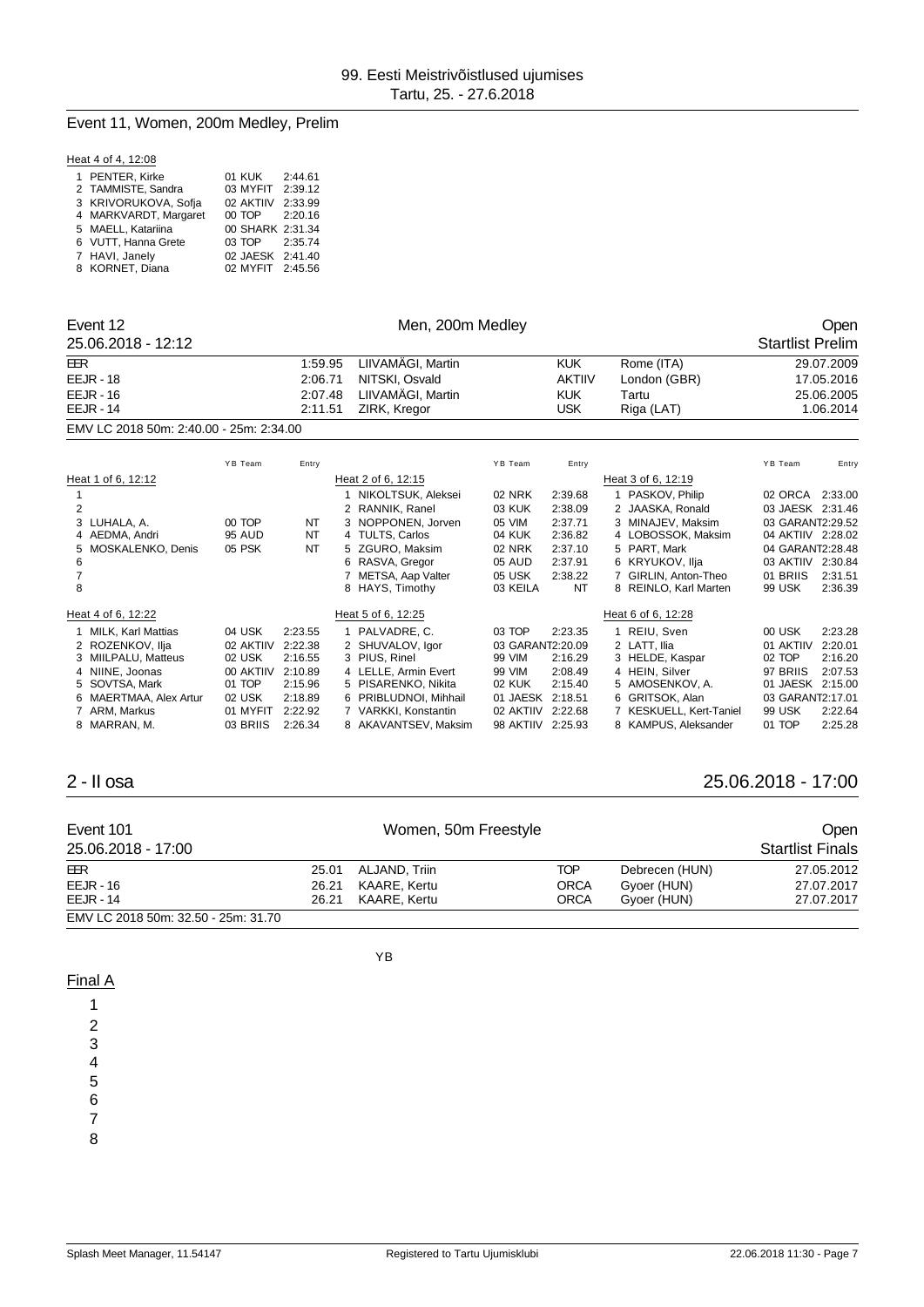Event 101, Women, 50m Freestyle, Final

## Final B

| Event 201<br>Men, 50m Freestyle     |       |                    |               | <b>Open</b>   |                         |
|-------------------------------------|-------|--------------------|---------------|---------------|-------------------------|
| 25.06.2018 - 17:04                  |       |                    |               |               | <b>Startlist Finals</b> |
| EER                                 | 22.37 | MÄLBERG, Miko      | <b>KUK</b>    | Beijing (CHN) | 14.08.2008              |
| $EEJR - 18$                         | 22.48 | ZAITSEV, Daniel    | <b>GARANT</b> | Tallinn       | 19.06.2016              |
| $EEJR - 16$                         | 22.94 | DEGTJARJOV, Pjotr  | TOP           | Tallinn       | 18.12.2009              |
| $EEJR - 14$                         |       | 24.54 ZIRK, Kregor | USK           | Tallinn       | 27.06.2014              |
| EMV LC 2018 50m: 29.00 - 25m: 28.00 |       |                    |               |               |                         |

YB

## Final A

#### Final B

 

 

|   | Event 5000<br>25.06.2018 - 17:09 |         |       | Women, 50m Freestyle |       | Paraujumine<br><b>Startlist</b> |
|---|----------------------------------|---------|-------|----------------------|-------|---------------------------------|
|   |                                  | YB Team | Entry | YB Team              | Entry | YB Team<br>Entry                |
|   | Heat 1 of 1, 17:09               |         |       |                      |       |                                 |
|   | 1 REIN, Maria                    | 99 EPOK | 42.80 |                      |       |                                 |
|   | 2 TILK, Brenda                   | 94 EPOK | 38.67 |                      |       |                                 |
|   | 3 REMMELG, Anette                | 00 EPOK | 37.59 |                      |       |                                 |
|   | 4 KAUL, Susannah                 | 99 KUK  | 29.45 |                      |       |                                 |
|   | 5 SUKKO, Marita                  | 96 EPOK | 31.09 |                      |       |                                 |
|   | 6 SILLA, Christella              | 04 EPOK | 38.46 |                      |       |                                 |
| Ω | 7 JOALA, Anni                    | 98 EPOK | 39.28 |                      |       |                                 |

 $\frac{1}{8}$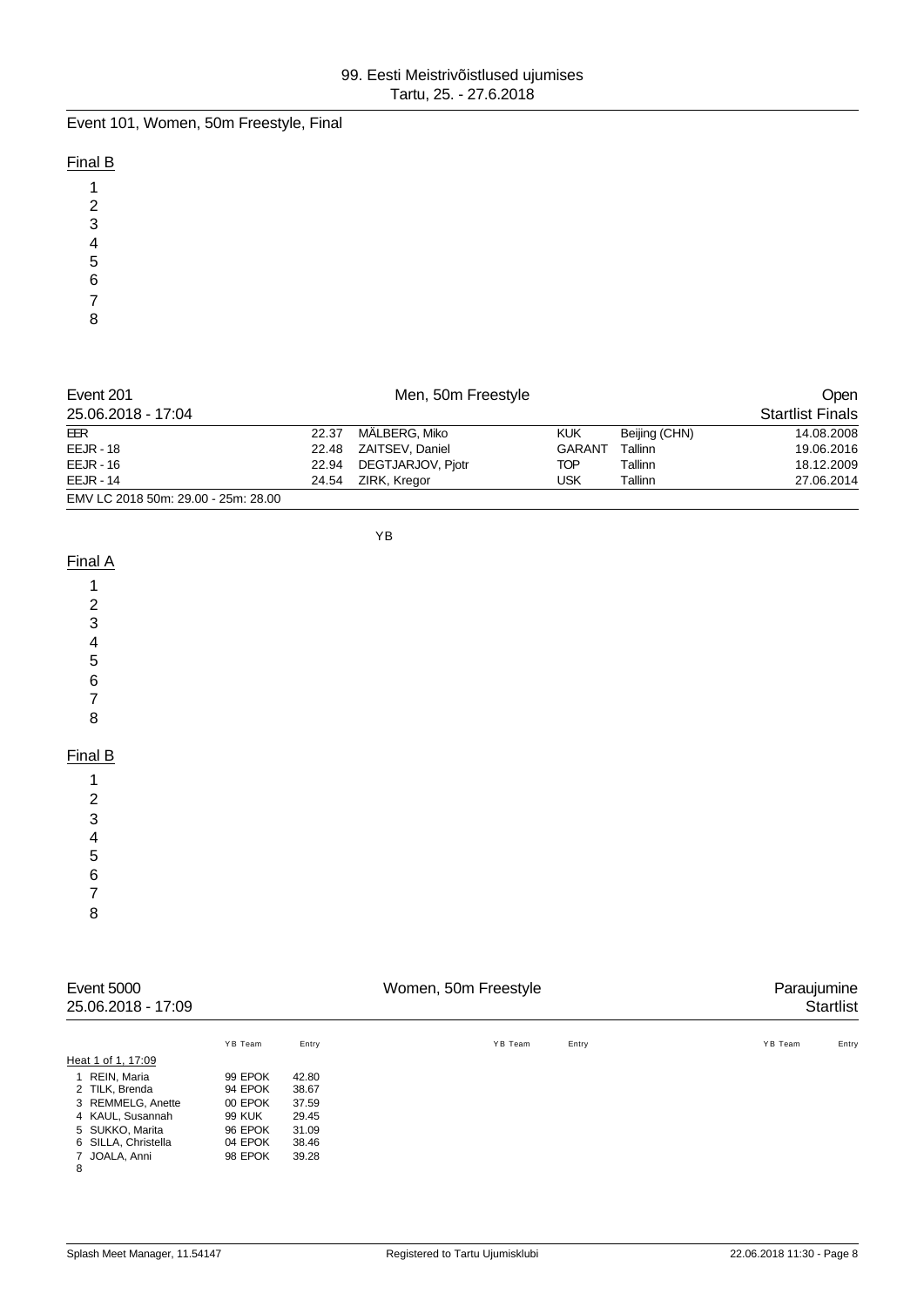| Event 5001<br>25.06.2018 - 17:12                                                                                                       |                                                                |                                                    | Men, 50m Freestyle                                                                                                                                                                         |         |       | Paraujumine            | <b>Startlist</b> |
|----------------------------------------------------------------------------------------------------------------------------------------|----------------------------------------------------------------|----------------------------------------------------|--------------------------------------------------------------------------------------------------------------------------------------------------------------------------------------------|---------|-------|------------------------|------------------|
| Heat 1 of 1, 17:12                                                                                                                     | YB Team                                                        | Entry                                              |                                                                                                                                                                                            | YB Team | Entry | YB Team                | Entry            |
| 1<br>2 PLOOMIPUU, Vahur<br>3 LIKSOR, Robin<br>4 PLOOMIPUU, Kardo<br>5 KALDMA, Kaimar<br>6 TOETT, Eric<br><b>TOPKIN, Matz</b><br>7<br>8 | 90 EPOK<br>99 EPOK<br>88 EPOK<br>86 EPOK<br>92 EPOK<br>98 EPOK | 36.78<br>29.19<br>26.30<br>28.58<br>33.23<br>45.74 |                                                                                                                                                                                            |         |       |                        |                  |
| 17:14<br>17:18<br>17:22<br>17:26                                                                                                       |                                                                |                                                    | Medal ceremony No. 101. Women, 50m Freestyle<br>Medal ceremony No. 201. Men, 50m Freestyle<br>Medal ceremony No. 5000. Women, 50m Freestyle<br>Medal ceremony No. 5001. Men, 50m Freestyle |         |       |                        |                  |
| Event 301<br>25.06.2018 - 17:30                                                                                                        |                                                                |                                                    | Women, 200m Backstroke                                                                                                                                                                     |         |       | <b>Startlist Final</b> | Open             |

| EMV LC 2018 50m: 2:54.50 - 25m: 2:48.50 |  |                        |               |                |            |
|-----------------------------------------|--|------------------------|---------------|----------------|------------|
| $EEJR - 14$                             |  | 2:21.18 SEPP, Sigrid   | TOP           | Tallinn        | 23.02.2013 |
| $EEJR - 16$                             |  | 2:16.17 OLEM. Veronika | <b>AKTIIV</b> | Netanya (ISR)  | 28.06.2017 |
| EER                                     |  | 2:14.42 GOLD, Aleksa   | ORCA          | Montreal (CAN) | 5.04.2018  |

YB

YB

| Final   |  |  |
|---------|--|--|
|         |  |  |
| r       |  |  |
| $\cdot$ |  |  |
|         |  |  |
| b       |  |  |
| 6       |  |  |
|         |  |  |
|         |  |  |

| Event 401                               | Men, 200m Backstroke |                    |               | <b>Open</b>    |                        |
|-----------------------------------------|----------------------|--------------------|---------------|----------------|------------------------|
| 25.06.2018 - 17:35                      |                      |                    |               |                | <b>Startlist Final</b> |
| EER                                     | 2:02.67              | OLVIK, Andres      | <b>KUK</b>    | Debrecen (HUN) | 25.05.2012             |
| <b>EEJR - 18</b>                        | 2:03.75              | LELLE, Armin Evert | <b>VIM</b>    | Netanya (ISR)  | 30.06.2017             |
| EEJR - 16                               | 2:06.69              | OJASE. Ilmar       |               | Minsk (BLR)    | 30.03.1990             |
| <b>EEJR - 14</b>                        | 2:11.11              | STSEGLOV, Ivan     | <b>SKENER</b> | Kaunas (LTU)   | 11.04.2015             |
| <b>EEJR - 14</b>                        | 2:11.11              | STSEGLOV, Ivan     | <b>SKENER</b> | Tartu          | 16.06.2015             |
| EMV LC 2018 50m: 2:42.45 - 25m: 2:36.45 |                      |                    |               |                |                        |

**Final** 

1

2

3

4

5

6

7 8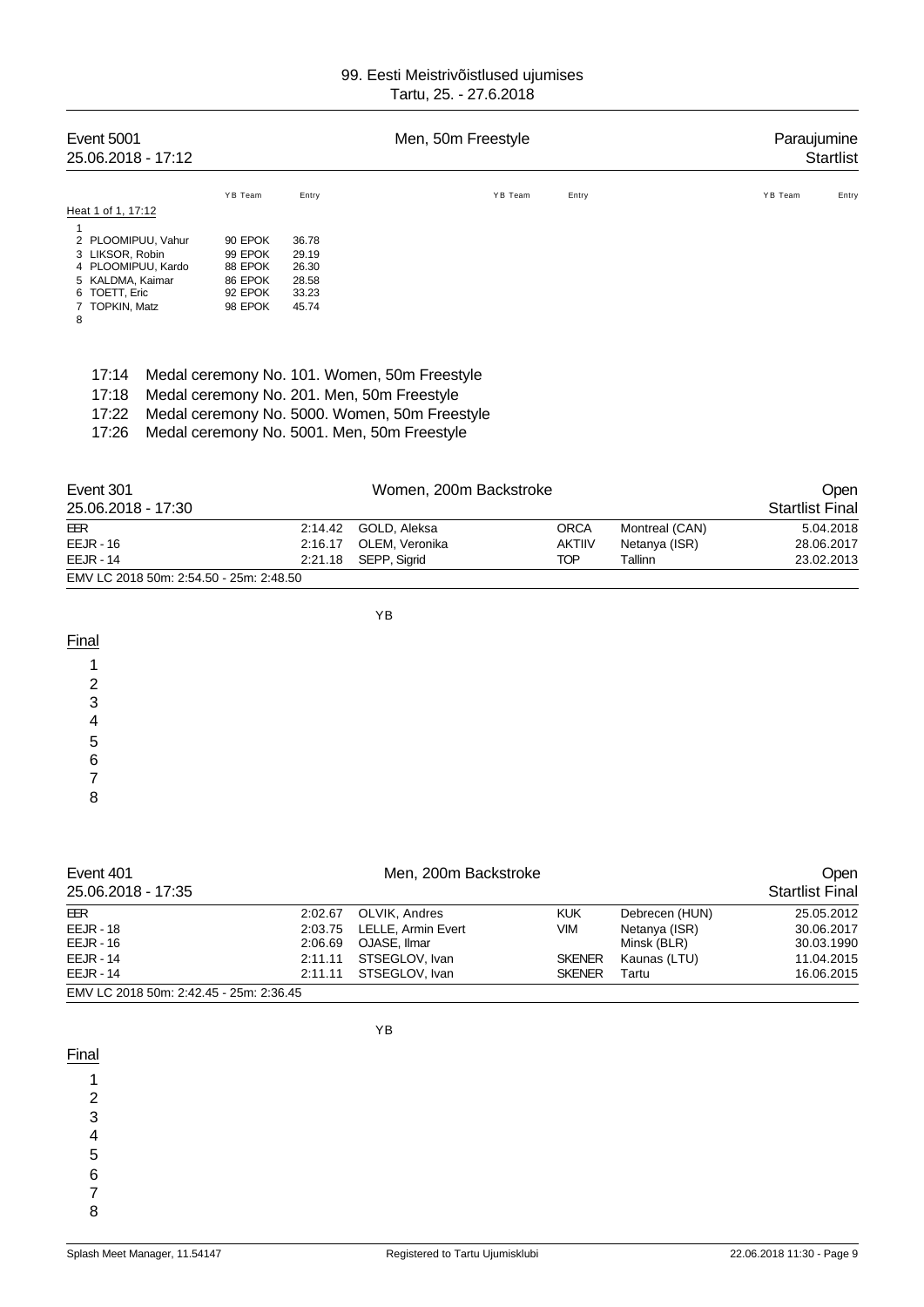## 17:39 Medal ceremony No. 301. Women, 200m Backstroke

17:43 Medal ceremony No. 401. Men, 200m Backstroke

| Event 501                               | Women, 100m Breaststroke |                                 |              |                  | Open                    |
|-----------------------------------------|--------------------------|---------------------------------|--------------|------------------|-------------------------|
| 25.06.2018 - 17:47                      |                          |                                 |              |                  | <b>Startlist Finals</b> |
| EER                                     | 1:08.81                  | ROMANJUK. Maria                 | GARANT       | Budapest (HUN)   | 24.07.2017              |
| $EEJR - 16$                             |                          | 1:11.56 HISSAMUTDINOVA, Natalia | <b>KJSSK</b> | Landskrona (SWE) | 24.07.2000              |
| $EEJR - 14$                             | 1:13.19                  | HISSAMUTDINOVA, Natalia         | <b>KJSSK</b> | Moscow (RUS)     | 14.07.1998              |
| EMV LC 2018 50m: 1:30.50 - 25m: 1:27.50 |                          |                                 |              |                  |                         |

YB

| . .<br>L<br>v |  |
|---------------|--|
|               |  |

4 5

6

7

8

| Event 601<br>25.06.2018 - 17:53         |         | Men, 100m Breaststroke |               |               | <b>Open</b><br><b>Startlist Finals</b> |
|-----------------------------------------|---------|------------------------|---------------|---------------|----------------------------------------|
| EER                                     |         | 1:00.56 ALJAND, Martti | <b>TOP</b>    | Rome (ITA)    | 26.07.2009                             |
| <b>EEJR - 18</b>                        | 1:01.67 | ALLIKVEE, Martin       | GARANT        | Poznan (POL)  | 14.07.2013                             |
| $EEJR - 16$                             | 1:04.18 | NIINE, Joonas          | <b>AKTIIV</b> | Netanya (ISR) | 1.07.2017                              |
| $EEJR - 14$                             | 1:08.20 | DOBROVOLSKI, Aleksandr | <b>KJSSK</b>  | Vilnius (LTU) | 4.03.1989                              |
| EMV LC 2018 50m: 1:24.00 - 25m: 1:21.00 |         |                        |               |               |                                        |

YB

## Final A

1 2

3

4

5

6

7 8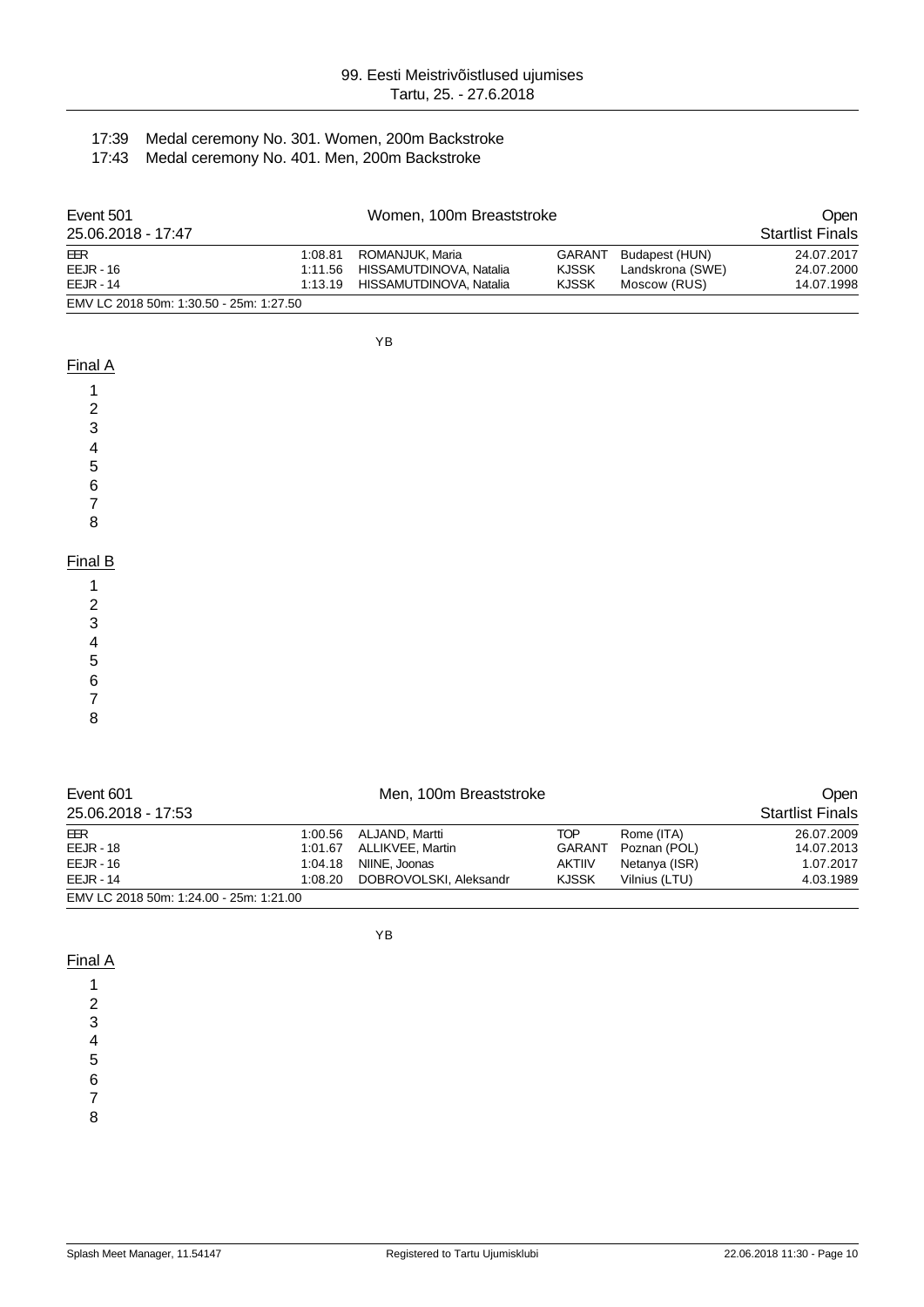Event 601, Men, 100m Breaststroke, Final

### Final B

| 1 |  |
|---|--|
| 2 |  |
| 3 |  |
| 4 |  |

5

6

7 8

#### 17:59 Medal ceremony No. 501. Women, 100m Breaststroke 18:03 Medal ceremony No. 601. Men, 100m Breaststroke

| Event 7                                 |         | Women, 400m Freestyle    | <b>Open</b> |              |                  |
|-----------------------------------------|---------|--------------------------|-------------|--------------|------------------|
| 25.06.2018 - 18:07                      |         |                          |             |              | <b>Startlist</b> |
| EER                                     |         | 4:15.46 LIIV-KULLA, Aivi | <b>EST</b>  | Moscow (URS) | 16.02.1984       |
| $EEJR - 16$                             | 4:22.10 | GOLD, Aleksa             | ORCA        | Tallinn      | 19.06.2016       |
| $EEJR - 14$                             |         | 4:27.72 PETROVA, Jelena  | GARANT      | Tallinn      | 6.03.2004        |
| EMV LC 2018 50m: 5:35.00 - 25m: 5:27.00 |         |                          |             |              |                  |

YB

## Heat 1 of 4, 18:07

| 1 VAINIKK, Annika        | 00 | Paernu Spordikool     | 4:49.61 |
|--------------------------|----|-----------------------|---------|
| 2 SARAP, Isabel          | 03 | Audentese Spordiklubi | 4:45.16 |
| 3 MAIDE, Ilona           | 01 | Audentese Spordiklubi | 4:37.62 |
| 4 HEINLO, Helena         | 03 | Ujumise Spordiklubi   | 4:35.54 |
| 5 LINT, Laurika          | 02 | Audentese Spordiklubi | 4:37.61 |
| 6 SAAR, Meribel          | 00 | TOPi Ujumisklubi      | 4:40.12 |
| 7 LESSING, Getriin Marii | 03 | Ujumise Spordiklubi   | 4:48.91 |
| 8 VIIDING, Elisabeth     | 04 | Ujumisklubi Briis     | 4:51.34 |

| Event 8                                 |         | <b>Open</b>             |     |                 |                  |
|-----------------------------------------|---------|-------------------------|-----|-----------------|------------------|
| 25.06.2018 - 18:14                      |         |                         |     |                 | <b>Startlist</b> |
| EER                                     |         | 3:53.95 STUKOLKIN, Ivar | URS | Moscow (URS)    | 24.07.1980       |
| $EEJR - 18$                             | 3:56.87 | ZIRK, Kregor            | USK | Stockholm (SWE) | 5.04.2018        |
| $EEJR - 16$                             | 4:02.68 | ZIRK, Kregor            | USK | Tallinn         | 6.03.2015        |
| $EEJR - 14$                             | 4:05.76 | ZIRK, Kregor            | USK | Riga (LAT)      | 30.05.2014       |
| EMV LC 2018 50m: 5:06.85 - 25m: 4:58.85 |         |                         |     |                 |                  |

#### Heat 1 of 4, 18:14

| 1 PISARENKO, Nikita | 02 | Kalevi Ujumiskool     | 4:22.18 |
|---------------------|----|-----------------------|---------|
| 2 PAAVO, Sander     | 98 | Audentese Spordiklubi | 4:18.00 |
| 3 SELI, Karel       | 98 | Tartu Ujumisklubi     | 4:13.88 |
| 4 GUMENJUK, Maksim  | 00 | Spordiklubi Garant    | 4:06.20 |
| 5 TURU, Vladimir    | 99 | Spordiklubi Garant    | 4:11.52 |
| 6 KASK, Gregory     | 02 | Audentese Spordiklubi | 4:17.04 |
| 7 SUUN, Janter      | 00 | TOPi Ujumisklubi      | 4:20.51 |
| 8 SOLODOV, Demid    | 03 | Spordiklubi Energia   | 4:22.30 |
|                     |    |                       |         |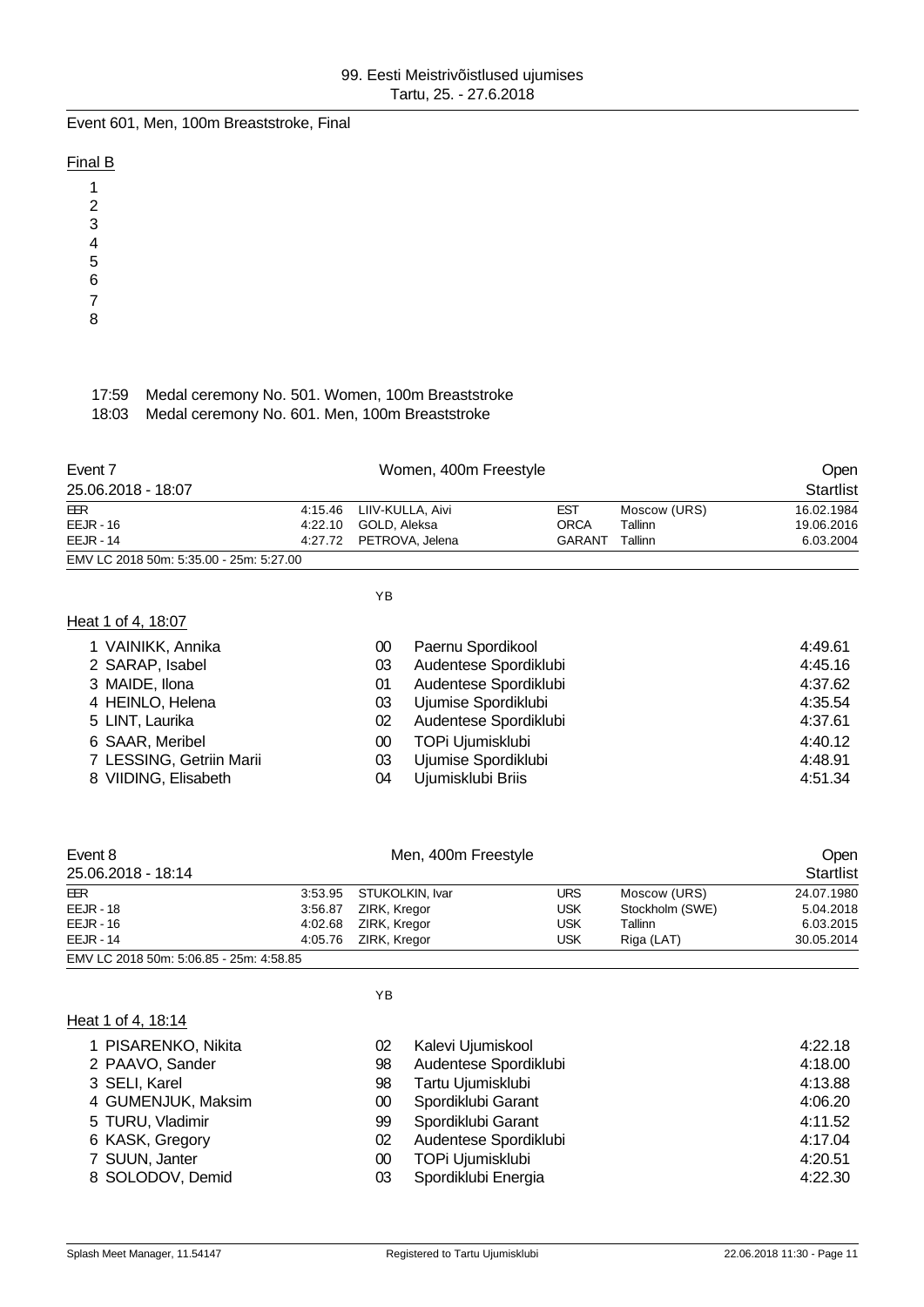## 18:20 Medal ceremony No. 7. Women, 400m Freestyle

18:24 Medal ceremony No. 8. Men, 400m Freestyle

| Event 901                               |       | Open                        |     |              |                         |
|-----------------------------------------|-------|-----------------------------|-----|--------------|-------------------------|
| 25.06.2018 - 18:28                      |       |                             |     |              | <b>Startlist Finals</b> |
| EER                                     | 59.00 | ALJAND. Triin               | TOP | Rome (ITA)   | 26.07.2009              |
| $EEJR - 16$                             |       | 1:01.40 MARKVARDT, Margaret | TOP | London (GBR) | 19.05.2016              |
| $EEJR - 14$                             |       | 1:04.65 MARKVARDT, Margaret | TOP | Tallinn      | 6.03.2015               |
| EMV LC 2018 50m: 1:23.00 - 25m: 1:21.40 |       |                             |     |              |                         |

YB

#### Final A

| $\frac{2}{3}$  |  |  |
|----------------|--|--|
| $\frac{4}{5}$  |  |  |
|                |  |  |
| 6              |  |  |
| $\overline{7}$ |  |  |
| 8              |  |  |
|                |  |  |
| Final B        |  |  |
| 1              |  |  |
| $\frac{2}{3}$  |  |  |
|                |  |  |

4

- 5
- 6

7

8

| Event 1001                              |       | Men, 100m Butterfly |     |                        | <b>Open</b>             |
|-----------------------------------------|-------|---------------------|-----|------------------------|-------------------------|
| 25.06.2018 - 18:34                      |       |                     |     |                        | <b>Startlist Finals</b> |
| <b>EER</b>                              | 52.83 | ZIRK, Kregor        | USK | Hodmezovasarhely (HUN) | 10.07.2016              |
| <b>EER</b>                              | 52.83 | ZIRK, Kregor        | USK | Indianapolis (USA)     | 24.08.2017              |
| $EEJR - 18$                             | 52.83 | ZIRK, Kregor        | USK | Hodmezovasarhely (HUN) | 10.07.2016              |
| $EEJR - 18$                             | 52.83 | ZIRK, Kregor        | USK | Indianapolis (USA)     | 24.08.2017              |
| $EEJR - 16$                             | 53.23 | ZIRK, Kregor        | USK | Stockholm (SWE)        | 31.03.2016              |
| $E E J R - 14$                          | 57.04 | ZIRK, Kregor        | USK | Tallinn                | 26.06.2014              |
| EMV LC 2018 50m: 1:11.50 - 25m: 1:09.50 |       |                     |     |                        |                         |

YB

Final A

- 1 2
- 3
- 4
- 5

6

7

8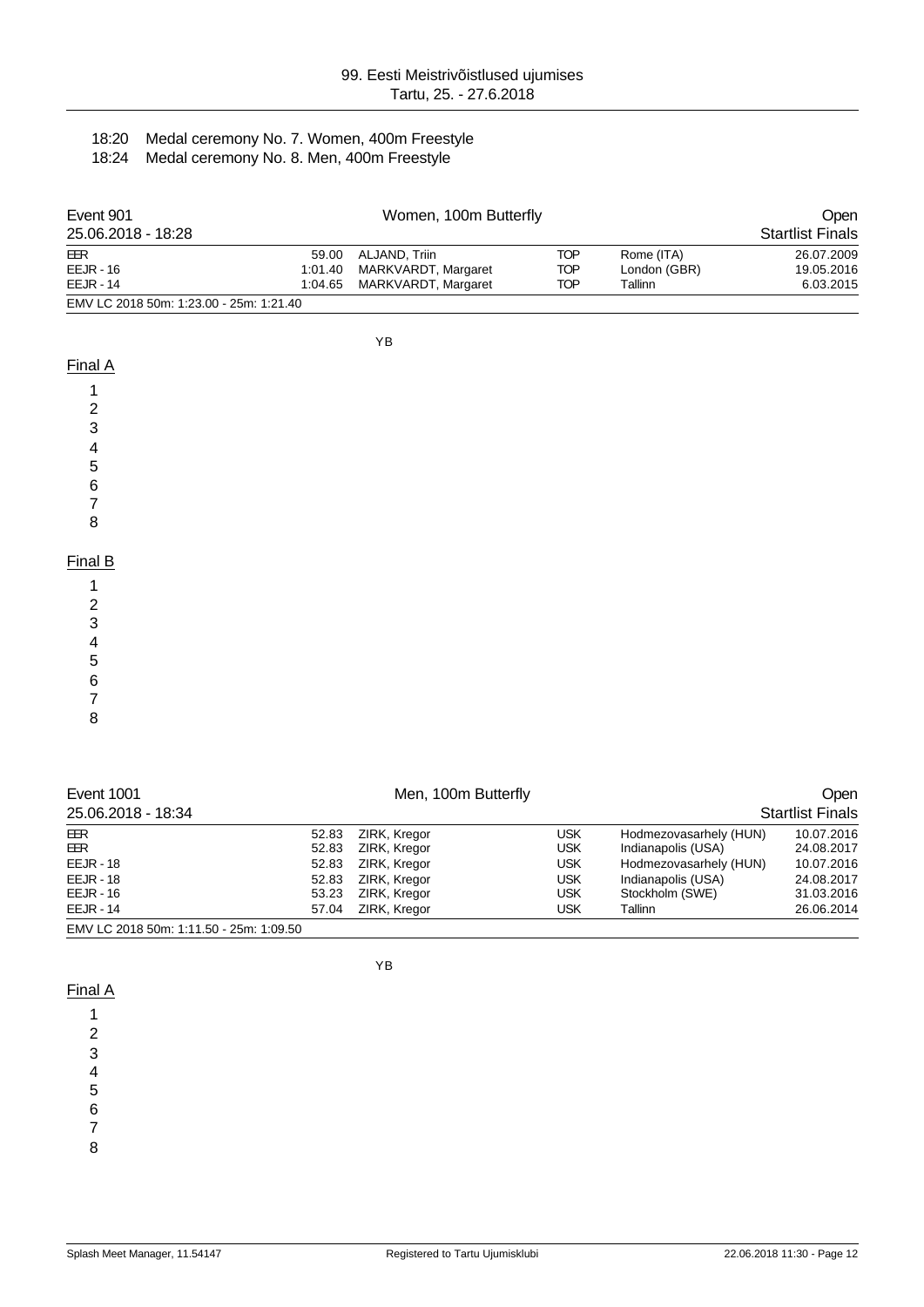Event 1001, Men, 100m Butterfly, Final

#### Final B

| Event 1101                              |  | Open                        |               |                |                        |
|-----------------------------------------|--|-----------------------------|---------------|----------------|------------------------|
| 25.06.2018 - 18:40                      |  |                             |               |                | <b>Startlist Final</b> |
| EER                                     |  | 2:19.46 PÕLD, Anna-Liisa    | KEILA         | Rome (ITA)     | 26.07.2009             |
| $EEJR - 16$                             |  | 2:19.76 MARKVARDT, Margaret | TOP           | Tallinn        | 22.04.2016             |
| $EELIR - 14$                            |  | 2:22.45 ROMANJUK, Maria     | <b>GARANT</b> | Belgrade (SRB) | 9.07.2011              |
| EMV LC 2018 50m: 2:53.00 - 25m: 2:47.00 |  |                             |               |                |                        |

YB

#### **Final**

> 5 6

7

8

| Event 1201                              |         | Open              |               |              |                        |
|-----------------------------------------|---------|-------------------|---------------|--------------|------------------------|
| 25.06.2018 - 18:44                      |         |                   |               |              | <b>Startlist Final</b> |
| EER                                     | 1:59.95 | LIIVAMÄGI, Martin | <b>KUK</b>    | Rome (ITA)   | 29.07.2009             |
| $EEJR - 18$                             | 2:06.71 | NITSKI, Osvald    | <b>AKTIIV</b> | London (GBR) | 17.05.2016             |
| $EEJR - 16$                             | 2:07.48 | LIIVAMAGI, Martin | <b>KUK</b>    | Tartu        | 25.06.2005             |
| $EEJR - 14$                             | 2:11.51 | ZIRK, Kregor      | <b>USK</b>    | Riga (LAT)   | 1.06.2014              |
| EMV LC 2018 50m: 2:40.00 - 25m: 2:34.00 |         |                   |               |              |                        |

Final

YB

# 18:49 Medal ceremony No. 901. Women, 100m Butterfly

18:53 Medal ceremony No. 1001. Men, 100m Butterfly

18:57 Medal ceremony No. 1101. Women, 200m Medley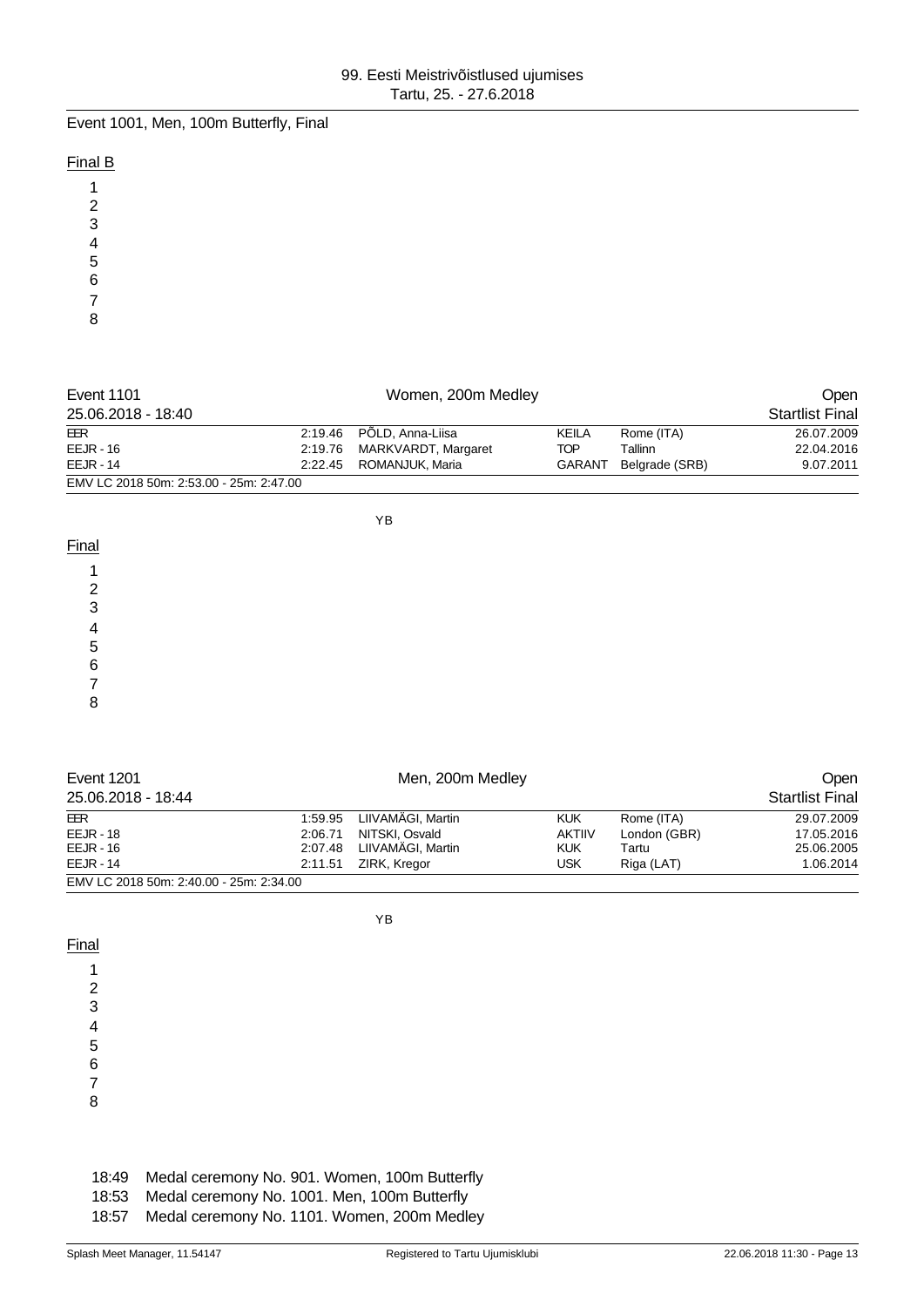#### 19:01 Medal ceremony No. 1201. Men, 200m Medley

|   | Event 13<br>25.06.2018 - 19:05                                                    |              |               | Mixed, 4 x 100m Freestyle                                                      |            |               |   |                                                         |               | <b>Open</b><br><b>Startlist</b> |
|---|-----------------------------------------------------------------------------------|--------------|---------------|--------------------------------------------------------------------------------|------------|---------------|---|---------------------------------------------------------|---------------|---------------------------------|
|   |                                                                                   | YB Team      | Entry         |                                                                                | YB Team    | Entry         |   |                                                         | YB Team       | Entry                           |
|   | Heat 1 of 3, 19:05                                                                |              |               | Heat 2 of 3, 19:10                                                             |            |               |   | Heat 3 of 3, 19:16                                      |               |                                 |
|   | Ujumisklubi Briis 2                                                               | <b>BRIIS</b> | 3:54.00       | Kalevi Ujumiskool 3                                                            | <b>KUK</b> | 4:07.50       | 1 |                                                         |               |                                 |
|   | 2 TOPi Ujumisklubi 1                                                              | <b>TOP</b>   | 3:50.00       | 2 Tartu Ujumisklubi 3<br>OPER, G. 02, PILLE, S. 02, KUEBAR, K. 05, SOKK, L. 05 | <b>TUK</b> | 4:04.00       |   | 2 MyFitness 3                                           | <b>MYFIT</b>  | <b>NT</b>                       |
|   | 3 Spordiklubi Garant 1                                                            |              | GARANT3:45.00 | 3 Orca Swim Club 2                                                             |            | ORCA 4:00.00  |   | 3 Spordiklubi Garant 32                                 | <b>GARANT</b> | <b>NT</b>                       |
|   | 4 Audentese Spordiklubi 1                                                         | <b>AUD</b>   | 3:42.00       | 4 Audentese Spordiklubi 3                                                      | AUD        | 3:57.00       |   | 4 Pärnu Spordikool 3                                    | <b>PSK</b>    | 4:16.00                         |
|   | 5 Ujumise Spordiklubi 1                                                           | <b>USK</b>   | 3:42.77       | 5 Spordiklubi Garant 3                                                         |            | GARANT4:00.00 |   | 5 Spordiklubi Dilan 3<br>PETROV, D. 03, BORISSOV, P. 05 | <b>DILAN</b>  | 4:25.00                         |
| 6 | Tartu Ujumisklubi 1<br>SELI, K. 98, VARES, K. 01, VALDMAA, L. 04, PAESLANE, D. 97 | <b>TUK</b>   | 3:49.00       | 6 Ujumisklubi Aktiiv 2                                                         | AKTIIV     | 4:00.00       |   | 6 Keila Swimclub 3                                      | <b>KEILA</b>  | <b>NT</b>                       |
|   | 7 Ujumise Spordiklubi 3                                                           | <b>USK</b>   | 3:53.55       | 7 TOPi Ujumisklubi 3                                                           | <b>TOP</b> | 4:07.00       | 7 |                                                         |               |                                 |
|   | 8 Ujumisklubi Briis 3                                                             | <b>BRIIS</b> | 3:54.00       | 8 Viimsi Veeklubi 3                                                            | <b>VIM</b> | 4:15.00       | 8 |                                                         |               |                                 |

#### 19:22 Medal ceremony No. 13. Mixed, 4 x 100m Freestyle

### 3 - III osa 26.06.2018 - 9:30

|            | Event 14                                |                   |                    |       | Women, 100m Freestyle                       |                    |                    |                                           |                         | Open               |
|------------|-----------------------------------------|-------------------|--------------------|-------|---------------------------------------------|--------------------|--------------------|-------------------------------------------|-------------------------|--------------------|
|            | 26.06.2018 - 9:30                       |                   |                    |       |                                             |                    |                    |                                           | <b>Startlist Prelim</b> |                    |
| <b>EER</b> |                                         |                   | 55.81              |       | KOLUKANOVA, Jana                            |                    | <b>EST</b>         | Montreal (CAN)                            |                         | 28.07.2005         |
|            | $EEJR - 16$                             |                   | 56.65              |       | ALNEK, Kertu Ly                             |                    | <b>USK</b>         | Hodmezovasarhely (HUN)                    |                         | 6.07.2016          |
|            | $EEJR - 14$                             |                   |                    | 57.94 | <b>KAARE, Kertu</b>                         |                    | <b>ORCA</b>        | Gyoer (HUN)                               |                         | 25.07.2017         |
|            | EMV LC 2018 50m: 1:11.00 - 25m: 1:09.40 |                   |                    |       |                                             |                    |                    |                                           |                         |                    |
|            |                                         | YB Team           | Entry              |       |                                             | YB Team            | Entry              |                                           | YB Team                 | Entry              |
|            | Heat 1 of 11, 9:30                      |                   |                    |       | Heat 2 of 11, 9:32                          |                    |                    | Heat 3 of 11, 9:34                        |                         |                    |
| 1          |                                         |                   |                    |       | 1 TSAERO, Grete                             | 06 USK             | <b>NT</b>          | 1 KANN, Kertu                             | 06 BRIIS                | 1:10.34            |
|            | 2 HUETT, Johanna                        | 03 MYFIT          | NT                 |       | 2 KOLK, Karin                               | 03 GARANT          | <b>NT</b>          | 2 TAMMIK, Laura                           | 05 PSK                  | 1:09.82            |
|            | 3 SISAS, Rahel                          | 03 KUK            | <b>NT</b>          |       | 3 AFONINA, Diana                            | 05 MAARDL1:10.88   |                    | 3 POLLISINSKI, Kaisa                      | 02 KUK                  | 1:09.59            |
|            | 4 ZIRK, Heleri                          | 04 AUD            | <b>NT</b>          |       | 4 ROZOVA, Polina                            | 03 KUK             | 1:10.75            | 4 HARJAKS, Ulle                           | <b>06 NRK</b>           | 1:09.26            |
|            | 5 PAJU, Katrin                          | 01 ORCA           | <b>NT</b>          |       | 5 KAASIK, Liisbeth                          | 04 WIRU            | 1:10.88            | 5 ESKEL, Emili                            | 03 AUD                  | 1:09.30            |
|            | 6 MAJOROVA, Milana                      | <b>IVHOL 80</b>   | <b>NT</b>          |       | 6 RESS, Triinu                              | 04 TOP             | 1:11.00            | 6 LIU YEUNG, U.                           | 07 JOHVI                | 1:09.79            |
| 8          | 7 KOTSAR, K.                            | 05 AUD            | <b>NT</b>          |       | 7 KOOKLA, Dionne Rette<br>8 BOLLVERK, Anete | 05 AUD<br>03 PAIDE | <b>NT</b><br>NT    | 7 TEDER, Anette<br>8 DOMAN, Maia          | 06 TUK<br>06 MYFIT      | 1:09.86<br>1:10.69 |
|            | Heat 4 of 11, 9:36                      |                   |                    |       | Heat 5 of 11, 9:38                          |                    |                    | Heat 6 of 11, 9:40                        |                         |                    |
| 1          | MARRAN, Mari Ann                        | 05 BRIIS          | 1:08.78            |       | 1 JERMOSHKINA, Alina                        | <b>04 NRK</b>      | 1:07.65            | 1 LOODUS, Brita                           | 01 SHARK 1:06.19        |                    |
|            | 2 SAARLEHT, Saskia                      | 03 KUK            | 1:08.59            |       | 2 MARDI, Martina                            | 05 MYFIT           | 1:07.01            | 2 VAIN, Jenny                             | 04 TOP                  | 1:06.04            |
|            | 3 UPPUS, Elisabet                       | 04 MYFIT          | 1:08.45            |       | 3 SARAPUU, Saara Mia                        | 04 AUD             | 1:06.71            | 3 NURK, Mena-Nelly                        | 03 AUD                  | 1:05.77            |
|            | 4 PRIIDEL, Emily                        | 05 BRIIS          | 1:07.98            |       | 4 BOITSUK, Mariangela                       | 04 KUK             | 1:06.41            | 4 NAZAROVA, Maria                         | 00 VSK                  | 1:05.55            |
|            | 5 VIIK. Jette                           | 02 KUK            | 1:08.29            |       | 5 RAHAMAEGI, Karolin                        | 05 AUD             | 1:06.45            | 5 SAAR, Greete                            | 01 JAESK 1:05.59        |                    |
|            | 6 MAAS, Mari-Liis                       | 04 TOP            | 1:08.57            |       | 6 PRAUN, Angelina                           | 05 TOP             | 1:06.81            | 6 TALAMANOV, Felicia                      | <b>04 KUK</b>           | 1:05.80            |
| 7          | ROOSMANN, K.<br>8 ERM, Mona-Lisette     | 02 KUK<br>04 TOP  | 1:08.71<br>1:09.11 |       | 7 ROOS, Aurelia<br>8 SIKK, Aliise           | 04 PSK<br>03 KEILA | 1:07.08<br>1:07.67 | 7 TIHHONOVA, Nikol<br>8 IGNATJEVA, Karina | 06 SILUK<br>03 SILUK    | 1:06.04<br>1:06.20 |
|            | Heat 7 of 11, 9:41                      |                   |                    |       | Heat 8 of 11, 9:43                          |                    |                    | Heat 9 of 11, 9:45                        |                         |                    |
|            | 1 HANVERE, H.                           | 03 BRIIS          | 1:04.97            |       | 1 MISSIK, Kelli Marie                       | <b>99 KUK</b>      | 1:04.51            | 1 KORNET, Diana                           | 02 MYFIT                | 1:03.38            |
|            | 2 LINDEPUU, Marie                       | 02 KEILA          | 1:04.88            |       | 2 TREIMAN, G.                               | 02 AUD             | 1:04.40            | 2 ANDLA, Laura                            | 01 BRIIS                | 1:02.34            |
|            | 3 PAERN, G.                             | 02 PSK            | 1:04.79            |       | 3 GUDOVSKAJA, Anita                         | 05 TOP             | 1:04.26            | 3 PAESLANE, Diana                         | 97 TUK                  | 1:01.17            |
| 4          | JOHANSON, Jane                          | 03 KEILA          | 1:04.71            |       | 4 PUUSEPP, Garita-Beth                      | 03 ORCA            | 1:03.76            | 4 VAINIKK, Annika                         | 00 PSK                  | 58.60              |
|            | 5 TOOMPUU, Marie                        | 04 KUK            | 1:04.72            |       | 5 TREIAL, Elis                              | 04 USK             | 1:03.90            | 5 LINT, Laurika                           | 02 AUD                  | 1:00.46            |
|            | 6 MAENNIK, L.                           | 01 SHARK 1:04.86  |                    |       | 6 GUDOVSKAJA, Alisa                         | 03 TOP             | 1:04.29            | 6 LESSING, Getriin Marii                  | 03 USK                  | 1:02.01            |
|            | 7 KARLSON, Grete                        | 02 ORCA           | 1:04.90            |       | 7 RADVILAVICIUS, M.                         | 01 VIM             | 1:04.45            | 7 PIIROJA, Carmen                         | 03 AUD                  | 1:02.97            |
| 8          | BOKOVSKAJA, Elina                       | 01 AKTIIV 1:05.49 |                    |       | 8 PILLER, Anna                              | 06 TOP             | 1:04.69            | 8 MEIER, Helen                            | 01 VSK                  | 1:03.70            |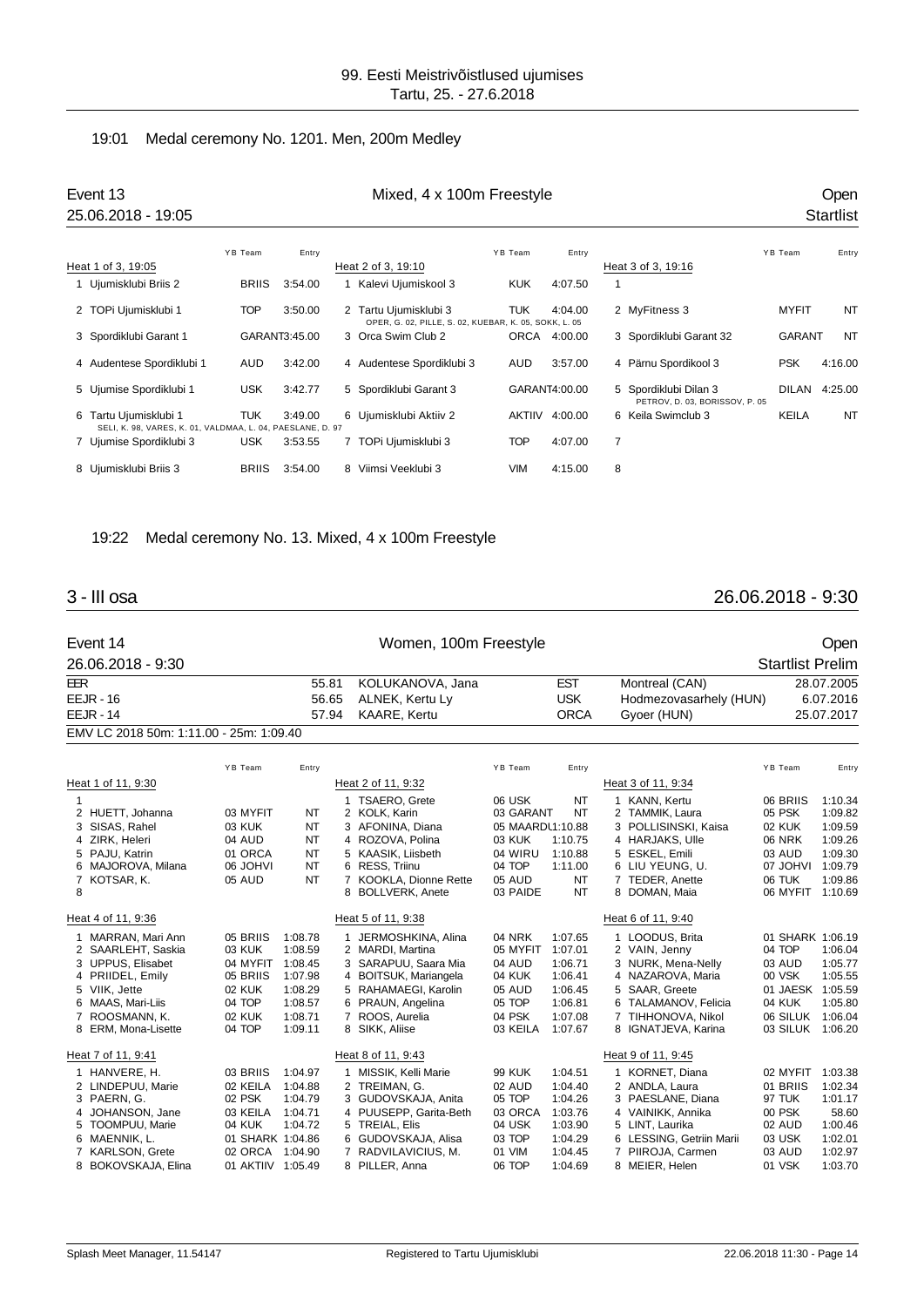## Event 14, Women, 100m Freestyle, Prelim

| Heat 10 of 11, 9:47    |          |         | Heat 11 of 11, 9:49      |                  |         |
|------------------------|----------|---------|--------------------------|------------------|---------|
| 1 MOORO, Anete         | 03 KEILA | 1:03.34 | 1 KAPELINA, Anna         | 03 GARANT1:03.11 |         |
| 2 VIIDING, Elisabeth   | 04 BRIIS | 1:02.24 | 2 RANNAMETS, Brita       | 04 USK           | 1:02.13 |
| 3 KALVET, Laura        | 02 TOP   | 1:01.05 | 3 KALJUVALD. Tiina-Britt | 03 BRIIS         | 1:00.61 |
| 4 MARKVARDT, Margaret  | 00 TOP   | 57.85   | 4 ALNEK, Kertu Ly        | 99 USK           | 56.54   |
| 5 HEINLO, Helena       | 03 USK   | 59.43   | 5 MAIDE. Ilona           | 01 AUD           | 58.82   |
| 6 MARIPUU, Brita Maria | 01 TOP   | 1:01.55 | 6 MAETLIK, Elisabet      | 02 TOP           | 1:01.22 |
| 7 SAAR, Meribel        | 00 TOP   | 1:02.68 | 7 SARAP. Isabel          | 03 AUD           | 1:02.50 |
| 8 KIVIRAEHK, Kai Liis  | 03 AUD   | 1:03.60 | 8 AABRAMS, E.            | 05 SHARK 1:03.45 |         |

| Event 15                                   |                                         | Men, 100m Freestyle                         |                                          |                                                  | Open                                     |
|--------------------------------------------|-----------------------------------------|---------------------------------------------|------------------------------------------|--------------------------------------------------|------------------------------------------|
| 26.06.2018 - 9:51                          |                                         |                                             |                                          |                                                  | <b>Startlist Prelim</b>                  |
| EER                                        |                                         | 49.56<br>DEGTJARJOV, Pjotr                  | <b>TOP</b>                               | Kazan (RUS)                                      | 13.07.2013                               |
| <b>EEJR - 18</b>                           |                                         | 49.88<br><b>TRIBUNTSOV, Ralf</b>            | <b>AUD</b>                               | Kazan (RUS)                                      | 13.07.2013                               |
| $EELIR - 16$                               |                                         | 51.11<br>ZIRK, Kregor                       | <b>USK</b>                               | London (GBR)                                     | 19.05.2016                               |
| <b>EEJR - 14</b>                           |                                         | 53.85<br>ZIRK, Kregor                       | <b>USK</b>                               | Tartu                                            | 13.04.2014                               |
| EMV LC 2018 50m: 1:04.50 - 25m: 1:02.50    |                                         |                                             |                                          |                                                  |                                          |
|                                            | YB Team<br>Entry                        |                                             | YB Team<br>Entry                         |                                                  | YB Team<br>Entry                         |
| Heat 1 of 13, 9:51                         |                                         | Heat 2 of 13, 9:53                          |                                          | Heat 3 of 13, 9:54                               |                                          |
| $\mathbf{1}$                               |                                         | 1 TAMMENIIT, K.                             | 02 PSK<br><b>NT</b>                      | 1 TIEDE, Kai Robert                              | 04 KEILA<br>1:03.27                      |
| 2                                          |                                         | 2 SOOMRE, Sten Erik                         | 05 MYFIT 1:03.95                         | 2 ROOTSMA, Jass                                  | 02 USK<br>1:03.10                        |
| 3 PETROV, Ilja                             | 03 GARANT<br>NT                         | 3 IVANOV, Nikita                            | 05 ARGO<br>1:03.48                       | 3 VOMPA, M.                                      | 03 KUK<br>1:02.95                        |
| 4 ALIHODZIN, Artjom                        | 02 GARANT<br>ΝT                         | 4 LILL, Robin                               | 05 TOP<br>1:03.34                        | 4 RANNIK, Ranel                                  | 03 KUK<br>1:02.63                        |
| GOLUBEV, Aleksei<br>5                      | 02 VIM<br>NT                            | 5 KUTERGIN, Julius                          | 02 GARANT1:03.43                         | 5 RUOTSALAINEN, Patrik                           | 02 USK<br>1:02.64                        |
| 6                                          |                                         | 6 TOATER, Eerik                             | 02 TYRI<br>1:03.63                       | 6 VAINIKK, Raido                                 | 05 PSK<br>1:02.97                        |
| 7<br>8                                     |                                         | 7 MEIER, Martin<br>8                        | 04 VIM<br><b>NT</b>                      | 7 SAHPAZOV, Artjom<br>8 KRYLOV, Matvei           | 04 AUD<br>1:03.21<br>04 SILUK 1:03.31    |
| Heat 4 of 13, 9:56                         |                                         | Heat 5 of 13, 9:58                          |                                          | Heat 6 of 13, 10:00                              |                                          |
| 1 MAENNA, Martin                           | 01 TYRI<br>1:02.40                      | 1 PRITS, Ralf Erik                          | 04 MYFIT 1:01.77                         | 1 SOODLA, Enrice Mario                           | 01 USK<br>1:00.96                        |
| 2 METSA, Aap Valter                        | 05 USK<br>1:02.16                       | 2 KALLASTE, Carl Robert                     | 02 ORCA<br>1:01.51                       | 2 MAKAROV, Sergei                                | 02 GARANT1:00.53                         |
| 3 LILIENBERG, Kaurit                       | 02 AUD<br>1:01.97                       | 3 PASKOV, Philip                            | 02 ORCA<br>1:01.10                       | 3 KUULPAK, Hans-Mikk                             | 04 TOP<br>1:00.24                        |
| 4 MOSKALENKO, Denis                        | 05 PSK<br>1:01.81                       | 4 PETROV, Dmitri                            | 03 DILAN<br>1:01.03                      | 4 HORENZENKO, Denis                              | 01 USK<br>1:00.09                        |
| 5 VELMAR, Denis                            | 04 AKTIIV 1:01.94                       | 5 SALOMON, Georg                            | <b>02 KUK</b><br>1:01.05                 | 5 OUNMAA, S.                                     | 01 SHARK 1:00.17                         |
| 6 IDRISSOV, Artur<br>7 ILTSISIN, Mark      | 02 ORCA<br>1:02.06<br>06 KUK<br>1:02.36 | 6 TAMMIK, Remi<br>7 TEDER, K.               | 05 PSK<br>1:01.30<br>04 BRIIS<br>1:01.60 | 6 GIRLIN, Anton-Theo<br>7 AKSALU, Simo           | 01 BRIIS<br>1:00.31<br>03 USK<br>1:00.53 |
| 8 HARJAKS, Joakim                          | <b>02 NRK</b><br>1:02.53                | 8 LUMI, Lennart Joosep                      | 04 MYFIT 1:01.80                         | 8 SEPP, Guenter                                  | 03 PSK<br>1:00.99                        |
| Heat 7 of 13, 10:02                        |                                         | Heat 8 of 13, 10:03                         |                                          | Heat 9 of 13, 10:05                              |                                          |
| 1 VIHERPUU, Rihard                         | 03 VIM<br>59.90                         | 1 ALOE, Robin                               | 59.22<br>00 KEILA                        | 1 MAERTMAA, Alex Artur                           | 02 USK<br>58.48                          |
| 2 SABANOV, Aleksandr                       | 02 GARANT<br>59.62                      | 2 LOBOSSOK, Maksim                          | 04 AKTIIV<br>59.09                       | 2 LIHHATS, Erik                                  | 03 GARANT<br>58.20                       |
| 3 ORAV, Patrick                            | 59.42<br>04 AUD                         | 3 KRYUKOV, Ilja                             | 03 AKTIIV<br>59.05                       | 3 DROZDOV, Daniil                                | 04 GARANT<br>58.03                       |
| 4 TSALOV, Kirill                           | 03 KUK<br>59.30                         | 4 VALKRUSMAN, A.                            | 03 ARGO<br>58.80                         | 4 LASIMER, Artur                                 | 04 SKENER 57.89                          |
| 5 NIGUL, Siim                              | 59.35<br>02 ORCA                        | 5 KAESPER, Janek                            | 59.02<br>99 ARGO                         | 5 ARGE, Anders                                   | 01 TOP<br>57.90                          |
| 6 KOLLI, Karl Aleksander                   | 01 WIRU<br>59.44                        | 6 FILIPPOV, Georg                           | 04 KUK<br>59.08                          | 6 KOEOEK, Mark                                   | 01 AUD<br>58.17                          |
| NOMMERGA, Silver<br>7<br>8 TRETJAKOV, Mark | 01 ORCA<br>59.65<br>01 JAESK<br>59.91   | 7 ANDREEV, Ruslan<br>8 SUUROJA, Carl-Joseph | 01 SILUK<br>59.15<br>02 TOP<br>59.28     | KOBOSHEV, Vadim<br>7.<br>8 RAADIK, Jorke Patrick | 03 MAARDU 58.47<br>03 ORCA<br>58.51      |
| Heat 10 of 13, 10:07                       |                                         | Heat 11 of 13, 10:08                        |                                          | Heat 12 of 13, 10:10                             |                                          |
|                                            |                                         |                                             |                                          |                                                  |                                          |
| 1 TAMMER, T.<br>2 FORSEL, Marcus           | 03 TUK<br>57.78<br>03 KEILA<br>57.32    | 1 MIILPALU, Matteus<br>2 KAPELIN, Aleksandr | 02 USK<br>55.48<br>99 GARANT<br>54.87    | 1 VOLKOV, Sergei<br>2 VISNAPUU, K.               | 01 GARANT<br>55.42<br>02 USK<br>54.68    |
| 3 SALA, Erik                               | 01 VSK<br>57.10                         | 3 GUMENJUK, Maksim                          | 00 GARANT<br>53.80                       | 3 SELI, Karel                                    | <b>98 TUK</b><br>53.15                   |
| 4 KAMPUS, Aleksander                       | 01 TOP<br>56.78                         | 4 LANGEL, M.                                | 99 AUD<br>51.57                          | 4 AEDMA, Andri                                   | 51.19<br>95 AUD                          |
| 5 REINLO, Karl Marten                      | 99 USK<br>57.03                         | 5 SUUN, Janter                              | 00 TOP<br>52.26                          | 5 UETT, Hendrik                                  | <b>98 AUD</b><br>51.90                   |
| 6 REIU, Sven                               | 00 USK<br>57.14                         | 6 VARES, Kaarup                             | 01 TUK<br>54.59                          | 6 MARANDI, Markus                                | <b>00 KUK</b><br>54.36                   |
| 7 HELDE, Kaspar                            | 02 TOP<br>57.32                         | 7 GRITSOK, Alan                             | 03 GARANT<br>55.00                       | 7 SOLODOV, Demid                                 | 03 SKENER 54.96                          |
| 8 KESKUELL, Kert-Taniel                    | 99 USK<br>57.86                         | 8 KANNUS, Rasmus                            | 00 BRIIS<br>56.44                        | 8 VALLISTE, Ragmar                               | <b>99 KUK</b><br>56.31                   |
| Heat 13 of 13, 10:12                       |                                         |                                             |                                          |                                                  |                                          |
| 1 MILK Morkup                              | 00T1W<br><b>EE 12</b>                   |                                             |                                          |                                                  |                                          |

| 1 MILK, Markus      | <b>99 TUK</b> | 55.42 |
|---------------------|---------------|-------|
| 2 PAERISMAA, Uku    | 01 BRIIS      | 54.60 |
| 3 PIILBERG. Martin  | 00 USK        | 53.09 |
| 4 TSERNOSEV, Nikita | 97 GARANT     | 51.02 |
| 5 ZAITSEV. Daniel   | 97 GARANT     | 51.67 |
| 6 NIINE, Joonas     | 00 AKTIIV     | 54.03 |
| 7 OPER, Georg       | 02 TUK        | 54.93 |
| 8 KUZMIN, Sergei    | 02 ARGO       | 56.00 |
|                     |               |       |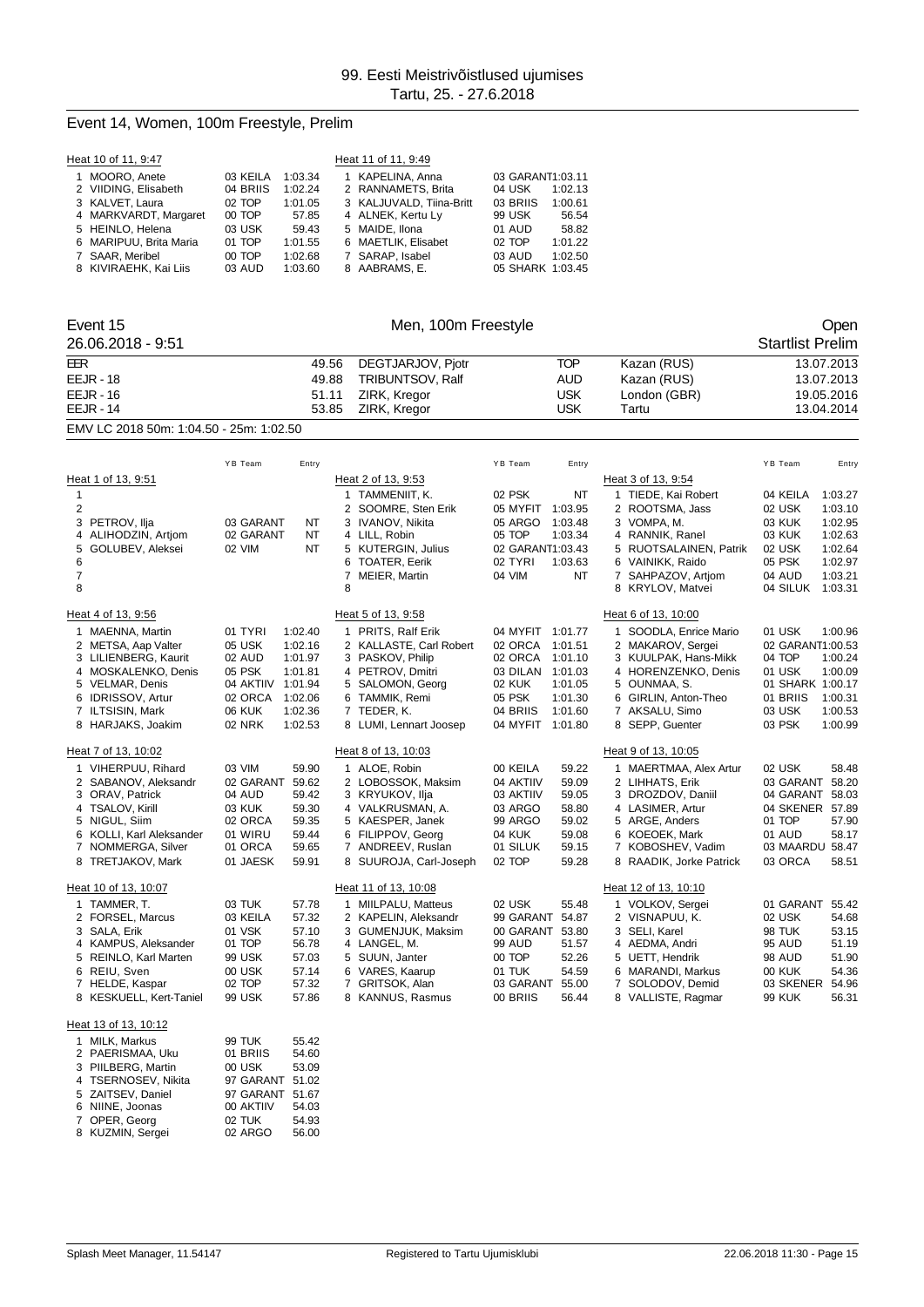| Event 16<br>26.06.2018 - 10:14              |                           |                         | Women, 50m Backstroke                           |                             |                                    |                                      | <b>Startlist Prelim</b>   | Open                                  |
|---------------------------------------------|---------------------------|-------------------------|-------------------------------------------------|-----------------------------|------------------------------------|--------------------------------------|---------------------------|---------------------------------------|
| EER<br><b>EEJR - 16</b><br><b>EEJR - 14</b> |                           | 29.18<br>29.42<br>30.09 | KENDZIOR, Alina<br>SEPP, Sigrid<br>SEPP, Sigrid |                             | GARANT<br><b>TOP</b><br><b>TOP</b> | Tallinn<br>Espoo (FIN)<br>Riga (LAT) |                           | 18.06.2016<br>16.05.2015<br>2.06.2013 |
| EMV LC 2018 50m: 37.00 - 25m: 36.00         |                           |                         |                                                 |                             |                                    |                                      |                           |                                       |
|                                             |                           |                         |                                                 |                             |                                    |                                      |                           |                                       |
| Heat 1 of 8, 10:14                          | YB Team                   | Entry                   | Heat 2 of 8, 10:15                              | YB Team                     | Entry                              | Heat 3 of 8, 10:17                   | YB Team                   | Entry                                 |
| $\mathbf{1}$                                |                           |                         | 1 KANN, Kertu                                   | 06 BRIIS                    | 36.69                              | 1 BOITSUK, Mariangela                | 04 KUK                    | 35.92                                 |
| 2 SIDORENKO, Darja                          | 05 GARANT                 | NT                      | 2 DOMAN, Maia                                   | 06 MYFIT                    | 36.63                              | 2 TEREHOV, Henna                     | 05 USK                    | 35.80                                 |
| 3 MARRAN, Mari Ann                          | 05 BRIIS                  | ΝT                      | 3 KOTSAR, K.                                    | 05 AUD                      | 36.23                              | 3 RANDMAA, Marleene                  | 06 PAIDE                  | 35.77                                 |
| 4 PILLER, Anna                              | 06 TOP                    | NT                      | 4 JERMOSHKINA, Alina                            | 04 NRK                      | 36.00                              | 4 ESKEL, Emili                       | 03 AUD                    | 35.62                                 |
| 5 ZIRK, Heleri<br>6 MAJOROVA, Milana        | 04 AUD<br><b>06 JOHVI</b> | NT<br>NT                | 5 LIU YEUNG, U.<br>6 TAENNA, Sandra             | 07 JOHVI<br>05 USK          | 36.02<br>36.55                     | 5 TONISSON, Liilia<br>6 SISAS, Rahel | 04 KUK<br>03 KUK          | 35.73<br>35.77                        |
| $\overline{7}$                              |                           |                         | 7 LARIKOVA, Katalina                            | 06 SILUK                    | 36.68                              | 7 RAASMAN, Betti Nora                | 02 KEILA                  | 35.85                                 |
| 8                                           |                           |                         | 8 HUETT, Johanna                                | 03 MYFIT                    | 36.71                              | 8 KADAK, Karoliina                   | 05 TUK                    | 35.99                                 |
| Heat 4 of 8, 10:18                          |                           |                         | Heat 5 of 8, 10:19                              |                             |                                    | Heat 6 of 8, 10:21                   |                           |                                       |
| 1 RASMANN, Simona                           | 04 MYFIT                  | 35.11                   | 1 GRUZDEVA, Vlada                               | 03 MAARDU 34.28             |                                    | 1 PAJU, Angelina                     | 04 AUD                    | 33.68                                 |
| 2 KIVI, Jonna                               | 03 VIM                    | 34.83                   | 2 KALJUVALD, Tiina-Britt                        | 03 BRIIS                    | 34.12                              | 2 OEOEBIK, Mia                       | 01 SHARK                  | 32.52                                 |
| 3 KURLOKOVA, Nadezda                        | 04 AKTIIV                 | 34.63                   | 3 NURK, Mena-Nelly                              | 03 AUD                      | 33.95                              | 3 PRIIDEL, Melissa                   | 02 BRIIS                  | 31.80                                 |
| 4 PAESLANE, Diana<br>5 TALAMANOV, Felicia   | 97 TUK<br>04 KUK          | 34.52<br>34.52          | 4 MARIPUU, Brita Maria<br>5 KISSELJOVA, A.      | 01 TOP<br>99 SILUK          | 33.86<br>33.91                     | 4 MAANURM, Sandra<br>5 KALVET, Laura | 01 ORCA<br>02 TOP         | 30.59<br>31.35                        |
| 6 PETROVA, Aleksandra                       | 01 SILUK                  | 34.71                   | 6 TUNTSIK, Alina                                | 03 JAESK                    | 34.04                              | 6 SALUMAA, Mai Riin                  | 00 TOP                    | 32.32                                 |
| 7 REBANE, Birgit                            | 02 PSK                    | 34.87                   | 7 RAHAMAEGI, Karolin                            | 05 AUD                      | 34.19                              | 7 KORNET, Diana                      | 02 MYFIT                  | 33.16                                 |
| 8 GURJANOVA, Violanta                       | 06 DILAN                  | 35.42                   | 8 HARJAKS, Ulle                                 | <b>06 NRK</b>               | 34.42                              | 8 TOOMPUU, Marie                     | 04 KUK                    | 33.79                                 |
| Heat 7 of 8, 10:22                          |                           |                         | Heat 8 of 8, 10:23                              |                             |                                    |                                      |                           |                                       |
| 1 TREIMAN, G.                               | 02 AUD                    | 33.48                   | 1 PAERN, G.                                     | 02 PSK                      | 33.46                              |                                      |                           |                                       |
| 2 VITSUT, Laura                             | 04 BRIIS                  | 32.45                   | 2 ROOS, Aurelia                                 | 04 PSK                      | 32.42                              |                                      |                           |                                       |
| 3 HANSALU, Katriin<br>4 SEPP, Kaetlin       | 03 BRIIS<br>92 TOP        | 31.60<br>30.22          | 3 MAELL, Katariina<br>4 MARKVARDT, Margaret     | 00 SHARK<br>00 TOP          | 31.50<br>29.77                     |                                      |                           |                                       |
| 5 VALDMAA, Laura-Liis                       | 04 TUK                    | 30.70                   | 5 KAARE, Kertu                                  | 02 ORCA                     | 30.65                              |                                      |                           |                                       |
| 6 KRIVORUKOVA, Sofja                        | 02 AKTIIV                 | 32.16                   | 6 TROTSENKO, Emilia                             | 03 AKTIIV                   | 32.10                              |                                      |                           |                                       |
| 7 VUTT, Hanna Grete                         | 03 TOP                    | 33.03                   | 7 VIIDING, Elisabeth                            | 04 BRIIS                    | 32.97                              |                                      |                           |                                       |
| 8 SARAPUU, Saara Mia                        | 04 AUD                    | 33.78                   | 8 PRAUN, Angelina                               | 05 TOP                      | 33.75                              |                                      |                           |                                       |
| Event 17                                    |                           |                         | Men, 50m Backstroke                             |                             |                                    |                                      |                           | Open                                  |
| 26.06.2018 - 10:25                          |                           |                         |                                                 |                             |                                    |                                      | <b>Startlist Prelim</b>   |                                       |
| EER                                         |                           | 25.45                   | TRIBUNTSOV, Ralf                                |                             | AUD                                | Kazan (RUS)                          |                           | 8.08.2015                             |
| <b>EEJR - 18</b>                            |                           | 25.99                   | TRIBUNTSOV, Ralf                                |                             | <b>AUD</b>                         | Kazan (RUS)                          |                           | 12.07.2013                            |
| <b>EEJR - 16</b>                            |                           | 26.95                   | TRIBUNTSOV, Ralf                                |                             | AUD                                | Belgrade (SRB)                       |                           | 9.07.2011                             |
| <b>EEJR - 14</b>                            |                           | 28.36                   | ZIRK, Kregor                                    |                             | <b>USK</b>                         | Tartu                                |                           | 25.05.2014                            |
| EMV LC 2018 50m: 34.50 - 25m: 33.50         |                           |                         |                                                 |                             |                                    |                                      |                           |                                       |
|                                             |                           |                         |                                                 |                             |                                    |                                      |                           |                                       |
| Heat 1 of 7, 10:25                          | YB Team                   | Entry                   | Heat 2 of 7, 10:26                              | YB Team                     | Entry                              | Heat 3 of 7, 10:27                   | YB Team                   | Entry                                 |
| 1                                           |                           |                         | 1 RANNIK, Ranel                                 | 03 KUK                      | 33.79                              | 1 KUULPAK, Hans-Mikk                 | 04 TOP                    | 32.49                                 |
| 2 VAINIKK, Raido                            | 05 PSK                    | NT                      | 2 VOMPA, M.                                     | 03 KUK                      | 33.55                              | 2 KOEOEK, Mark                       | 01 AUD                    | 32.39                                 |
| 3 TAMMENIIT, K.                             | 02 PSK                    | ΝT                      | 3 TSOPP, Tristan                                | 04 AUD                      | 33.23                              | 3 BORISSOV, Pavel                    | 05 DILAN                  | 32.20                                 |
| 4 EINBERG, Endrik                           | 04 BRIIS                  | 34.34                   | 4 NOPPONEN, Jorven                              | 05 VIM                      | 32.60                              | 4 TAMMIK, Remi                       | 05 PSK                    | 32.11                                 |
| 5 HAYS, Timothy<br>6 RAIGLA, Kaspar         | 03 KEILA<br><b>89 VIM</b> | NT<br>NT                | 5 RUOTSALAINEN, Patrik<br>6 HARJAKS, Joakim     | 02 USK<br><b>02 NRK</b>     | 33.17<br>33.29                     | 5 PALM, Marek<br>6 VALLISTE, Ragmar  | 02 JAESK<br><b>99 KUK</b> | 32.17<br>32.22                        |
| 7<br>JAASKA, Ronald                         | 03 JAESK                  | NT                      | 7 LILIENBERG, Kaurit                            | 02 AUD                      | 33.78                              | 7 ILTSISIN, Mark                     | 06 KUK                    | 32.44                                 |
| 8                                           |                           |                         | 8 TAMMIS, Tristan                               | 04 AUD                      | 33.87                              | 8 LUMI, Lennart Joosep               | 04 MYFIT                  | 32.55                                 |
| Heat 4 of 7, 10:29                          |                           |                         | Heat 5 of 7, 10:30                              |                             |                                    | Heat 6 of 7, 10:31                   |                           |                                       |
| 1 REINLO, Karl Marten                       | 99 USK                    | 31.84                   | 1 ARGE, Anders                                  | 01 TOP                      | 29.75                              | 1 VISNAPUU, K.                       | 02 USK                    | 29.72                                 |
| 2 MAENNIK, H.                               | 05 BRIIS                  | 31.73                   | 2 PIILBERG, Martin                              | 00 USK                      | 28.98                              | 2 KLEINSON, Oskar                    | 00 KEILA                  | 28.76                                 |
| 3 SUUROJA, Carl-Joseph<br>4 NIGUL, Siim     | 02 TOP<br>02 ORCA         | 30.80<br>30.50          | 3 HIIEMAA, Teodor Juko<br>4 GUSSEV, Andrei      | 01 BRIIS<br>97 GARANT 26.75 | 28.32                              | 3 LATT, Ilia<br>4 LELLE, Armin Evert | 01 AKTIIV<br>99 VIM       | 27.77<br>26.41                        |
| 5 PART, Mark                                | 04 GARANT                 | 30.61                   | 5 AHTIAINEN, Alex                               | 01 USK                      | 27.54                              | 5 TURU, Vladimir                     | 99 GARANT                 | 27.40                                 |
| 6 RAADIK, Jorke Patrick                     | 03 ORCA                   | 31.46                   | 6 PRIBLUDNOI, Mihhail                           | 01 JAESK                    | 28.69                              | 6 SANDRIGAILO, A.                    | 99 USK                    | 28.60                                 |
| 7 KALJUVEE-O'BROCK, T.                      | 01 ORCA                   | 31.75                   | 7 DANILOV, Artjom                               | 00 AKTIIV                   | 29.64                              | 7 TARUM, Robert                      | 00 AKTIIV                 | 29.29                                 |

IVANOV, Konstantin 02 AUD 31.96 8 ADAMSON, Kristjan 00 KUK 30.47 8 PASKOV, Philip 02 ORCA 30.38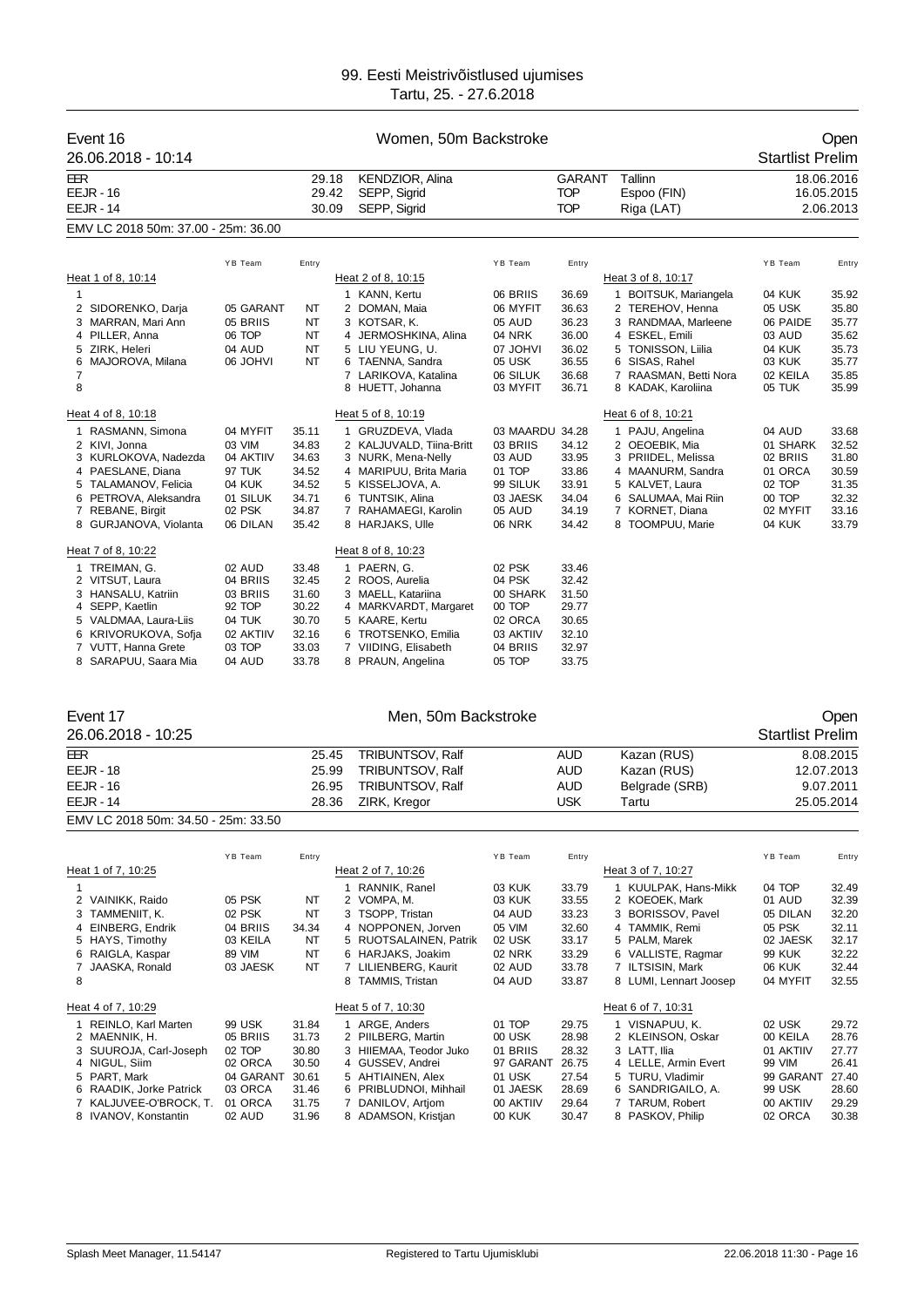#### Event 17, Men, 50m Backstroke, Prelim

#### Heat 7 of 7, 10:32

| 1 PILLE, Sken-Sander | 02 TUK        |           | 29.71 |
|----------------------|---------------|-----------|-------|
| 2 MINAJEV, Maksim    |               | 03 GARANT | 28.72 |
| 3 VAINIKK, Rando     | 00 PSK        |           | 27.74 |
| 4 TRIBUNTSOV, Ralf   | <b>94 AUD</b> |           | 25.78 |
| 5 HIIE. Matis        |               | 98 KEILA  | 27.05 |
| 6 NIINE, Jannes      |               | 02 AKTIIV | 28.60 |
| 7 ASMUS, Erik        | 02 USK        |           | 29.11 |
| 8 MIILPALU, Matteus  | 02 USK        |           | 30.19 |

| Event 18                                                                                |                                          |                                          | Women, 200m Breaststroke |                                                                                   |                            |                                                   |   |                                                                               |                                                   | Open                          |
|-----------------------------------------------------------------------------------------|------------------------------------------|------------------------------------------|--------------------------|-----------------------------------------------------------------------------------|----------------------------|---------------------------------------------------|---|-------------------------------------------------------------------------------|---------------------------------------------------|-------------------------------|
| 26.06.2018 - 10:34                                                                      |                                          |                                          |                          |                                                                                   |                            |                                                   |   |                                                                               | <b>Startlist Prelim</b>                           |                               |
| EER                                                                                     |                                          | 2:31.29                                  |                          | ROMANJUK, Maria                                                                   |                            | <b>GARANT</b>                                     |   | Riga (LAT)                                                                    |                                                   | 31.03.2017                    |
| $EEJR - 16$                                                                             |                                          | 2:33.48                                  |                          | ROMANJUK, Maria                                                                   |                            | <b>GARANT</b>                                     |   | Barcelona (ESP)                                                               |                                                   | 1.08.2013                     |
| <b>EEJR - 14</b>                                                                        |                                          | 2:36.27                                  |                          | ROMANJUK, Maria                                                                   | <b>GARANT</b><br>Tartu     |                                                   |   |                                                                               | 6.03.2010                                         |                               |
| EMV LC 2018 50m: 3:15.00 - 25m: 2:59.00                                                 |                                          |                                          |                          |                                                                                   |                            |                                                   |   |                                                                               |                                                   |                               |
|                                                                                         | YB Team                                  | Entry                                    |                          |                                                                                   | YB Team                    | Entry                                             |   |                                                                               | YB Team                                           | Entry                         |
| Heat 1 of 3, 10:34                                                                      |                                          |                                          |                          | Heat 2 of 3, 10:38                                                                |                            |                                                   |   | Heat 3 of 3, 10:42                                                            |                                                   |                               |
| 1 POLLISINSKI, Kertu<br>2 KNJAZEVA, Jelizaveta<br>3 KASEMETS, Adry<br>4 JEFIMOVA, Eneli | 05 KUK<br>04 SILUK<br>03 KUK<br>06 SILUK | 3:13.33<br>3:02.43<br>2:54.84<br>2:39.07 |                          | 1 NAZAROVA, Sofia<br>2 JOGI, Ida Tuule<br>3 PENTER, Kirke<br>4 HARUTJUNJAN, Maria | 03 VSK<br>03 TUK<br>01 KUK | 3:13.25<br>2:59.80<br>2:54.84<br>95 GARANT2:38.52 |   | 1 KUETT, Camilla<br>2 PAJU, Katrin<br>3 TAMMISTE, Sandra<br>4 ROMANJUK, Maria | 07 VIM<br>01 ORCA<br>03 MYFIT<br>96 GARANT2:31.29 | 3:11.94<br>2:59.50<br>2:51.50 |
| 5 ARNDT, Meril<br>6 VORONTSOVA, J.<br>7 SUMENKOVA, Adelina<br>8                         | 02 MYFIT<br>05 GARANT2:58.66<br>03 VSK   | 2:50.19<br>3:07.63                       | 8                        | 5 UUSKUELA, Emma<br>6 KIVIRAEHK, Kai Liis<br>ERM, Mona-Lisette                    | 02 KUK<br>03 AUD<br>04 TOP | 2:48.06<br>2:57.36<br>3:07.18                     | 8 | 5 KERSA, Karleen<br>6 GUDOVSKAJA, Anita<br>7 HALJASORG, Hanna                 | 96 TOP<br>05 TOP<br>03 TUK                        | 2:41.51<br>2:55.85<br>3:07.01 |

|         |               |                                                            |                        | Open<br><b>Startlist Prelim</b> |
|---------|---------------|------------------------------------------------------------|------------------------|---------------------------------|
| 2:12.80 |               | GARANT                                                     | Kaunas (LTU)           | 26.05.2016                      |
| 2:19.12 |               | <b>BRIIS</b>                                               | Tartu                  | 9.04.2016                       |
| 2:21.31 | NIINE, Joonas | <b>AKTIIV</b>                                              | Tartu                  | 19.06.2017                      |
| 2:30.90 |               | <b>KJSSK</b>                                               | Vilnius (LTU)          | 5.03.1989                       |
|         |               | ALLIKVEE, Martin<br>HEIN. Silver<br>DOBROVOLSKI, Aleksandr | Men, 200m Breaststroke |                                 |

EMV LC 2018 50m: 3:02.00 - 25m: 2:56.00

|                                                                                                                                 | YB Team                                                        | Entry                                      |                                                                                                                                                         | YB Team                                                                               | Entry                                                                                |                                                                                                                                                           | YB Team                                                                                              | Entry                                                          |
|---------------------------------------------------------------------------------------------------------------------------------|----------------------------------------------------------------|--------------------------------------------|---------------------------------------------------------------------------------------------------------------------------------------------------------|---------------------------------------------------------------------------------------|--------------------------------------------------------------------------------------|-----------------------------------------------------------------------------------------------------------------------------------------------------------|------------------------------------------------------------------------------------------------------|----------------------------------------------------------------|
| Heat 1 of 4, 10:46                                                                                                              |                                                                |                                            | Heat 2 of 4, 10:50                                                                                                                                      |                                                                                       |                                                                                      | Heat 3 of 4, 10:54                                                                                                                                        |                                                                                                      |                                                                |
| 2 ROOSE, Ralf<br>3 VILLEMS, Glen Marcus<br>4 ERDMAN, Daniel<br>5 IPOLITOV, Alexander<br>6 HAYS, Timothy<br>7 RASVA, Gregor<br>8 | 04 TUK<br>04 ORCA<br>00 VSK<br>04 AKTIIV<br>03 KEILA<br>05 AUD | NT<br>NT<br>2:58.46<br>3:01.30<br>NT<br>NT | STEPANOV, Ragnar<br>2 SABENIN, Igor<br>3 ROZENKOV, Ilia<br>4 NIINE, Joonas<br>5 MATVEJEV. Tiit<br>6 ROOSIMAA, A.<br>7 LUHALA, A.<br>8 MOSKALENKO, Denis | 03 AKTIIV<br>98 VSK<br>02 AKTIIV<br>00 AKTIIV<br>99 USK<br>01 AUD<br>00 TOP<br>05 PSK | 2:54.47<br>2:39.31<br>2:31.68<br>2:20.45<br>2:26.79<br>2:34.01<br>2:42.65<br>2:56.94 | 1 TULTS, Carlos<br>2 MILK, Karl Mattias<br>3 GRITSOK, Alan<br>4 HEIN, Silver<br>5 SOVTSA, Mark<br>6 MARRAN. M.<br>7 KAALIK, Artiom<br>8 LASKO, Aleksander | 04 KUK<br>04 USK<br>03 GARANT2:31.37<br>97 BRIIS<br>01 TOP<br>03 BRIIS<br>04 SKENER2:40.93<br>04 USK | 2:48.27<br>2:35.76<br>2:19.04<br>2:26.73<br>2:33.73<br>2:56.74 |

#### Heat 4 of 4, 10:57

| 1 NOPPONEN, Jorven   | 05 VIM<br>2:48.26 |
|----------------------|-------------------|
| 2 SVISTUNOV, Daniil  | 99 KUK<br>2:34.61 |
| 3 KASK, Gregory      | 02 AUD 2:26.95    |
| 4 ALLIKVEE, Martin   | 95 GARANT2:13.43  |
| 5 AKAVANTSEV. Maksim | 98 AKTIIV 2:26.45 |
| 6 PALVADRE.C.        | 03 TOP 2:32.57    |
| 7 ASTRELIN, Dmitri   | 03 GARANT2:39.81  |
| 8 KOVASK, Rasmus     | 02 KUK 2:55.09    |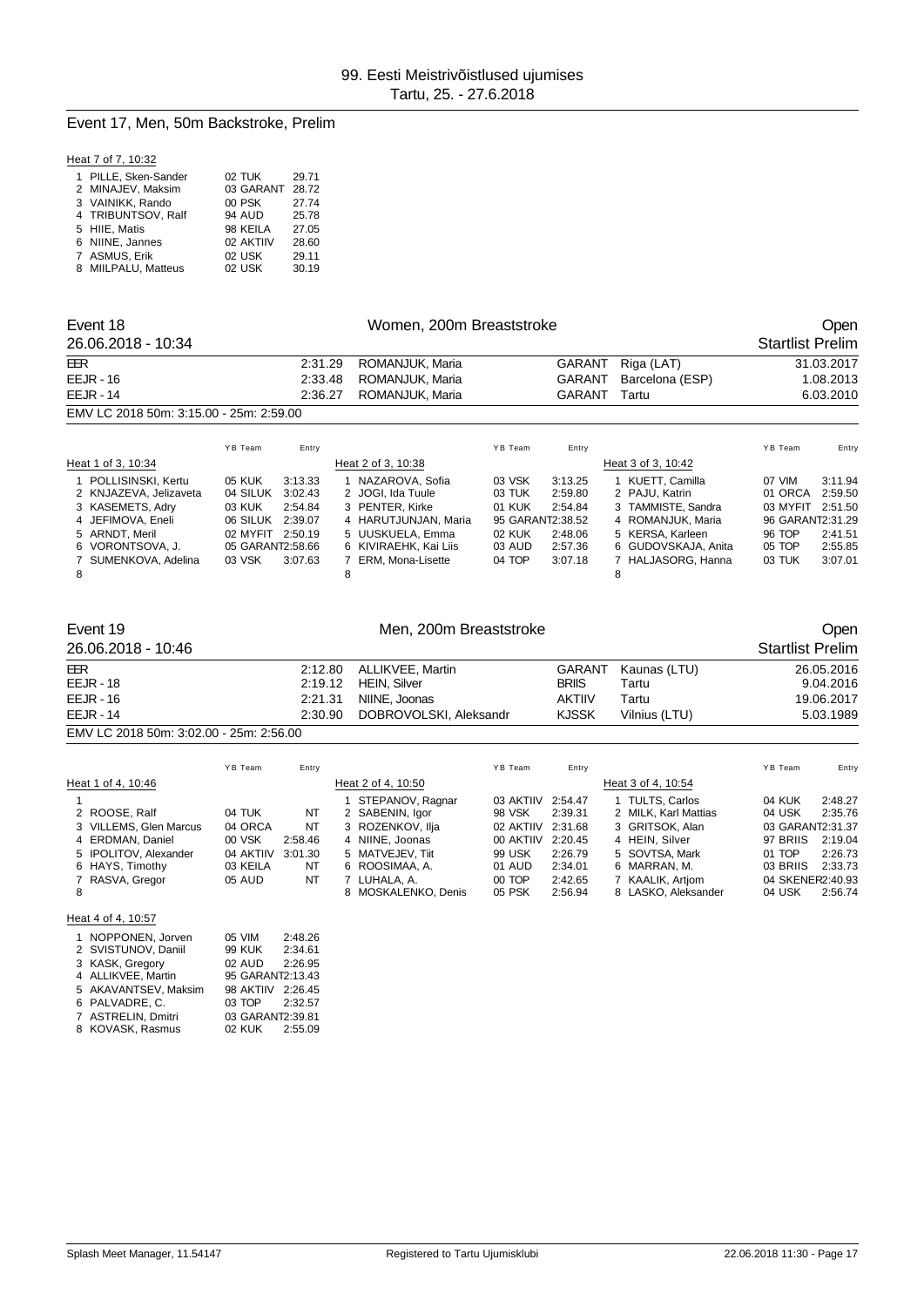| Event 20<br>26.06.2018 - 11:01                                                                                                                                                      |                                                                                                         |                                                                         |   | Women, 200m Butterfly                                                                                                                                                                         |                                                                                                                                           |                                                                 |                                                                                                                                                                                  | <b>Startlist Prelim</b>                                                                          | Open                                                                                     |
|-------------------------------------------------------------------------------------------------------------------------------------------------------------------------------------|---------------------------------------------------------------------------------------------------------|-------------------------------------------------------------------------|---|-----------------------------------------------------------------------------------------------------------------------------------------------------------------------------------------------|-------------------------------------------------------------------------------------------------------------------------------------------|-----------------------------------------------------------------|----------------------------------------------------------------------------------------------------------------------------------------------------------------------------------|--------------------------------------------------------------------------------------------------|------------------------------------------------------------------------------------------|
| EER<br><b>EEJR - 16</b><br><b>EEJR - 14</b>                                                                                                                                         |                                                                                                         | 2:16.61<br>2:19.26<br>2:24.63                                           |   | PÖLD, Anna-Liisa<br>KITSEL, Triin<br>REINTAM, Annika                                                                                                                                          |                                                                                                                                           | KEILA<br>TUK                                                    | Gainesville (USA)<br>Moscow (URS)<br>Kiev (UKR)                                                                                                                                  |                                                                                                  | 11.07.2010<br>15.02.1984<br>17.07.1986                                                   |
| EMV LC 2018 50m: 3:12.00 - 25m: 3:08.00                                                                                                                                             |                                                                                                         |                                                                         |   |                                                                                                                                                                                               |                                                                                                                                           |                                                                 |                                                                                                                                                                                  |                                                                                                  |                                                                                          |
| Heat 1 of 2, 11:01                                                                                                                                                                  | YB Team                                                                                                 | Entry                                                                   |   | Heat 2 of 2, 11:05                                                                                                                                                                            | YB Team                                                                                                                                   | Entry                                                           |                                                                                                                                                                                  | YB Team                                                                                          | Entry                                                                                    |
| 1<br>2 TONISSON, Liilia<br>3 SOKK, Laura<br>4 HANSALU, Katriin<br>5 MEIER, Helen<br>6 KUZMINA, Uljana<br>SARANA, S.<br>7<br>8                                                       | 04 KUK<br>05 TUK<br>03 BRIIS<br>01 VSK<br>06 DILAN<br>04 AUD                                            | 3:04.91<br>2:51.85<br>2:40.02<br>2:46.63<br>3:02.89<br>NT               | 8 | 1 BOKOVSKAJA, Elina<br>2 KURLOKOVA, Nadezda<br>3 RANNAMETS, Brita<br>4 TIMOFEJEVA, Polina<br>5 KUEBAR, Johanna<br>6 PALU, Kirke<br>7 VUTT, Hanna Grete                                        | 01 AKTIIV<br>04 AKTIIV<br>04 USK<br>05 VIM<br>06 TUK<br>04 USK<br>03 TOP                                                                  | NT<br>3:03.69<br>2:47.71<br>2:36.80<br>2:43.32<br>2:53.20<br>NT |                                                                                                                                                                                  |                                                                                                  |                                                                                          |
| Event 21                                                                                                                                                                            |                                                                                                         |                                                                         |   | Men, 200m Butterfly                                                                                                                                                                           |                                                                                                                                           |                                                                 |                                                                                                                                                                                  |                                                                                                  | Open                                                                                     |
| 26.06.2018 - 11:09                                                                                                                                                                  |                                                                                                         |                                                                         |   |                                                                                                                                                                                               |                                                                                                                                           |                                                                 |                                                                                                                                                                                  | <b>Startlist Prelim</b>                                                                          |                                                                                          |
| EER<br><b>EEJR - 18</b><br><b>EEJR - 16</b><br><b>EEJR - 14</b>                                                                                                                     |                                                                                                         | 2:00.11<br>2:00.11<br>2:02.14<br>2:09.83                                |   | NITSKI, Osvald<br>NITSKI, Osvald<br>NITSKI, Osvald<br>ZIRK, Kregor                                                                                                                            |                                                                                                                                           | AKTIIV<br>AKTIIV<br>CAN<br><b>USK</b>                           | Riga (LAT)<br>Riga (LAT)<br>Kihei, Maui (USA)<br>Tallinn                                                                                                                         |                                                                                                  | 29.06.2016<br>29.06.2016<br>27.08.2014<br>26.06.2014                                     |
| EMV LC 2018 50m: 2:42.50 - 25m: 2:38.50                                                                                                                                             |                                                                                                         |                                                                         |   |                                                                                                                                                                                               |                                                                                                                                           |                                                                 |                                                                                                                                                                                  |                                                                                                  |                                                                                          |
|                                                                                                                                                                                     |                                                                                                         |                                                                         |   |                                                                                                                                                                                               |                                                                                                                                           |                                                                 |                                                                                                                                                                                  |                                                                                                  |                                                                                          |
| Heat 1 of 3, 11:09<br>1 NOMM, Mirko<br>2 KARATSEVSKI, Nikita<br>3 UEHTIGI, Markus<br>4 GUMENJUK, Maksim<br>5 ROOSE, Robert<br>6 TATAR, Robin<br>7 PILLE, Sken-Sander<br>8           | YB Team<br>04 VIM<br>03 ORCA<br>00 TUK<br>00 GARANT2:12.32<br><b>96 TUK</b><br>02 ORCA<br>02 TUK        | Entry<br>2:40.93<br>2:29.69<br>2:22.06<br>2:16.01<br>2:25.52<br>2:36.64 |   | Heat 2 of 3, 11:12<br>1 PETROV, Dmitri<br>2 PRIBOSLAVSKI, Jegor<br>3 APPEL, Daniil<br>4 SIIM, Cevin Anders<br>5 AMOSENKOV, A.<br>6 SHUVALOV, Igor<br>7 REIMAA, Erik<br>8 LILL, Robin          | YB Team<br>03 DILAN 2:40.03<br>03 SKENER2:29.25<br>03 SKENER2:21.87<br>97 AUD<br>01 JAESK 2:15.05<br>03 GARANT2:25.48<br>02 USK<br>05 TOP | Entry<br>2:08.55<br>2:32.14<br>NT                               | Heat 3 of 3, 11:16<br>1 SALA, Erik<br>2 VARKKI, Konstantin<br>3 HELDE, Kaspar<br>4 GOLD, Joshua<br>5 LELLE, Armin Evert<br>6 KANNUS, Rasmus<br>7 SEPP, K.<br>8 ALEKSEJEV, Daniil | YB Team<br>01 VSK<br>02 AKTIIV<br>02 TOP<br>96 ORCA<br>99 VIM<br>00 BRIIS<br>05 VIM<br>03 AKTIIV | Entry<br>2:38.61<br>2:27.08<br>2:16.50<br>2:03.69<br>2:13.17<br>2:24.63<br>2:31.64<br>NT |
| Event 22<br>26.06.2018 - 11:20                                                                                                                                                      |                                                                                                         |                                                                         |   | Women, 800m Freestyle                                                                                                                                                                         |                                                                                                                                           |                                                                 |                                                                                                                                                                                  |                                                                                                  | Open<br><b>Startlist</b>                                                                 |
| EER<br><b>EEJR - 16</b><br><b>EEJR - 14</b>                                                                                                                                         |                                                                                                         | 8:46.32<br>8:58.80<br>9:03.37                                           |   | LIIV-KULLA, Aivi<br>PETROVA, Jelena<br>PETROVA, Jelena                                                                                                                                        |                                                                                                                                           | <b>EST</b><br>GARANT                                            | Moscow (URS)<br>GARANT Budapest (HUN)<br>Tallinn                                                                                                                                 |                                                                                                  | 16.02.1984<br>15.07.2005<br>9.04.2004                                                    |
| EMV LC 2018 50m: 11:10.00 - 25m: 10:54.00                                                                                                                                           |                                                                                                         |                                                                         |   |                                                                                                                                                                                               |                                                                                                                                           |                                                                 |                                                                                                                                                                                  |                                                                                                  |                                                                                          |
| Heat 2 of 3, 11:20<br>1 HEINLO, Helena<br>2 VIIDING, Vanessa<br>3 MARKVARDT, Margaret<br>4 KAPELINA, Anna<br>5 TUNTSIK, Alina<br>6 KUEBAR, Kirke<br>7 HAVI, Janely<br>8 HANVERE, H. | YB Team<br>03 USK<br>02 USK<br>00 TOP<br>03 GARAN10:41.30<br>03 JAESK<br>05 TUK<br>02 JAESK<br>03 BRIIS | Entry<br>NT<br>NT<br>NT<br>NΤ<br>NT<br>NT<br>NT                         |   | Heat 3 of 3, 11:31<br>1 MARIPUU, Brita Maria<br>2 MAENNIK, L.<br>3 TSAERO, Grete<br>4 MAAS, Mari-Liis<br>5 VEDEHHOVA, Arina<br>6 KUEBAR, Johanna<br>7 OTDELNOVA, Aljona<br>8 PRIIDEL, Melissa | YB Team<br>01 TOP<br>01 SHARK<br>06 USK<br>04 TOP<br>04 AKTIIV<br>06 TUK<br>04 SILUK<br>02 BRIIS                                          | Entry<br>NT<br>NT<br>NT<br>NT<br>NT<br>NT<br>NT<br>NT           |                                                                                                                                                                                  | YB Team                                                                                          | Entry                                                                                    |

Heat 1 scheduled in session 4 at 18:16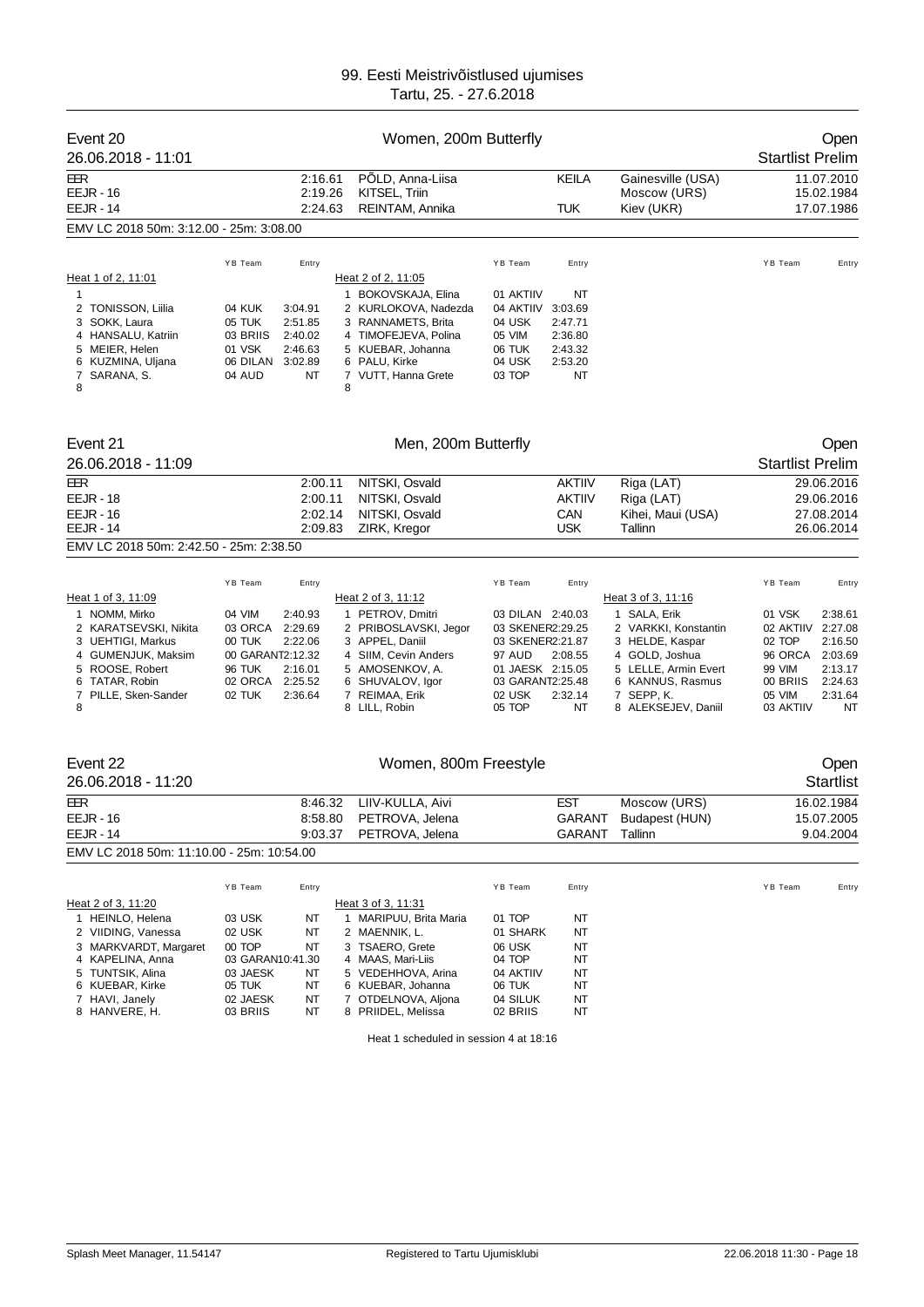| Event 23<br>26.06.2018 - 11:43                                                                                                                                        |                                             |                                              | Men, 1500m Freestyle                                                                                                          |               |                                                      |                                                        |              | Open<br><b>Startlist</b>                          |
|-----------------------------------------------------------------------------------------------------------------------------------------------------------------------|---------------------------------------------|----------------------------------------------|-------------------------------------------------------------------------------------------------------------------------------|---------------|------------------------------------------------------|--------------------------------------------------------|--------------|---------------------------------------------------|
| EER<br>EEJR - 18<br><b>EEJR - 16</b><br><b>EEJR - 14</b>                                                                                                              |                                             | 16:11.75<br>16:11.75<br>16:11.75<br>16:40.52 | ZIRK, Kregor<br>ZIRK, Kregor<br>ZIRK, Kregor<br>ZIRK, Kregor                                                                  |               | <b>USK</b><br><b>USK</b><br><b>USK</b><br><b>USK</b> | Riga (LAT)<br>Riga (LAT)<br>Riga (LAT)<br>Zilina (SVK) |              | 3.05.2015<br>3.05.2015<br>3.05.2015<br>21.03.2014 |
| EMV LC 2018 50m: 19:00.00 - 25m: 18:30.00                                                                                                                             |                                             |                                              |                                                                                                                               |               |                                                      |                                                        |              |                                                   |
|                                                                                                                                                                       | YB Team                                     |                                              |                                                                                                                               | YB Team       |                                                      |                                                        |              |                                                   |
| Heat 2 of 2, 11:43<br>1                                                                                                                                               |                                             | Entry                                        |                                                                                                                               |               | Entry                                                |                                                        | YB Team      | Entry                                             |
| 2<br>3 KASK, Gregory<br>4 LISSOVENKO, Patrik<br>5 PRIBOSLAVSKI, Jegor<br>6 PAERISMAA, Uku<br>7<br>8                                                                   | 02 AUD<br>01 JAESK<br>03 SKENER<br>01 BRIIS | NT<br>NT<br>NT<br>NT                         |                                                                                                                               |               |                                                      |                                                        |              |                                                   |
|                                                                                                                                                                       |                                             |                                              | Heat 1 scheduled in session 4 at 18:29                                                                                        |               |                                                      |                                                        |              |                                                   |
| Event 24<br>26.06.2018 - 12:02                                                                                                                                        |                                             |                                              | Women, 4 x 100m Medley                                                                                                        |               |                                                      |                                                        |              | Open<br><b>Startlist</b>                          |
| EER<br>EEJR                                                                                                                                                           |                                             | 4:15.09<br>4:30.57                           | Estonia<br>Estonia                                                                                                            |               | <b>EST</b><br><b>EST</b>                             | Riga (LAT)<br>Belgrade (SRB)                           |              | 1.04.2017<br>9.07.2011                            |
| Heat 1 of 2, 12:02<br>1 Kalevi Ujumiskool 2                                                                                                                           | YB Team<br>KUK                              | Entry<br>4:45.50                             | Heat 2 of 2, 12:08<br>$\mathbf{1}$                                                                                            | YB Team       | Entry                                                |                                                        | YB Team      | Entry                                             |
| 2 Tartu Ujumisklubi 3<br>VALDMAA, L. 04, JOGI, I. 03, SOKK, L. 05, KUEBAR, K. 05<br>3 Orca Swim Club 1<br>MAANURM, S. 01, PUUSEPP, G. 03, KARLSON, G. 02, PAJU, K. 01 | <b>TUK</b><br>ORCA                          | 4:45.00<br>4:38.00                           | 2 Sillamäe Ujumisklubi Kalev 3 SILUK<br>LARIKOVA, K. 06, JEFIMOVA, E. 06, OTDELNOVA, A. 04, IGNATJEVA, K. 03<br>3 MyFitness 3 | MYFIT         | NT<br>ΝT                                             |                                                        |              |                                                   |
| 4 TOPi Ujumisklubi 1                                                                                                                                                  | <b>TOP</b>                                  | 4:24.00                                      | 4 TOPi Ujumisklubi 3                                                                                                          | <b>TOP</b>    | 4:53.00                                              |                                                        |              |                                                   |
| 5 Ujumise Spordiklubi 3                                                                                                                                               | USK                                         | 4:34.78                                      | 5 Kalevi Ujumiskool 3                                                                                                         | <b>KUK</b>    | 4:58.50                                              |                                                        |              |                                                   |
| 6 Spordiklubi Garant 3                                                                                                                                                | GARANT4:45.00                               |                                              | 6 Keila Swimclub 3                                                                                                            | KEILA         | ΝT                                                   |                                                        |              |                                                   |
| 7 Ujumisklubi Briis 3                                                                                                                                                 | <b>BRIIS</b>                                | 4:45.00                                      | 7 Spordiklubi Shark 1                                                                                                         | <b>SHARK</b>  | NT                                                   |                                                        |              |                                                   |
| 8 Audentese Spordiklubi 3                                                                                                                                             | AUD                                         | 4:50.00                                      | 8                                                                                                                             |               |                                                      |                                                        |              |                                                   |
| Event 25<br>26.06.2018 - 12:14                                                                                                                                        |                                             |                                              | Men, 4 x 100m Medley                                                                                                          |               |                                                      |                                                        |              | Open<br><b>Startlist</b>                          |
| EER<br>EEJR - 18<br>EEJR - 16                                                                                                                                         |                                             | 3:41.06<br>3:48.74<br>3:57.56                | Estonia<br>Estonia<br>Estonia                                                                                                 |               | <b>EST</b><br><b>EST</b><br>EST                      | Debrecen (HUN)<br>Indianapolis (USA)<br>Utrecht (NED)  |              | 27.05.2012<br>28.08.2017<br>19.07.2013            |
|                                                                                                                                                                       | YB Team                                     | Entry                                        |                                                                                                                               | YB Team       | Entry                                                |                                                        | YB Team      | Entry                                             |
| Heat 1 of 3, 12:14<br>1 TOPi Ujumisklubi 2                                                                                                                            | <b>TOP</b>                                  | 4:10.00                                      | Heat 2 of 3, 12:18<br>1 Tartu Ujumisklubi 3                                                                                   | <b>TUK</b>    | 4:26.00                                              | Heat 3 of 3, 12:24<br>1                                |              |                                                   |
| 2 Ujumisklubi Aktiiv 2                                                                                                                                                | AKTIIV 4:01.00                              |                                              | PILLE, S. 02, OPER, G. 02, ROOSE, R. 04, TAMMER, T. 03<br>2 Orca Swim Club 3                                                  | ORCA          | 4:24.00                                              | 2 Spordiklubi Shark 2                                  | SHARK        | NT                                                |
| 3 Spordiklubi Garant 1                                                                                                                                                | GARANT3:57.00                               |                                              | NIGUL, S. 02, VILLEMS, G. 04, RAADIK, J. 03<br>3 Spordiklubi Garant 3                                                         | GARANT4:15.00 |                                                      | 3 Keila Swimclub 1                                     | <b>KEILA</b> | NT                                                |

4 Audentese Spordiklubi 1 AUD 3:46.00 4 Ujumisklubi Aktiiv 3 AKTIIV 4:12.00 4 Viimsi Veeklubi 3 VIM 4:29.00 5 Viimsi Veeklubi 1 VIM 3:53.00 5 Ujumise Spordiklubi 3 USK 4:12.15 5 Audentese Spordiklubi 3 AUD 4:32.00

7 Ujumise Spordiklubi 2 USK 4:04.33 7 TOPi Ujumisklubi 3 TOP 4:24.00 7 Spordiklubi Garant 32 GARANT NT

6 Tartu Ujumisklubi 1 TUK 4:00.00 6 Kalevi Ujumiskool 3 KUK 4:18.50 VARES, K. 01, SELI, K. 98, ROOSE, R. 96, TIIDLA, M. 91

8 Järveotsa SK 2 JAESK 4:12.00 8 Ujumisklubi Briis 3 BRIIS 4:28.00 8

6 Spordiklubi Energia 3 SKENER NT<br>SOLODOV, D. 03, KAALIK, A. 04, APPEL, D. 03, LASIMER, A. 04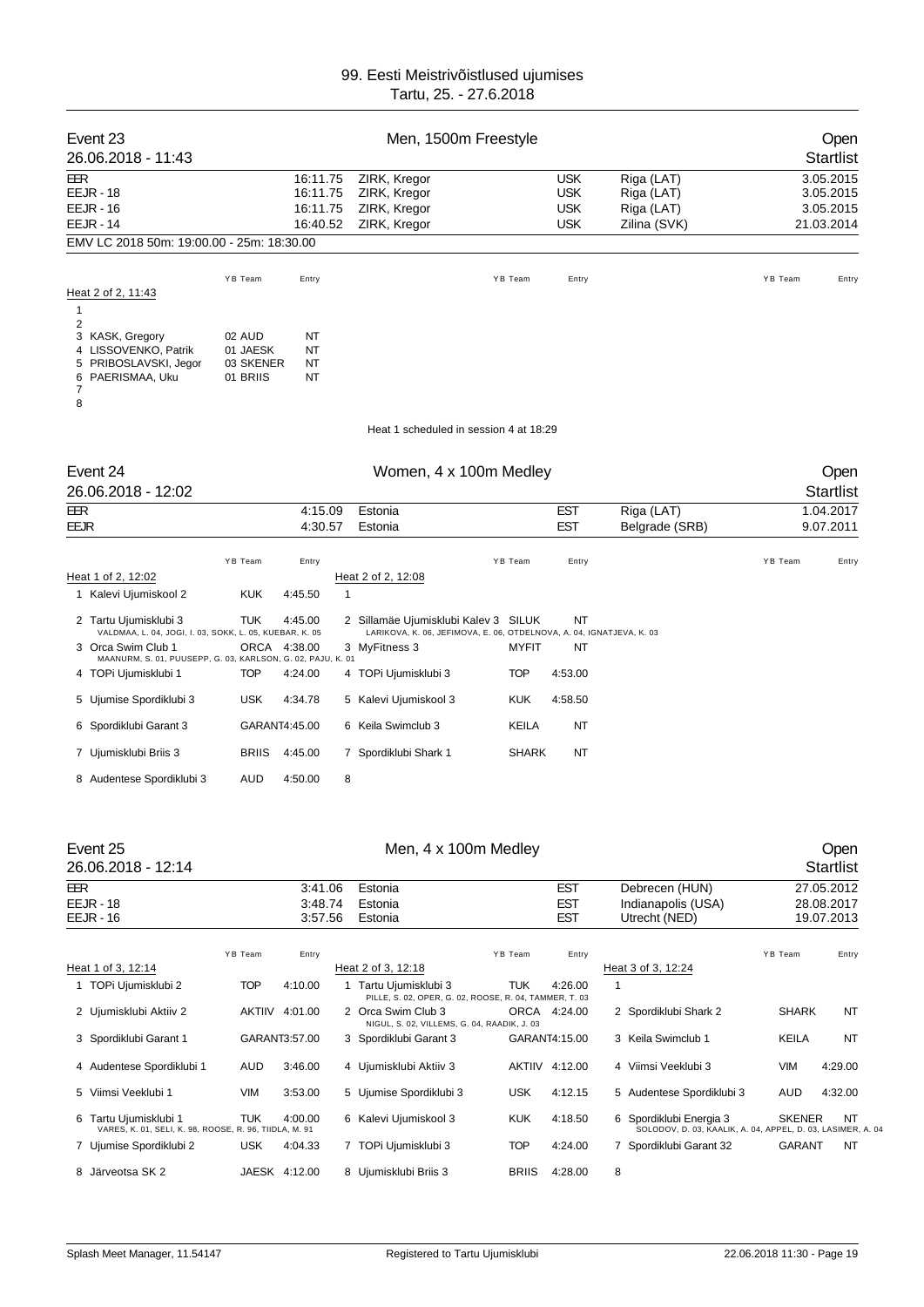#### 12:29 Medal ceremony No. 24. Women, 4 x 100m Medley 12:33 Medal ceremony No. 25. Men, 4 x 100m Medley

## 4 - IV osa 26.06.2018 - 17:00

| Event 1401                              |       | Women, 100m Freestyle |             | <b>Open</b>            |                         |
|-----------------------------------------|-------|-----------------------|-------------|------------------------|-------------------------|
| 26.06.2018 - 17:00                      |       |                       |             |                        | <b>Startlist Finals</b> |
| EER                                     | 55.81 | KOLUKANOVA, Jana      | <b>EST</b>  | Montreal (CAN)         | 28.07.2005              |
| $EEJR - 16$                             | 56.65 | ALNEK, Kertu Ly       | USK         | Hodmezovasarhely (HUN) | 6.07.2016               |
| $EELIR - 14$                            |       | 57.94 KAARE, Kertu    | <b>ORCA</b> | Gyoer (HUN)            | 25.07.2017              |
| EMV LC 2018 50m: 1:11.00 - 25m: 1:09.40 |       |                       |             |                        |                         |

YB

#### Final A

- 1
- 2
- 3
- 4
- 5
- 6
- 7
- 8

#### Final B

- 1
- 2
- 3 4
- 5
- 6
- 7
- 8

| <b>Event 1501</b>                       |       | Men, 100m Freestyle | <b>Open</b> |              |                         |
|-----------------------------------------|-------|---------------------|-------------|--------------|-------------------------|
| 26.06.2018 - 17:06                      |       |                     |             |              | <b>Startlist Finals</b> |
| EER                                     | 49.56 | DEGTJARJOV, Pjotr   | <b>TOP</b>  | Kazan (RUS)  | 13.07.2013              |
| <b>EEJR - 18</b>                        | 49.88 | TRIBUNTSOV, Ralf    | <b>AUD</b>  | Kazan (RUS)  | 13.07.2013              |
| $EEJR - 16$                             | 51.11 | ZIRK, Kregor        | <b>USK</b>  | London (GBR) | 19.05.2016              |
| <b>EEJR - 14</b>                        | 53.85 | ZIRK, Kregor        | USK         | Tartu        | 13.04.2014              |
| EMV LC 2018 50m: 1:04.50 - 25m: 1:02.50 |       |                     |             |              |                         |

YB

#### Final A

- 1
- 2
- 3
- 4
- 5
- 6
- 7
- 8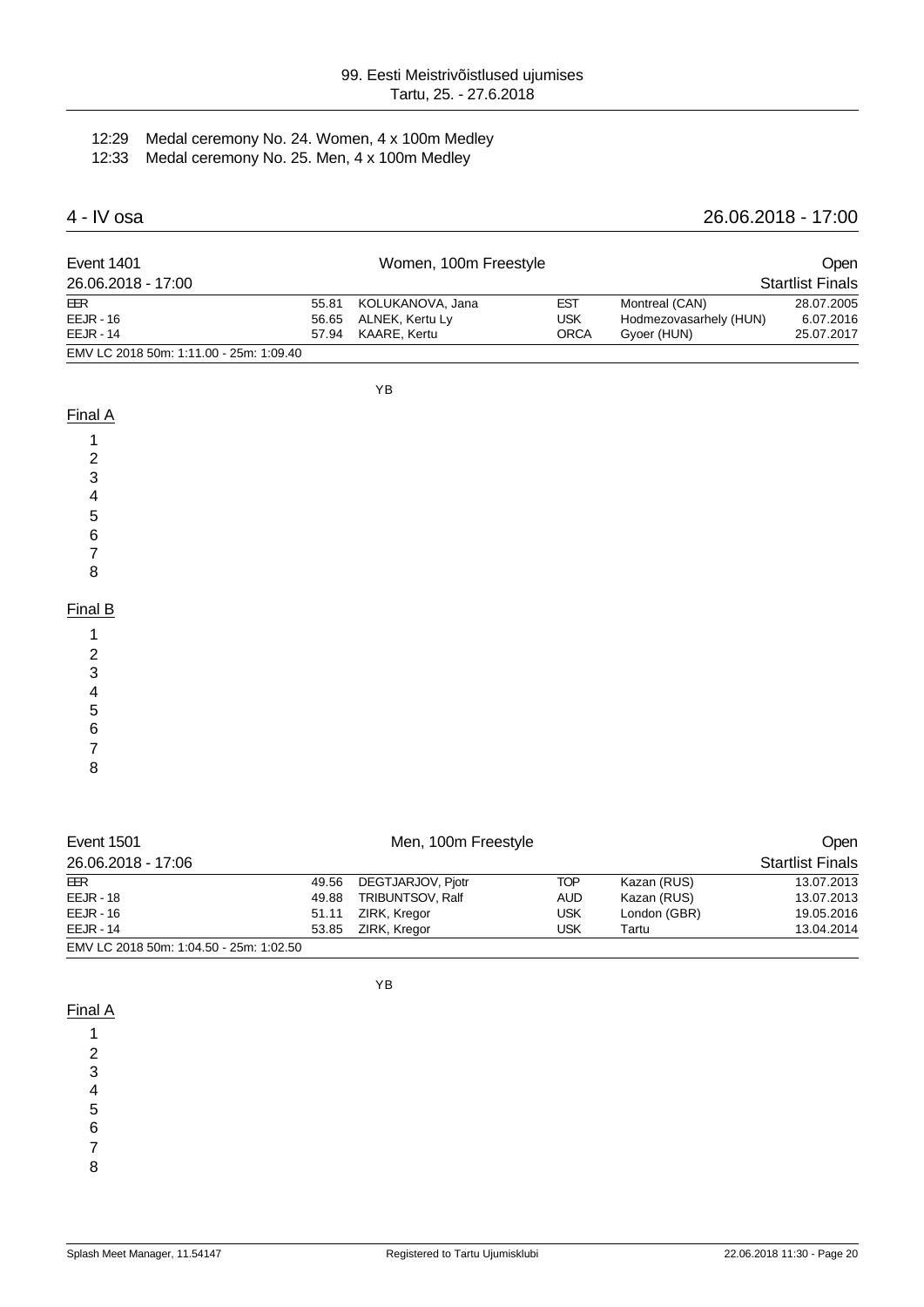Event 1501, Men, 100m Freestyle, Final

## Final B

| 1             |  |  |
|---------------|--|--|
|               |  |  |
| $\frac{2}{3}$ |  |  |
|               |  |  |
| 4<br>5        |  |  |
| 6             |  |  |
| 7             |  |  |
| 8             |  |  |

| Event 5002<br>26.06.2018 - 17:11                                                                                                                                                                                                                                                                                                   |                                                                                            |                                                                      | Women, 50m Backstroke |       | Paraujumine<br><b>Startlist</b> |
|------------------------------------------------------------------------------------------------------------------------------------------------------------------------------------------------------------------------------------------------------------------------------------------------------------------------------------|--------------------------------------------------------------------------------------------|----------------------------------------------------------------------|-----------------------|-------|---------------------------------|
| Heat 1 of 1, 17:11<br>REIN, Maria<br>$\mathbf{1}$<br>2 TILK, Brenda<br>3 REMMELG, Anette<br>4 KAUL, Susannah<br>5 SUKKO, Marita<br>6 JOALA, Anni<br>SILLA, Christella<br>7<br>8                                                                                                                                                    | YB Team<br>99 EPOK<br>94 EPOK<br>00 EPOK<br><b>99 KUK</b><br>96 EPOK<br>98 EPOK<br>04 EPOK | Entry<br>49.07<br>46.08<br>43.65<br>35.36<br>41.99<br>44.79<br>46.15 | YB Team               | Entry | YB Team<br>Entry                |
| <b>Event 5003</b><br>26.06.2018 - 17:14                                                                                                                                                                                                                                                                                            |                                                                                            |                                                                      | Men, 50m Backstroke   |       | Paraujumine<br><b>Startlist</b> |
| $\mathbf{1}$ $\mathbf{1}$ $\mathbf{1}$ $\mathbf{1}$ $\mathbf{1}$ $\mathbf{1}$ $\mathbf{1}$ $\mathbf{1}$ $\mathbf{1}$ $\mathbf{1}$ $\mathbf{1}$ $\mathbf{1}$ $\mathbf{1}$ $\mathbf{1}$ $\mathbf{1}$ $\mathbf{1}$ $\mathbf{1}$ $\mathbf{1}$ $\mathbf{1}$ $\mathbf{1}$ $\mathbf{1}$ $\mathbf{1}$ $\mathbf{1}$ $\mathbf{1}$ $\mathbf{$ | YB Team                                                                                    | Entry                                                                | YB Team               | Entry | YB Team<br>Entry                |

|                    | YB Team | Entry | YB Team | Entry | YB Team | Entry |
|--------------------|---------|-------|---------|-------|---------|-------|
| Heat 1 of 1, 17:14 |         |       |         |       |         |       |
|                    |         |       |         |       |         |       |
| 2 TOETT, Eric      | 92 EPOK | 45.90 |         |       |         |       |
| 3 LIKSOR, Robin    | 99 EPOK | 35.01 |         |       |         |       |
| 4 PLOOMIPUU, Kardo | 88 EPOK | 29.90 |         |       |         |       |
| 5 KALDMA, Kaimar   | 86 EPOK | 34.00 |         |       |         |       |
| 6 PLOOMIPUU, Vahur | 90 EPOK | 44.00 |         |       |         |       |
| 7 TOPKIN, Matz     | 98 EPOK | 46.46 |         |       |         |       |
| 8                  |         |       |         |       |         |       |
|                    |         |       |         |       |         |       |

17:17 Medal ceremony No. 1401. Women, 100m Freestyle

17:21 Medal ceremony No. 1501. Men, 100m Freestyle

17:25 Medal ceremony No. 5002. Women, 50m Backstroke

17:29 Medal ceremony No. 5003. Men, 50m Backstroke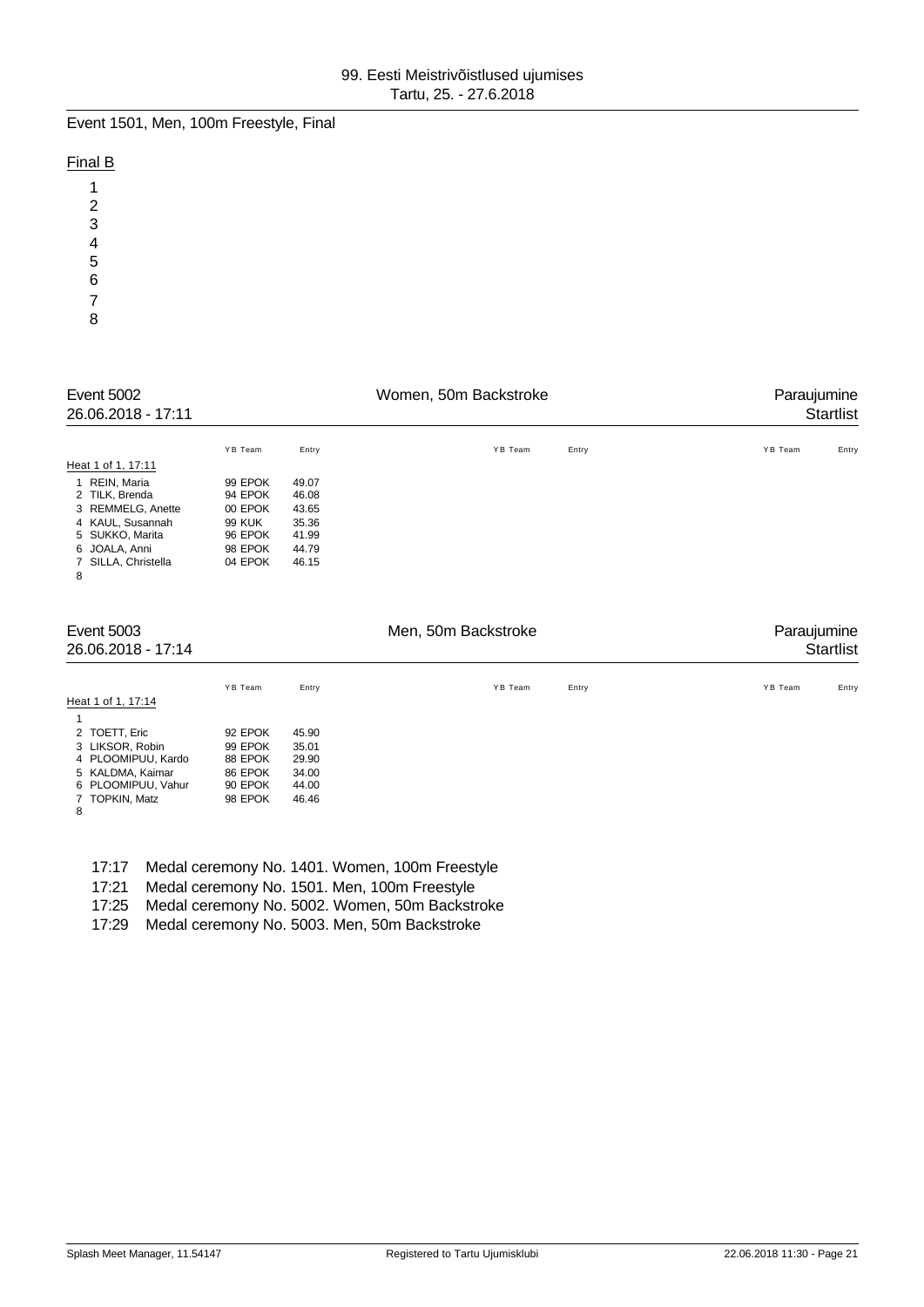| Event 1601                          |       | Women, 50m Backstroke |               |             | Open                    |
|-------------------------------------|-------|-----------------------|---------------|-------------|-------------------------|
| 26.06.2018 - 17:33                  |       |                       |               |             | <b>Startlist Finals</b> |
| EER                                 | 29.18 | KENDZIOR, Alina       | <b>GARANT</b> | Tallinn     | 18.06.2016              |
| EEJR - 16                           | 29.42 | SEPP, Sigrid          | <b>TOP</b>    | Espoo (FIN) | 16.05.2015              |
| <b>EEJR - 14</b>                    | 30.09 | SEPP, Sigrid          | <b>TOP</b>    | Riga (LAT)  | 2.06.2013               |
| EMV LC 2018 50m: 37.00 - 25m: 36.00 |       |                       |               |             |                         |
|                                     |       |                       |               |             |                         |
|                                     |       | ΥB                    |               |             |                         |
| Final A                             |       |                       |               |             |                         |

#### Final A

| 1                       |  |
|-------------------------|--|
| $\overline{\mathbf{c}}$ |  |
| 3                       |  |
|                         |  |
| 4<br>5                  |  |
| 6                       |  |
| 7                       |  |
| 8                       |  |

### Final B

| ------- |  |  |  |
|---------|--|--|--|
|         |  |  |  |
|         |  |  |  |
|         |  |  |  |
|         |  |  |  |
|         |  |  |  |
|         |  |  |  |
|         |  |  |  |
|         |  |  |  |
|         |  |  |  |

| <b>Event 1701</b>                   |       | Men, 50m Backstroke     |            |                |                         |
|-------------------------------------|-------|-------------------------|------------|----------------|-------------------------|
| 26.06.2018 - 17:37                  |       |                         |            |                | <b>Startlist Finals</b> |
| EER                                 | 25.45 | TRIBUNTSOV, Ralf        | <b>AUD</b> | Kazan (RUS)    | 8.08.2015               |
| $EEJR - 18$                         | 25.99 | <b>TRIBUNTSOV, Ralf</b> | <b>AUD</b> | Kazan (RUS)    | 12.07.2013              |
| $EEJR - 16$                         | 26.95 | <b>TRIBUNTSOV, Ralf</b> | <b>AUD</b> | Belgrade (SRB) | 9.07.2011               |
| $EEJR - 14$                         | 28.36 | ZIRK, Kregor            | USK        | Tartu          | 25.05.2014              |
| EMV LC 2018 50m: 34.50 - 25m: 33.50 |       |                         |            |                |                         |

YB

 $\overline{7}$ 

8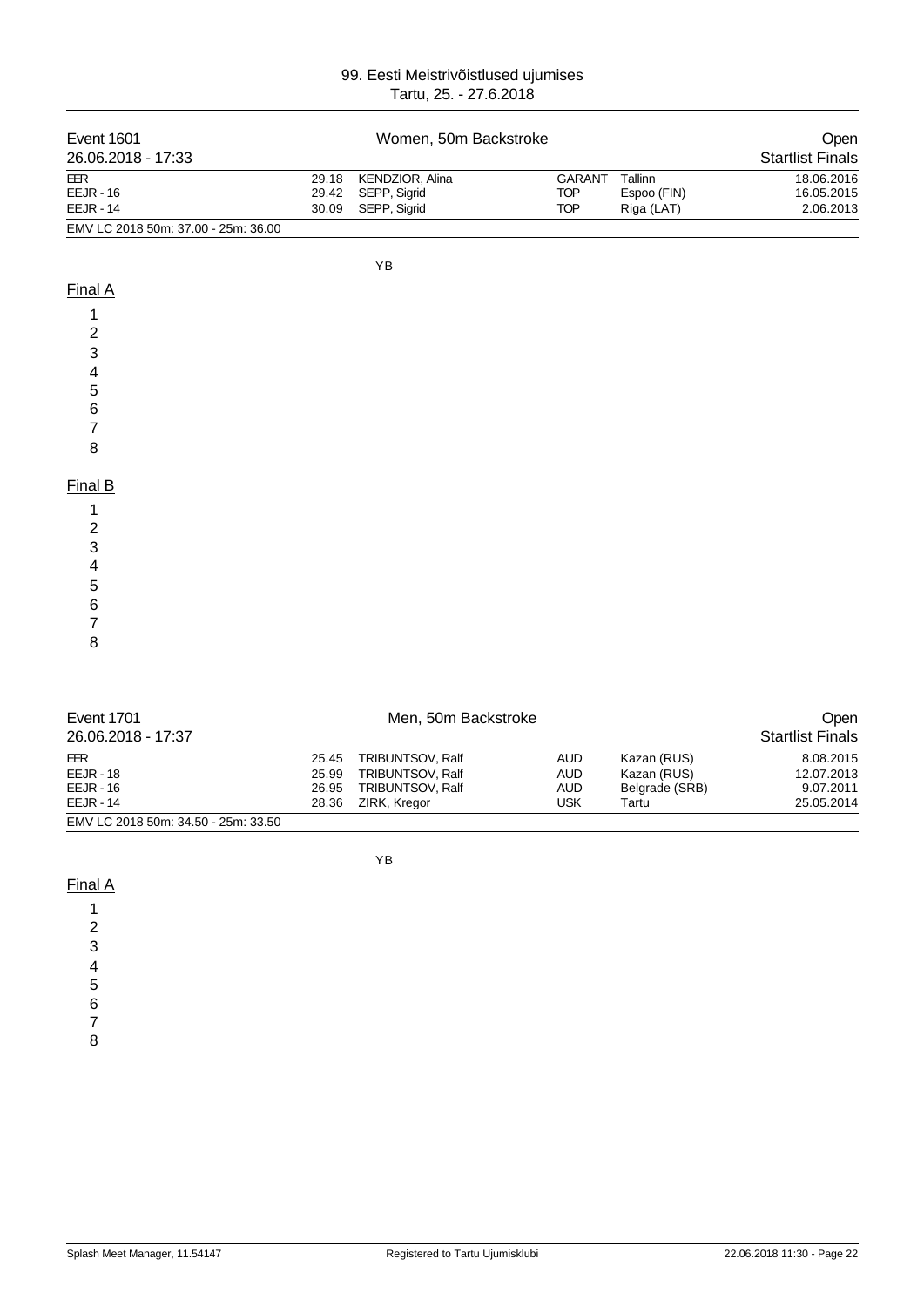Event 1701, Men, 50m Backstroke, Final

### Final B

1 2

- 3
- 4
- 5
- 6
- 7
- 8

## 17:42 Medal ceremony No. 1601. Women, 50m Backstroke

17:46 Medal ceremony No. 1701. Men, 50m Backstroke

| Event 1801                              | Women, 200m Breaststroke |        |                        |                        |
|-----------------------------------------|--------------------------|--------|------------------------|------------------------|
| 26.06.2018 - 17:50                      |                          |        |                        | <b>Startlist Final</b> |
| EER                                     | 2:31.29 ROMANJUK, Maria  |        | GARANT Riga (LAT)      | 31.03.2017             |
| $EEJR - 16$                             | 2:33.48 ROMANJUK, Maria  |        | GARANT Barcelona (ESP) | 1.08.2013              |
| $EEJR - 14$                             | 2:36.27 ROMANJUK, Maria  | GARANT | Tartu                  | 6.03.2010              |
| EMV LC 2018 50m: 3:15.00 - 25m: 2:59.00 |                          |        |                        |                        |

YB

Final

1 2 3

4 5

6

7

8

| <b>Event 1901</b>                       |         | Men, 200m Breaststroke   |               |               |                        |
|-----------------------------------------|---------|--------------------------|---------------|---------------|------------------------|
| 26.06.2018 - 17:55                      |         |                          |               |               | <b>Startlist Final</b> |
| EER                                     |         | 2:12.80 ALLIKVEE, Martin | GARANT        | Kaunas (LTU)  | 26.05.2016             |
| $EEJR - 18$                             |         | 2:19.12 HEIN, Silver     | <b>BRIIS</b>  | Tartu         | 9.04.2016              |
| $EEJR - 16$                             | 2:21.31 | NIINE, Joonas            | <b>AKTIIV</b> | Tartu         | 19.06.2017             |
| $EEJR - 14$                             | 2:30.90 | DOBROVOLSKI, Aleksandr   | <b>KJSSK</b>  | Vilnius (LTU) | 5.03.1989              |
| EMV LC 2018 50m: 3:02.00 - 25m: 2:56.00 |         |                          |               |               |                        |

**Final** 

YB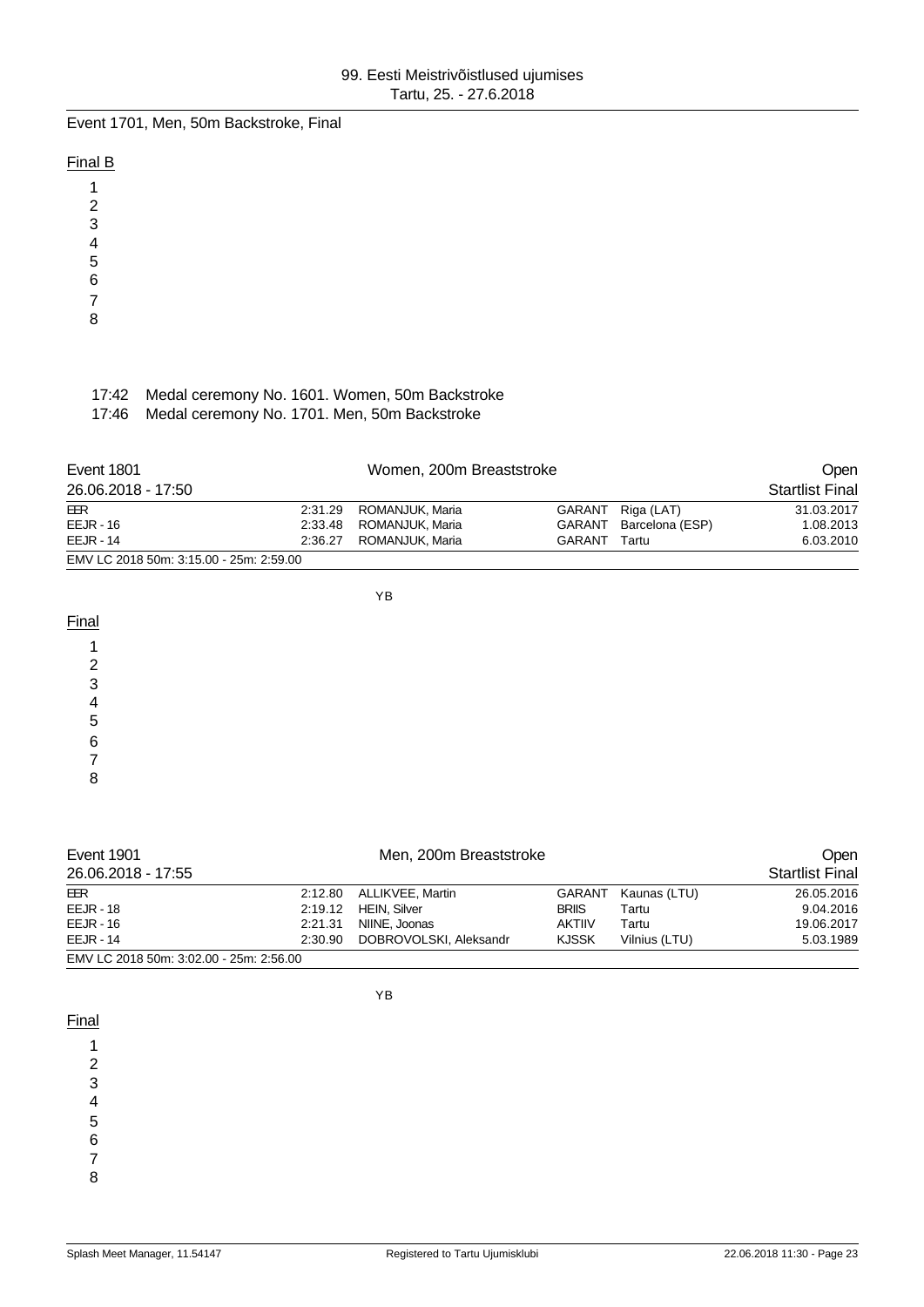#### 18:00 Medal ceremony No. 1801. Women, 200m Breaststroke 18:04 Medal ceremony No. 1901. Men, 200m Breaststroke

| <b>Event 2001</b>                       |         | Women, 200m Butterfly    |              |                   |                        |  |
|-----------------------------------------|---------|--------------------------|--------------|-------------------|------------------------|--|
| 26.06.2018 - 18:08                      |         |                          |              |                   | <b>Startlist Final</b> |  |
| EER                                     |         | 2:16.61 PÕLD, Anna-Liisa | <b>KEILA</b> | Gainesville (USA) | 11.07.2010             |  |
| $EEJR - 16$                             | 2:19.26 | KITSEL, Triin            |              | Moscow (URS)      | 15.02.1984             |  |
| $EEJR - 14$                             | 2:24.63 | REINTAM, Annika          | TUK          | Kiev (UKR)        | 17.07.1986             |  |
| EMV LC 2018 50m: 3:12.00 - 25m: 3:08.00 |         |                          |              |                   |                        |  |

YB

| Final  |  |
|--------|--|
|        |  |
| ◠      |  |
| ົ<br>w |  |
|        |  |
| 5      |  |
| 6      |  |
|        |  |
| 8      |  |
|        |  |
|        |  |

| Event 2101                           | Men, 200m Butterfly |                |               |                   |                        |  |
|--------------------------------------|---------------------|----------------|---------------|-------------------|------------------------|--|
| 26.06.2018 - 18:12                   |                     |                |               |                   | <b>Startlist Final</b> |  |
| EER                                  | 2:00.11             | NITSKI, Osvald | <b>AKTIIV</b> | Riga (LAT)        | 29.06.2016             |  |
| $EEJR - 18$                          | 2:00.11             | NITSKI, Osvald | <b>AKTIIV</b> | Riga (LAT)        | 29.06.2016             |  |
| $EEJR - 16$                          | 2:02.14             | NITSKI, Osvald | CAN           | Kihei, Maui (USA) | 27.08.2014             |  |
| $EEJR - 14$                          | 2:09.83             | ZIRK, Kregor   | USK           | Tallinn           | 26.06.2014             |  |
| EMULO 2019 E0m: 2:12 E0 2Em: 2:29 E0 |                     |                |               |                   |                        |  |

EMV LC 2018 50m: 2:42.50 - 25m: 2:38.50

YB

**Final** 

1 2

3

4

5

6

7

8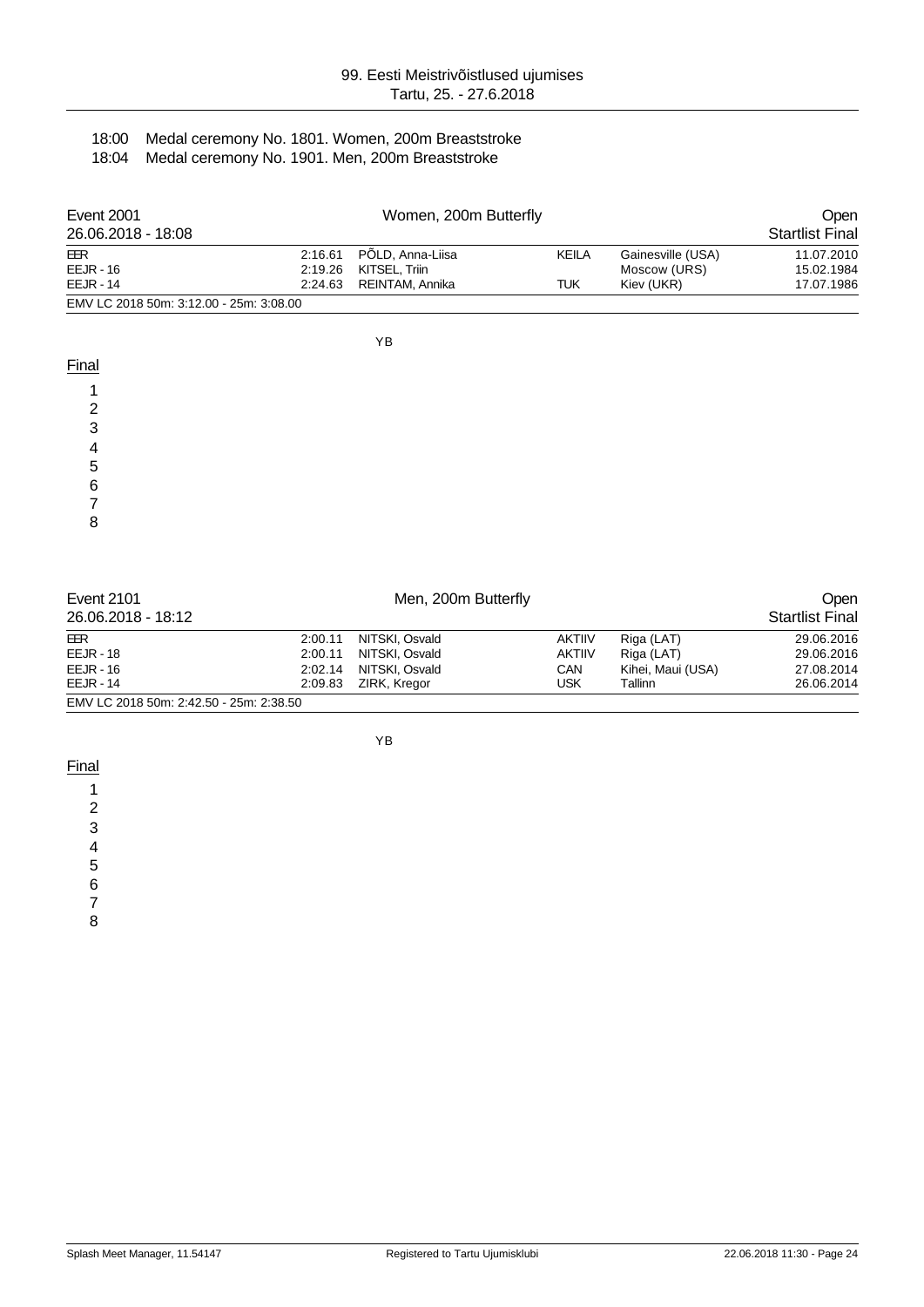| Event 22                                  |         | Women, 800m Freestyle |                       | Open          |                |            |
|-------------------------------------------|---------|-----------------------|-----------------------|---------------|----------------|------------|
| 26.06.2018 - 18:16                        |         |                       |                       |               |                | Startlist  |
| <b>EER</b>                                | 8:46.32 |                       | LIIV-KULLA, Aivi      | <b>EST</b>    | Moscow (URS)   | 16.02.1984 |
| $EEJR - 16$                               | 8:58.80 |                       | PETROVA, Jelena       | <b>GARANT</b> | Budapest (HUN) | 15.07.2005 |
| <b>EEJR - 14</b>                          | 9:03.37 |                       | PETROVA, Jelena       | <b>GARANT</b> | Tallinn        | 9.04.2004  |
| EMV LC 2018 50m: 11:10.00 - 25m: 10:54.00 |         |                       |                       |               |                |            |
|                                           |         | YB                    |                       |               |                |            |
| Heat 1 of 3, 18:16                        |         |                       |                       |               |                |            |
| 1 AABRAMS, Evalotta Victoria              |         | 05                    | Spordiklubi Shark     |               |                | 10:21.45   |
| 2 LESSING, Getriin Marii                  |         | 03                    | Ujumise Spordiklubi   |               |                | 10:04.74   |
| 3 SARAP, Isabel                           |         | 03                    | Audentese Spordiklubi |               |                | 9:56.20    |
| 4 SAAR, Meribel                           |         | $00\,$                | TOPi Ujumisklubi      |               |                | 9:43.59    |
| 5 VEDEHHOVA, Alina                        |         | 99                    | Ujumisklubi Aktiiv    |               |                | 9:50.53    |
| 6 HALLIK, Anette                          |         | $00\,$                | Audentese Spordiklubi |               |                | 10:02.07   |
| 7 TREIAL, Elis                            |         | 04                    | Ujumise Spordiklubi   |               |                | 10:15.34   |
| GURJANOVA, Violanta<br>8                  |         | 06                    | Spordiklubi Dilan     |               |                | 10:37.26   |
|                                           |         |                       |                       |               |                |            |
|                                           |         |                       |                       |               |                |            |

| Event 23                                  | Men, 1500m Freestyle  |     |              | <b>Open</b>      |  |
|-------------------------------------------|-----------------------|-----|--------------|------------------|--|
| 26.06.2018 - 18:29                        |                       |     |              | <b>Startlist</b> |  |
| EER                                       | 16:11.75 ZIRK, Kregor | USK | Riga (LAT)   | 3.05.2015        |  |
| $EEJR - 18$                               | 16:11.75 ZIRK, Kregor | USK | Riga (LAT)   | 3.05.2015        |  |
| $EEJR - 16$                               | 16:11.75 ZIRK, Kregor | USK | Riga (LAT)   | 3.05.2015        |  |
| $EEJR - 14$                               | 16:40.52 ZIRK, Kregor | USK | Zilina (SVK) | 21.03.2014       |  |
| EMV LC 2018 50m: 19:00.00 - 25m: 18:30.00 |                       |     |              |                  |  |

Heat 1 of 2, 18:29

YB

| 1 SELI, Karel          | 98 | Tartu Ujumisklubi     | NT       |
|------------------------|----|-----------------------|----------|
| 2 ARM, Markus          | 01 | <b>MyFitness</b>      | 18:09.81 |
| 3 PISARENKO, Nikita    | 02 | Kalevi Ujumiskool     | 17:37.28 |
| 4 OJARAND, Frank Johan | 96 | Kalevi Ujumiskool     | 16:45.98 |
| 5 PAAVO, Sander        | 98 | Audentese Spordiklubi | 17:31.65 |
| 6 SOLODOV, Demid       | 03 | Spordiklubi Energia   | 17:49.38 |
| 7 ROZENKOV, Ilja       | 02 | Ujumisklubi Aktiiv    | 18:17.52 |
| 8 APPEL, Daniil        | 03 | Spordiklubi Energia   | NT       |

- 18:49 Medal ceremony No. 2001. Women, 200m Butterfly
- 18:53 Medal ceremony No. 2101. Men, 200m Butterfly<br>18:57 Medal ceremony No. 22. Women, 800m Freesty
- 18:57 Medal ceremony No. 22. Women, 800m Freestyle<br>19:01 Medal ceremony No. 23. Men, 1500m Freestyle
- Medal ceremony No. 23. Men, 1500m Freestyle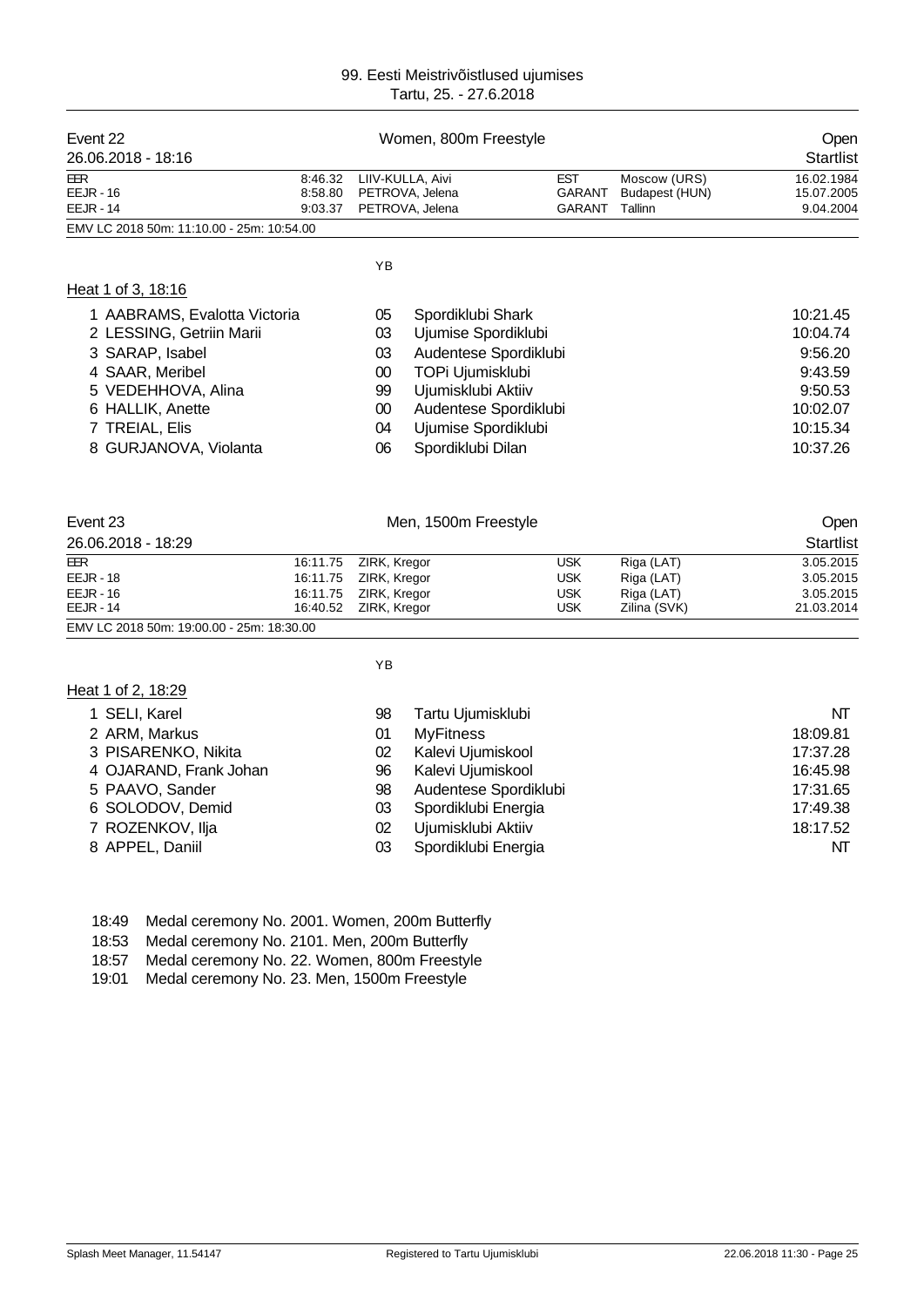| Event 26<br>26.06.2018 - 19:05                                                        | Women, 4 x 100m Freestyle |                    |   |                                                                                                             |              |                          |                               |         | Open<br><b>Startlist</b> |  |  |
|---------------------------------------------------------------------------------------|---------------------------|--------------------|---|-------------------------------------------------------------------------------------------------------------|--------------|--------------------------|-------------------------------|---------|--------------------------|--|--|
| EER<br>EEJR                                                                           |                           | 3:47.45<br>4:00.50 |   | Estonia<br>Estonia                                                                                          |              | <b>EST</b><br><b>EST</b> | Melbourne (AUS)<br>Riga (LAT) |         | 25.03.2007<br>31.03.2017 |  |  |
| Heat 1 of 2, 19:05                                                                    | YB Team                   | Entry              |   | Heat 2 of 2, 19:11                                                                                          | YB Team      | Entry                    |                               | YB Team | Entry                    |  |  |
| 1 Ujumise Spordiklubi 3                                                               | <b>USK</b>                | 4:16.98            | 1 |                                                                                                             |              |                          |                               |         |                          |  |  |
| 2 Audentese Spordiklubi 3                                                             | AUD                       | 4:09.00            |   | 2 Keila Swimclub 3                                                                                          | <b>KEILA</b> | NT                       |                               |         |                          |  |  |
| 3 Audentese Spordiklubi 1                                                             | AUD                       | 4:02.50            |   | 3 Kalevi Ujumiskool 3                                                                                       | <b>KUK</b>   | 4:30.50                  |                               |         |                          |  |  |
| 4 Ujumise Spordiklubi 1                                                               | <b>USK</b>                | 3:59.92            |   | 4 TOPi Ujumisklubi 3                                                                                        | <b>TOP</b>   | 4:20.00                  |                               |         |                          |  |  |
| 5 TOPi Ujumisklubi 1                                                                  | <b>TOP</b>                | 4:00.00            |   | 5 Kalevi Ujumiskool 2                                                                                       | <b>KUK</b>   | 4:26.50                  |                               |         |                          |  |  |
| 6 Ujumisklubi Briis 3                                                                 | <b>BRIIS</b>              | 4:08.00            |   | 6 Spordiklubi Shark 1                                                                                       | <b>SHARK</b> | <b>NT</b>                |                               |         |                          |  |  |
| 7 Spordiklubi Garant 3                                                                |                           | GARANT4:15.00      | 7 | Sillamäe Ujumisklubi Kalev 3 SILUK<br>JEFIMOVA, E. 06, IGNATJEVA, K. 03, OTDELNOVA, A. 04, TIHHONOVA, N. 06 |              | NT                       |                               |         |                          |  |  |
| 8 Tartu Ujumisklubi 3<br>KUEBAR, K. 05, SOKK, L. 05, HALJASORG, H. 03, VALDMAA, L. 04 | <b>TUK</b>                | 4:17.00            | 8 |                                                                                                             |              |                          |                               |         |                          |  |  |

#### Event 27 Communication of Men, 4 x 100m Freestyle Communication of the Open

|            | 26.06.2018 - 19:17                                                              |            |                |                                                                 |              |                |                                                                                              |               | <b>Startlist</b> |
|------------|---------------------------------------------------------------------------------|------------|----------------|-----------------------------------------------------------------|--------------|----------------|----------------------------------------------------------------------------------------------|---------------|------------------|
| <b>EER</b> |                                                                                 |            | 3:20.52        | Estonia                                                         |              | <b>EST</b>     | London (GBR)                                                                                 |               | 16.05.2016       |
|            | <b>EEJR - 18</b>                                                                |            | 3.27.40        | Estonia                                                         |              | <b>EST</b>     | Baku (AZE)                                                                                   |               | 23.06.2015       |
|            | $EEJR - 16$                                                                     |            | 3:32.08        | Estonia                                                         |              | <b>EST</b>     | Joenkoeping (SWE) (SWE)                                                                      |               | 11.07.2015       |
|            |                                                                                 | YB Team    | Entry          |                                                                 | YB Team      | Entry          |                                                                                              | YB Team       | Entry            |
|            | Heat 1 of 3, 19:17                                                              |            |                | Heat 2 of 3, 19:23                                              |              |                | Heat 3 of 3, 19:28                                                                           |               |                  |
|            | 1 Ujumisklubi Aktiiv 2                                                          |            | AKTIIV 3:47.00 | 1 TOPi Ujumisklubi 3                                            | <b>TOP</b>   | 3:58.00        |                                                                                              |               |                  |
|            | 2 Ujumise Spordiklubi 3                                                         | <b>USK</b> | 3:39.64        | 2 Orca Swim Club 3<br>TATAR, R. 02, RAADIK, J. 03, NIGUL, S. 02 | <b>ORCA</b>  | 3:56.00        | 2 Spordiklubi Energia 3<br>LASIMER, A. 04, PRIBOSLAVSKI, J. 03, APPEL, D. 03, SOLODOV, D. 03 | <b>SKENER</b> | <b>NT</b>        |
|            | 3 Tartu Ujumisklubi 1<br>SELI, K. 98, ROOSE, R. 96, VARES, K. 01, TIIDLA, M. 91 | <b>TUK</b> | 3:37.00        | 3 Kalevi Ujumiskool 3                                           | <b>KUK</b>   | 3:52.50        | 3 Keila Swimclub 1                                                                           | KEILA         | <b>NT</b>        |
|            | 4 Audentese Spordiklubi 1                                                       | AUD        | 3:28.00        | 4 Spordiklubi Garant 3                                          |              | GARANT3:50.00  | 4 Viimsi Veeklubi 3                                                                          | <b>VIM</b>    | 4:06.00          |
|            | 5 Spordiklubi Garant 1                                                          |            | GARANT3:30.00  | 5 Ujumisklubi Aktiiv 3                                          |              | AKTIIV 3:52.00 | 5 Spordiklubi Shark 2                                                                        | <b>SHARK</b>  | <b>NT</b>        |
|            | 6 Ujumise Spordiklubi 2                                                         | <b>USK</b> | 3:39.01        | 6 Järveotsa SK 2                                                |              | JAESK 3:54.00  | 6 Spordiklubi Garant 32                                                                      | <b>GARANT</b> | NT               |
|            | 7 TOPi Ujumisklubi 2                                                            | <b>TOP</b> | 3:45.00        | 7 Audentese Spordiklubi 3                                       | AUD          | 3:57.00        | $\overline{7}$                                                                               |               |                  |
|            | 8 Tartu Ujumisklubi 3<br>OPER, G. 02, PILLE, S. 02, TAMMER, T. 03, ROOSE, R. 04 | TUK        | 3:48.00        | 8 Ujumisklubi Briis 3                                           | <b>BRIIS</b> | 4:01.00        | 8                                                                                            |               |                  |

19:34 Medal ceremony No. 26. Women, 4 x 100m Freestyle

19:38 Medal ceremony No. 27. Men, 4 x 100m Freestyle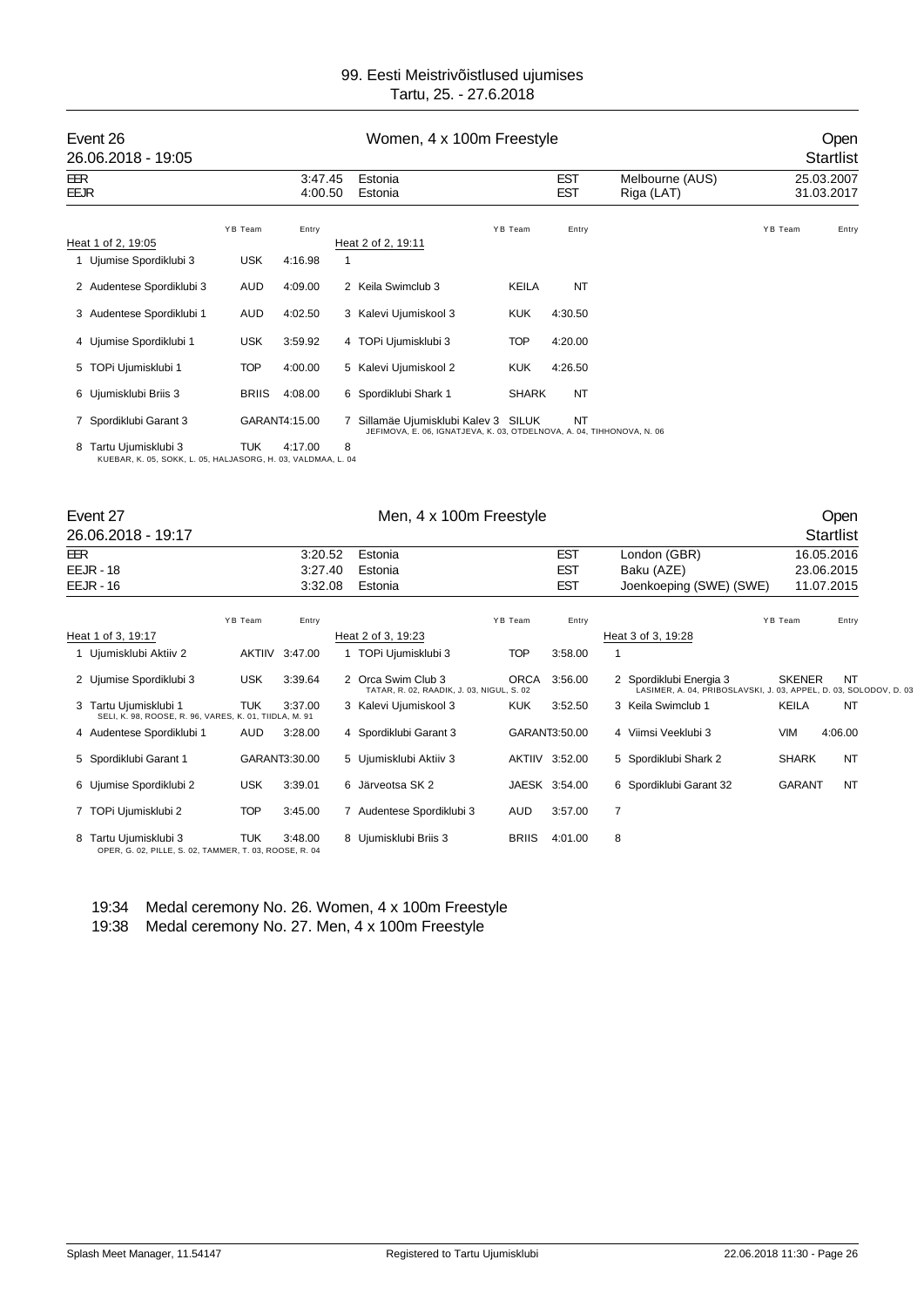## 5 - V osa 27.06.2018 - 9:30

| Event 28                            |       | Women, 50m Breaststroke |            | Open         |                         |
|-------------------------------------|-------|-------------------------|------------|--------------|-------------------------|
| 27.06.2018 - 9:30                   |       |                         |            |              | <b>Startlist Prelim</b> |
| EER                                 | 31.32 | TREPP, Jane             | <b>KUK</b> | Rome (ITA)   | 1.08.2009               |
| $EEJR - 16$                         | 32.56 | TREPP. Jane             | <b>EST</b> | Lisbon (POR) | 15.07.2004              |
| $EEJR - 14$                         | 33.54 | TREPP, Jane             | <b>KUK</b> | Alytus (LTU) | 21.02.2003              |
| EMV LC 2018 50m: 42.00 - 25m: 41.00 |       |                         |            |              |                         |

|   |                                                                                                                                               | YB Team                                                                  | Entry                                                         |                                                                                                                                                                           | YB Team                                                                                | Entry                                                                |                                                                                                                                                                | YB Team                                                                      | Entry                                                                |
|---|-----------------------------------------------------------------------------------------------------------------------------------------------|--------------------------------------------------------------------------|---------------------------------------------------------------|---------------------------------------------------------------------------------------------------------------------------------------------------------------------------|----------------------------------------------------------------------------------------|----------------------------------------------------------------------|----------------------------------------------------------------------------------------------------------------------------------------------------------------|------------------------------------------------------------------------------|----------------------------------------------------------------------|
|   | Heat 1 of 7, 9:30                                                                                                                             |                                                                          |                                                               | Heat 2 of 7, 9:31                                                                                                                                                         |                                                                                        |                                                                      | Heat 3 of 7, 9:33                                                                                                                                              |                                                                              |                                                                      |
| 8 | 1 PRAUN, Angelina<br>2 KRUUS, Katriin<br>3 POLLISINSKI, Kertu<br>4 UPPUS. Elisabet<br>5 KAASIK, Liisbeth<br>6 PAE. Laura<br>7 MAAS, Mari-Liis | 05 TOP<br>05 AUD<br>05 KUK<br>04 MYFIT<br>04 WIRU<br>07 PALUSK<br>04 TOP | NT<br><b>NT</b><br>41.86<br>41.35<br>41.82<br>NT<br><b>NT</b> | <b>TSAERO, Grete</b><br>2 SHMELJOVA, Karina<br>3 HUETT, Johanna<br>4 ZORINA, Maria<br>5 ERM, Mona-Lisette<br>6 KUETT, Camilla<br>7 KANNUS, Kaisa<br>MARRAN, Mari Ann<br>8 | 06 USK<br>05 MAARDU<br>03 MYFIT<br>02 MAARDU<br>04 TOP<br>07 VIM<br>05 PSK<br>05 BRIIS | 40.88<br>40.50<br>40.07<br>39.61<br>39.90<br>40.39<br>40.83<br>41.27 | 1 MARDNA, Martine<br>2 SUMENKOVA, Adelina<br>3 SARANA, S.<br>4 VIIK. Jette<br>5 NAZAROVA, Sofia<br>6 BOITSUK, Mariangela<br>7 KORPENKOV, Jana<br>8 VAIN, Jenny | 03 TOP<br>03 VSK<br>04 AUD<br>02 KUK<br>03 VSK<br>04 KUK<br>04 USK<br>04 TOP | 39.27<br>38.73<br>38.57<br>38.35<br>38.41<br>38.62<br>38.94<br>39.30 |
|   | Heat 4 of 7, 9:34                                                                                                                             |                                                                          |                                                               | Heat 5 of 7, 9:36                                                                                                                                                         |                                                                                        |                                                                      | Heat 6 of 7, 9:37                                                                                                                                              |                                                                              |                                                                      |
|   | 1 SIKK, Aliise<br>2 RADVILAVICIUS, M.<br>3 TOOMPUU, Marie<br>4 VILLEMS, Mariette<br>5 MEIER, Helen<br>6 HAVI, Janely<br>7 TAMMISTE, Sandra    | 03 KEILA<br>01 VIM<br>04 KUK<br>05 USK<br>01 VSK<br>02 JAESK<br>03 MYFIT | 38.02<br>37.78<br>37.32<br>36.96<br>37.09<br>37.42<br>37.88   | RANNAMETS, Brita<br>2 VORONTSOVA, J.<br>3 GUDOVSKAJA, Anita<br>4 HARUTJUNJAN, Maria<br>5 JAAMUL, Kristina Maria<br>6 MAETLIK, Elisabet<br>7 PENTER, Kirke                 | 04 USK<br>05 GARANT<br>05 TOP<br>95 GARANT<br>00 KUK<br>02 TOP<br>01 KUK               | 36.69<br>35.82<br>35.34<br>32.77<br>33.97<br>35.64<br>36.37          | 1 KASEMETS, Adry<br>2 JAASKA, Kristiina<br>3 ARNDT, Meril<br>4 KERSA, Karleen<br>5 JEFIMOVA, Eneli<br>6 PUUSEPP, Garita-Beth<br>7 RASMANN, Simona              | 03 KUK<br>00 JAESK<br>02 MYFIT<br>96 TOP<br>06 SILUK<br>03 ORCA<br>04 MYFIT  | 36.54<br>35.72<br>35.13<br>32.31<br>33.91<br>35.54<br>36.35          |
|   | 8 REBANE, Birgit                                                                                                                              | 02 PSK                                                                   | 38.27                                                         | 8 LINDEPUU, Marie                                                                                                                                                         | 02 KEILA                                                                               | 36.95                                                                | 8 KIVIRAEHK, Kai Liis                                                                                                                                          | 03 AUD                                                                       | 36.78                                                                |
|   |                                                                                                                                               |                                                                          |                                                               |                                                                                                                                                                           |                                                                                        |                                                                      |                                                                                                                                                                |                                                                              |                                                                      |

#### Heat 7 of 7, 9:38

| 1 JOGI, Ida Tuule      | 03 TUK    | 36.40 |
|------------------------|-----------|-------|
| 2 KNJAZEVA, Jelizaveta | 04 SILUK  | 35.64 |
| 3 PRIIDEL, Melissa     | 02 BRIIS  | 34.87 |
| 4 ROMANJUK, Maria      | 96 GARANT | 31.92 |
| 5 KALVET, Laura        | 02 TOP    | 33.76 |
| 6 PAESLANE, Diana      | 97 TUK    | 35.52 |
| 7 KORNET, Diana        | 02 MYFIT  | 35.96 |
| 8 PAJU, Katrin         | 01 ORCA   | 36.69 |

| Event 29                            |       | Open                   |               |                   |                         |
|-------------------------------------|-------|------------------------|---------------|-------------------|-------------------------|
| 27.06.2018 - 9:40                   |       |                        |               |                   | <b>Startlist Prelim</b> |
| EER                                 | 27.81 | ALJAND. Martti         | AUD           | Riga (LAT)        | 1.06.2014               |
| $EEJR - 18$                         | 28.63 | ALLIKVEE, Martin       | <b>GARANT</b> | Poznan (POL)      | 12.07.2013              |
| $EEJR - 16$                         | 29.20 | NIINE, Joonas          | <b>AKTIIV</b> | Netanya (ISR)     | 30.06.2017              |
| $EEJR - 14$                         | 30.60 | DOBROVOLSKI, Aleksandr | <b>KJSSK</b>  | Nizni-Tagil (RUS) | 25.03.1989              |
| EMV LC 2018 50m: 38.00 - 25m: 37.00 |       |                        |               |                   |                         |

|                                                                                                                                                                  | YB Team                                                                                 | Entry                                                                |                                                                                                                                                              | YB Team                                                                                           | Entry                                                                |                                                                                                                                                                   | YB Team                                                                              | Entry                                                                |
|------------------------------------------------------------------------------------------------------------------------------------------------------------------|-----------------------------------------------------------------------------------------|----------------------------------------------------------------------|--------------------------------------------------------------------------------------------------------------------------------------------------------------|---------------------------------------------------------------------------------------------------|----------------------------------------------------------------------|-------------------------------------------------------------------------------------------------------------------------------------------------------------------|--------------------------------------------------------------------------------------|----------------------------------------------------------------------|
| Heat 1 of 7, 9:40                                                                                                                                                |                                                                                         |                                                                      | Heat 2 of 7, 9:41                                                                                                                                            |                                                                                                   |                                                                      | Heat 3 of 7, 9:43                                                                                                                                                 |                                                                                      |                                                                      |
| 2 HAYS, Timothy<br>3 TIEDE, Kai Robert<br>4 SABANOV, Aleksandr<br>5 KRYLOV, Matvei<br>6 PAAL, Rasmus<br>8                                                        | 03 KEILA<br>04 KEILA<br>02 GARANT<br>04 SILUK<br>03 AUD                                 | NT<br>NT<br>36.78<br>36.98<br>NT                                     | <b>TAMMIS, Tristan</b><br>2 LASKO, Aleksander<br>3 NOPPONEN, Jorven<br>4 MEIER, Martin<br>5 TULTS, Carlos<br>6 OJALA, Ander<br>7 SALA, Erik<br>8 ALOE, Robin | 04 AUD<br>04 USK<br>05 VIM<br>04 VIM<br>04 KUK<br>03 KEILA<br>01 VSK<br>00 KEILA                  | 36.25<br>35.99<br>35.79<br>35.64<br>35.71<br>35.82<br>36.22<br>36.44 | 1 VILLEMS, Glen Marcus<br>2 KOVASK, Rasmus<br>3 KUULPAK, Hans-Mikk<br>4 ERDMAN, Daniel<br>5 PRITS, Ralf Erik<br>6 REIU, Sven<br>7 TEDER, K.<br>8 STEPANOV, Ragnar | 04 ORCA<br>02 KUK<br>04 TOP<br>00 VSK<br>04 MYFIT<br>00 USK<br>04 BRIIS<br>03 AKTIIV | 35.21<br>34.78<br>34.56<br>34.30<br>34.36<br>34.65<br>34.83<br>35.32 |
| Heat 4 of 7, 9:44                                                                                                                                                |                                                                                         |                                                                      | Heat 5 of 7, 9:45                                                                                                                                            |                                                                                                   |                                                                      | Heat 6 of 7, 9:47                                                                                                                                                 |                                                                                      |                                                                      |
| 1 MOSKALENKO, Denis<br>2 JAASKA, Ronald<br>3 ORAV, Patrick<br>4 KANNUS, Rasmus<br>5 ROOSE, Ralf<br>6 SOODLA, Enrice Mario<br>7 REIMAA, Erik<br>8 MARANDI, Markus | 05 PSK<br>03 JAESK<br>04 AUD<br>00 BRIIS<br>04 TUK<br>01 USK<br>02 USK<br><b>00 KUK</b> | 34.13<br>33.87<br>33.47<br>33.41<br>33.42<br>33.55<br>34.04<br>34.25 | 1 ROZENKOV, Ilja<br>2 MARRAN, M.<br>3 KASK, Gregory<br>4 NIINE, Joonas<br>5 AKAVANTSEV, Maksim<br>6 SVISTUNOV, Daniil<br>7 OPER, Georg<br>8 KAALIK, Artiom   | 02 AKTIIV<br>03 BRIIS<br>02 AUD<br>00 AKTIIV<br>98 AKTIIV<br><b>99 KUK</b><br>02 TUK<br>04 SKENER | 32.77<br>31.65<br>30.62<br>29.13<br>29.72<br>31.12<br>32.38<br>33.20 | 1 LUHALA, A.<br>2 SABENIN, Igor<br>3 HEIN, Silver<br>4 PROVORKOV, Filipp<br>5 MATVEJEV, Tiit<br>6 PALVADRE, C.<br>7 GRITSOK, Alan<br>8 MILK, Karl Mattias         | 00 TOP<br>98 VSK<br>97 BRIIS<br>88 VIM<br>99 USK<br>03 TOP<br>03 GARANT<br>04 USK    | 32.63<br>31.47<br>30.09<br>28.37<br>29.63<br>31.01<br>32.30<br>32.94 |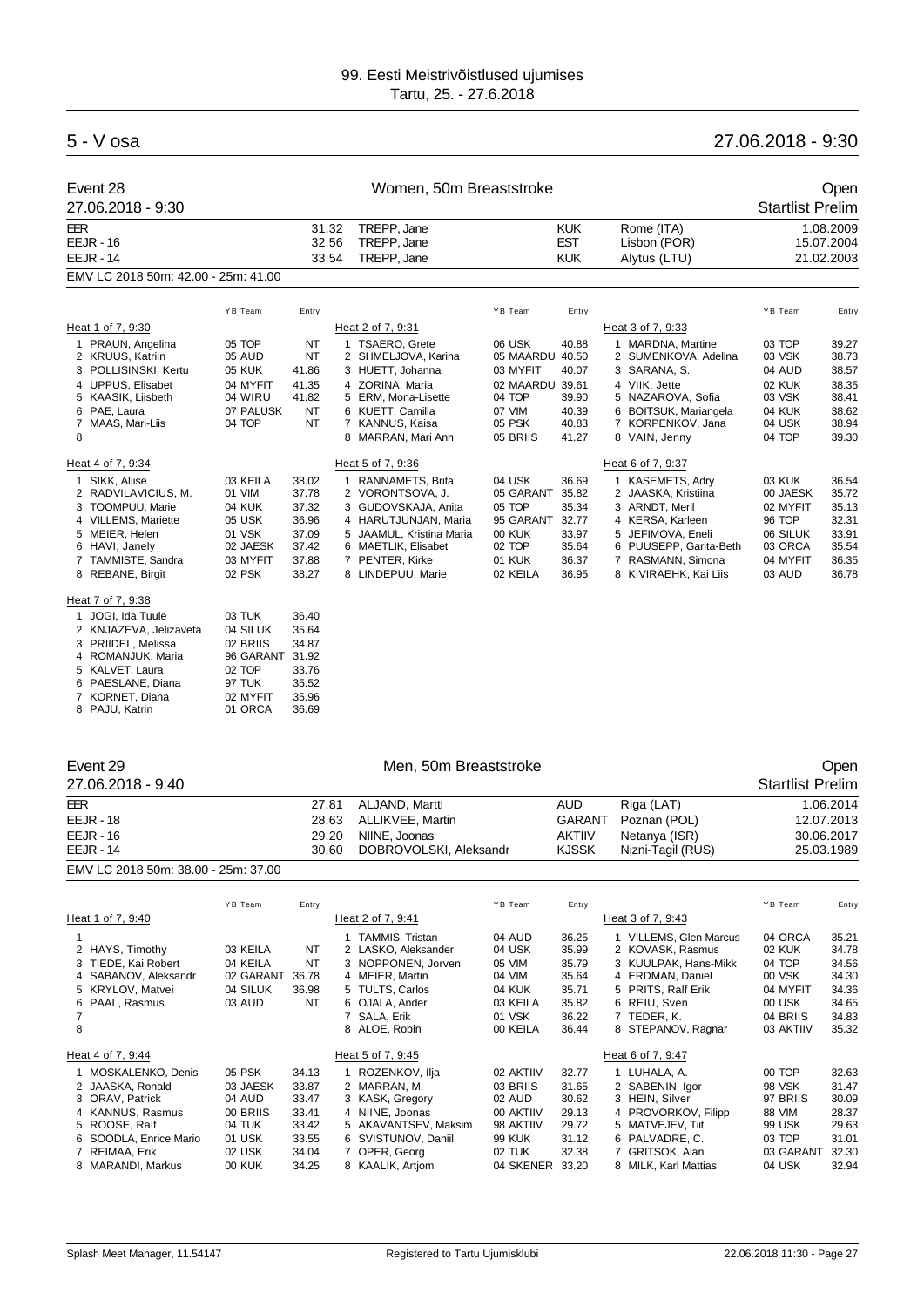#### Event 29, Men, 50m Breaststroke, Prelim

#### Heat 7 of 7, 9:48

| 1 LUMI, Lennart Joosep | 04 MYFIT      | 32.52 |
|------------------------|---------------|-------|
| 2 KUNDLA, Johannes     | 01 ORCA       | 31.46 |
| 3 SOVTSA, Mark         | 01 TOP        | 29.73 |
| 4 ALLIKVEE, Martin     | 95 GARANT     | 28.25 |
| 5 SELI, Karel          | <b>98 TUK</b> | 29.27 |
| 6 ROOSIMAA, A.         | 01 AUD        | 30.76 |
| 7 ASTRELIN, Dmitri     | 03 GARANT     | 32.28 |
| 8 PIUS, Rinel          | 99 VIM        | 32.92 |

6 SAAR, Meribel 00 TOP 2:14.93 7 KAPELINA, Anna 03 GARANT2:18.49<br>8 MAETLIK, Elisabet 02 TOP 2:21.65

8 MAETLIK, Elisabet

|   | Event 30                                |                  |           | Open    |                          |                   |            |                          |                         |            |
|---|-----------------------------------------|------------------|-----------|---------|--------------------------|-------------------|------------|--------------------------|-------------------------|------------|
|   | 27.06.2018 - 9:50                       |                  |           |         | Women, 200m Freestyle    |                   |            |                          | <b>Startlist Prelim</b> |            |
|   | EER                                     |                  |           | 2:00.64 | PARTÔKA, Elina           |                   | <b>NRK</b> | Beijing (CHN)            |                         | 11.08.2008 |
|   | $EEJR - 16$                             |                  | 2:03.28   |         | PARTÔKA, Elina           |                   | <b>VSK</b> | Helsinki (FIN)           |                         | 7.07.2000  |
|   | <b>EEJR - 14</b>                        |                  | 2:06.84   |         | ALNEK, Kertu Ly          |                   | <b>USK</b> | Dordrecht (NED)          |                         | 11.07.2014 |
|   | EMV LC 2018 50m: 2:40.50 - 25m: 2:36.50 |                  |           |         |                          |                   |            |                          |                         |            |
|   |                                         | YB Team          | Entry     |         |                          | YB Team           | Entry      |                          | YB Team                 | Entry      |
|   | Heat 1 of 7, 9:50                       |                  |           |         | Heat 2 of 7, 9:53        |                   |            | Heat 3 of 7, 9:56        |                         |            |
| 1 |                                         |                  |           |         | 1 HARJAKS, Ulle          | <b>06 NRK</b>     | NT         | 1 KAASIK, Liisbeth       | 04 WIRU                 | 2:34.16    |
| 2 |                                         |                  |           |         | 2 RADVILAVICIUS, M.      | 01 VIM            | <b>NT</b>  | 2 TSAERO, Grete          | 06 USK                  | 2:32.20    |
| 3 | MOORO, Anete                            | 03 KEILA         | NT        |         | 3 JERMOSHKINA, Alina     | <b>04 NRK</b>     | 2:36.57    | 3 LOODUS, Brita          | 01 SHARK 2:29.81        |            |
|   | 4 LUTS, Sigrid                          | 05 TUK           | <b>NT</b> |         | 4 KUZMINA, Uljana        | 06 DILAN 2:34.56  |            | 4 ROOSMANN, K.           | <b>02 KUK</b>           | 2:28.64    |
|   | 5 MARDI, Martina                        | 05 MYFIT         | <b>NT</b> |         | 5 AFONINA, Diana         | 05 MAARDL2:36.50  |            | 5 TALAMANOV, Felicia     | 04 KUK                  | 2:28.74    |
|   | 6 LIU YEUNG, U.                         | 07 JOHVI         | <b>NT</b> |         | 6 ERM, Mona-Lisette      | 04 TOP            | NT         | 6 SAARLEHT, Saskia       | 03 KUK                  | 2:32.16    |
| 7 |                                         |                  |           |         | 7 TAENNA, Sandra         | 05 USK            | <b>NT</b>  | 7 TAMMIK, Laura          | 05 PSK                  | 2:33.44    |
| 8 |                                         |                  |           |         | 8 MAJOROVA, Milana       | <b>IVHOL 80</b>   | <b>NT</b>  | 8 DOMAN, Maia            | 06 MYFIT                | 2:34.16    |
|   | Heat 4 of 7, 10:00                      |                  |           |         | Heat 5 of 7, 10:03       |                   |            | Heat 6 of 7, 10:06       |                         |            |
|   | 1 PRIIDEL, Emily                        | 05 BRIIS         | 2:26.60   |         | 1 KUEBAR, Kirke          | 05 TUK            | 2:21.43    | 1 KIVIRAEHK, Kai Liis    | 03 AUD                  | 2:21.27    |
|   | 2 OTDELNOVA, Aljona                     | 04 SILUK         | 2:25.94   |         | 2 KALJUVALD, Tiina-Britt | 03 BRIIS          | 2:17.03    | 2 TREIMAN, G.            | 02 AUD                  | 2:15.39    |
|   | 3 TIHHONOVA, Nikol                      | 06 SILUK         | 2:24.08   |         | 3 MARIPUU. Brita Maria   | 01 TOP            | 2:14.73    | 3 SARAP, Isabel          | 03 AUD                  | 2:14.22    |
|   | 4 RANNAMETS, Brita                      | 04 USK           | 2:22.68   |         | 4 VAINIKK, Annika        | 00 PSK            | 2:08.90    | 4 MAIDE, Ilona           | 01 AUD                  | 2:07.78    |
|   | 5 KAUL, Susannah                        | <b>99 KUK</b>    | 2:23.80   |         | 5 HEINLO, Helena         | 03 USK            | 2:11.67    | 5 SALUMAA, Mai Riin      | 00 TOP                  | 2:11.59    |
|   | 6 HALJASORG, Hanna                      | 03 TUK           | 2:25.23   |         | 6 MAELL, Katariina       | 00 SHARK 2:15.20  |            | 6 LESSING, Getriin Marii | 03 USK                  | 2:15.09    |
|   | 7 KORNET, Diana                         | 02 MYFIT         | 2:25.94   |         | 7 BOKOVSKAJA, Elina      | 01 AKTIIV 2:19.93 |            | 7 AABRAMS, E.            | 05 SHARK 2:19.07        |            |
|   | 8 IGNATJEVA, Karina                     | 03 SILUK 2:26.65 |           |         | 8 PALU, Kirke            | 04 USK            | 2:22.36    | 8 PIIROJA, Carmen        | 03 AUD                  | 2:21.98    |
|   | Heat 7 of 7, 10:09                      |                  |           |         |                          |                   |            |                          |                         |            |
|   | 1 MAENNIK, L.                           | 01 SHARK 2:20.41 |           |         |                          |                   |            |                          |                         |            |
|   | 2 VIIDING, Elisabeth                    | 04 BRIIS         | 2:15.35   |         |                          |                   |            |                          |                         |            |
|   | 3 ANDLA, Laura                          | 01 BRIIS         | 2:13.50   |         |                          |                   |            |                          |                         |            |
|   | 4 ALNEK, Kertu Ly                       | <b>99 USK</b>    | 2:04.32   |         |                          |                   |            |                          |                         |            |
|   | 5 LINT, Laurika                         | 02 AUD           | 2:10.56   |         |                          |                   |            |                          |                         |            |
| 6 | SAAR, Meribel                           | 00 TOP           | 2:14.93   |         |                          |                   |            |                          |                         |            |

| Event 31                                |          |         | Men, 200m Freestyle |                  |               |                       |                         |            |
|-----------------------------------------|----------|---------|---------------------|------------------|---------------|-----------------------|-------------------------|------------|
| 27.06.2018 - 10:12                      |          |         |                     |                  |               |                       | <b>Startlist Prelim</b> |            |
| EER                                     |          | 1:49.86 | SIDORKIN, Vladimir  |                  | <b>AKTIIV</b> | Moscow (RUS)          |                         | 26.04.2009 |
| $EEJR - 18$                             |          | 1:49.91 | ZIRK, Kregor        |                  | <b>USK</b>    | Stockholm (SWE)       |                         | 6.04.2018  |
| $EEJR - 16$                             |          | 1:50.70 | ZIRK, Kregor        |                  | <b>USK</b>    | London (GBR)          |                         | 17.05.2016 |
| <b>EEJR - 14</b>                        |          | 1:55.81 | ZIRK, Kregor        |                  | <b>USK</b>    | Tallinn               |                         | 26.06.2014 |
| EMV LC 2018 50m: 2:20.00 - 25m: 2:16.00 |          |         |                     |                  |               |                       |                         |            |
|                                         | YB Team  | Entry   |                     | YB Team          | Entry         |                       | YB Team                 | Entry      |
| Heat 1 of 7, 10:12                      |          |         | Heat 2 of 7, 10:15  |                  |               | Heat 3 of 7, 10:19    |                         |            |
|                                         |          |         | VIHERPUU, Rihard    | 03 VIM           | 2:19.26       | 1 PRIBOSLAVSKI, Jegor | 03 SKENER2:15.22        |            |
| 2 LILL, Robin                           | 05 TOP   | NT      | 2 ALIHODZIN, Artjom | 02 GARANT2:18.68 |               | 2 OUNMAA, S.          | 01 SHARK 2:14.48        |            |
| 3 IVANOV, Nikita                        | 05 ARGO  | NT      | 3 ANDREEV, Ruslan   | 01 SILUK         | 2:18.41       | 3 LASIMER, Artur      | 04 SKENER2:12.90        |            |
| 4 PRITS, Ralf Erik                      | 04 MYFIT | 2:19.97 | 4 SEPP.K.           | 05 VIM           | 2:16.38       | 4 KOEOEK, Mark        | 01 AUD                  | 2:12.38    |
| 5 ARM, Markus                           | 01 MYFIT | NT      | 5 ROOTSMA, Jass     | 02 USK           | 2:17.98       | 5 MAKAROV, Sergei     | 02 GARANT2:12.63        |            |

6 REIU, Sven 00 USK NT 6 RASVA, Gregor 05 AUD 2:18.50 6 TSALOV, Kirill 03 KUK 2:12.92 7 7 TAMMIK, Remi 05 PSK 2:18.88 7 KUTERGIN, Julius 02 GARANT2:14.83 8 8 SEPP, Guenter 03 PSK 2:19.32 8 PETROV, Ilja 03 GARANT2:15.30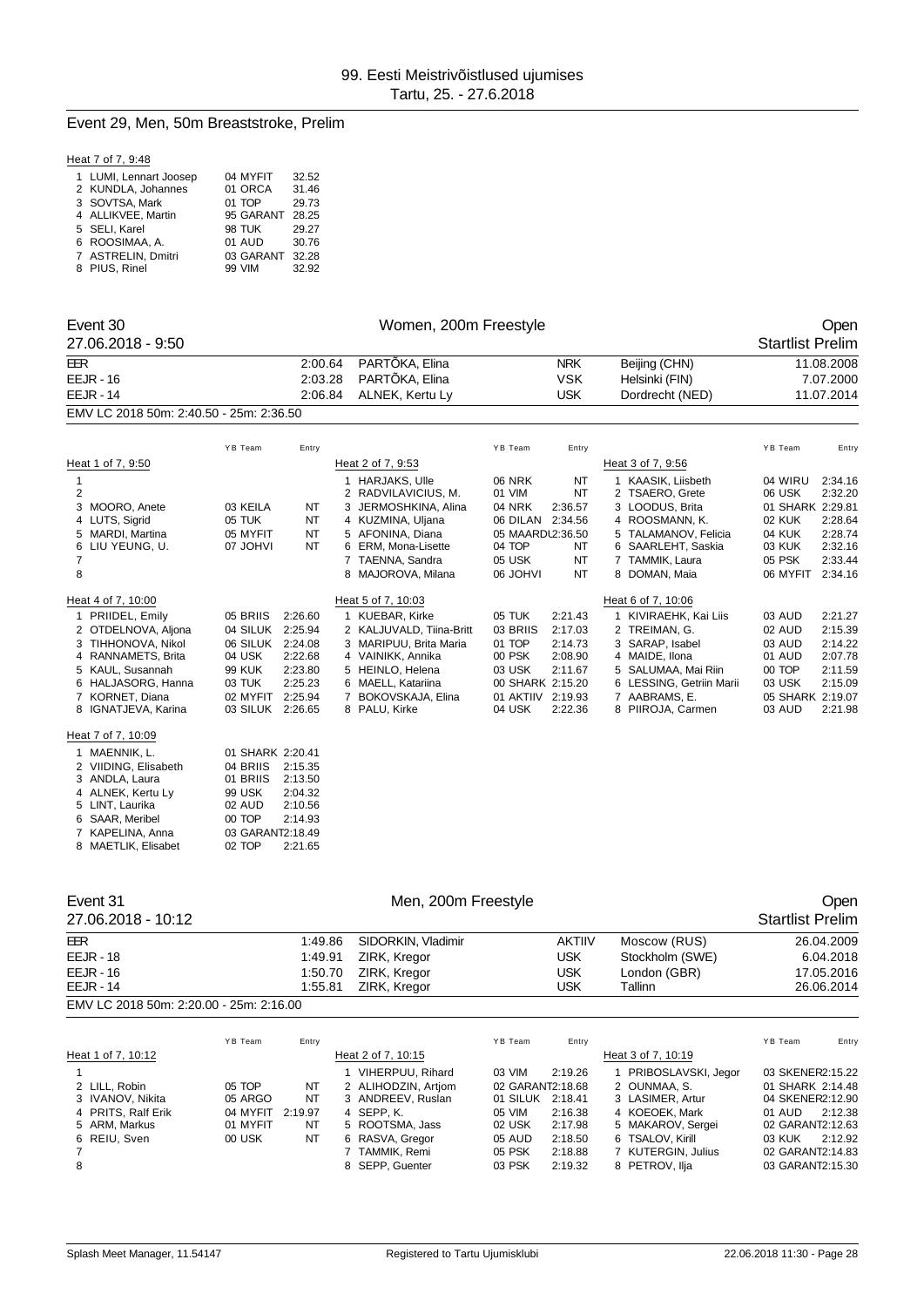#### Event 31, Men, 200m Freestyle, Prelim

 SIIM, Cevin Anders 97 AUD 1:53.05 5 TSERNOSEV, Nikita 97 GARANT1:54.76<br>6 PIILBERG, Martin 00 USK 1:58.62

| Heat 4 of 7, 10:22                                                                                                                         |                                                                                                                                                | Heat 5 of 7, 10:24                                                                                                             |                                                                                                                                             | Heat 6 of 7, 10:27                                                                                                                   |                                                                                                                                                  |
|--------------------------------------------------------------------------------------------------------------------------------------------|------------------------------------------------------------------------------------------------------------------------------------------------|--------------------------------------------------------------------------------------------------------------------------------|---------------------------------------------------------------------------------------------------------------------------------------------|--------------------------------------------------------------------------------------------------------------------------------------|--------------------------------------------------------------------------------------------------------------------------------------------------|
| 1 TRETJAKOV, Mark<br>2 VALKRUSMAN A.<br>3 FILIPPOV, Georg<br>4 MARRAN, M.<br>5 DROZDOV, Daniil<br>6 KUULPAK, Hans-Mikk<br>7 KAESPER, Janek | 01 JAESK 2:11.62<br>03 ARGO<br>2:10.78<br>04 KUK<br>2:10.63<br>03 BRIIS<br>2:09.55<br>04 GARANT2:10.63<br>04 TOP<br>2:10.68<br>99 ARGO 2:11.24 | TAMMER. T.<br>2 SOLODOV, Demid<br>3 TURU, Vladimir<br>4 LANGEL, M.<br>5 SELI, Karel<br>6 KAPELIN, Aleksandr<br>7 LIHHATS, Erik | 03 TUK<br>2:07.54<br>03 SKENER2:02.79<br>99 GARANT1:58.22<br>99 AUD<br>1:54.60<br>98 TUK<br>1:55.22<br>99 GARANT2:01.76<br>03 GARANT2:04.76 | 1 VALLISTE, Ragmar<br>2 ASMUS, Erik<br>3 GUMENJUK, Maksim<br>4 AEDMA, Andri<br>5 SUUN. Janter<br>6 PAERISMAA, Uku<br>7 VARES, Kaarup | 2:06.75<br>99 KUK<br>2:02.45<br>02 USK<br>00 GARANT1:56.47<br>1:53.20<br>95 AUD<br>00 TOP<br>1:55.15<br>01 BRIIS<br>2:00.55<br>01 TUK<br>2:03.48 |
| 8 KUZMIN, Sergei                                                                                                                           | 02 ARGO 2:11.70                                                                                                                                | 8 LISSOVENKO, Patrik                                                                                                           | 01 JAESK 2:09.53                                                                                                                            | 8 REINLO, Karl Marten                                                                                                                | 99 USK<br>2:09.30                                                                                                                                |
| Heat 7 of 7, 10:30                                                                                                                         |                                                                                                                                                |                                                                                                                                |                                                                                                                                             |                                                                                                                                      |                                                                                                                                                  |
| 1 GOLD, Joshua                                                                                                                             | 96 ORCA<br>2:05.01                                                                                                                             |                                                                                                                                |                                                                                                                                             |                                                                                                                                      |                                                                                                                                                  |
| 2 HELDE, Kaspar<br>3 ZAITSEV, Daniel                                                                                                       | 02 TOP<br>2:02.22<br>97 GARANT1:55.45                                                                                                          |                                                                                                                                |                                                                                                                                             |                                                                                                                                      |                                                                                                                                                  |

| 6 PIILBERG, Martin   | 00 USK | 1:58.62 |
|----------------------|--------|---------|
| 7 MIILPALU, Matteus  | 02 USK | 2:03.18 |
| 8 KAMPUS, Aleksander | 01 TOP | 2:08.54 |
|                      |        |         |
|                      |        |         |

Event 32 Communication of the US and Momen, 100m Backstroke Communication of the Open Communication of the Open<br>Startlist Prelim (27.06.2018 - 10:33

| 27.06.2018 - 10:33                      |  |                         |               |            |            |  |  |  |
|-----------------------------------------|--|-------------------------|---------------|------------|------------|--|--|--|
| EER                                     |  | 1:01.98 KENDZIOR, Alina | GARANT        | Tallinn    | 17.06.2016 |  |  |  |
| $EEJR - 16$                             |  | 1:03.12 OLEM. Veronika  | <b>AKTIIV</b> | Tartu      | 17.06.2017 |  |  |  |
| $EEJR - 14$                             |  | 1:04.97 SEPP. Sigrid    | TOP           | Riga (LAT) | 1.06.2013  |  |  |  |
| EMV LC 2018 50m: 1:22.00 - 25m: 1:19.00 |  |                         |               |            |            |  |  |  |

|                |                       | YB Team          | Entry   |                       | YB Team          | Entry   |                      | YB Team          | Entry   |
|----------------|-----------------------|------------------|---------|-----------------------|------------------|---------|----------------------|------------------|---------|
|                | Heat 1 of 7, 10:33    |                  |         | Heat 2 of 7, 10:36    |                  |         | Heat 3 of 7, 10:38   |                  |         |
|                |                       |                  |         | GUDOVSKAJA, Alisa     | 03 TOP           | 1:21.60 | SIDORENKO, Darja     | 05 GARANT1:18.64 |         |
| $\overline{2}$ |                       |                  |         | 2 TAMMIK, Laura       | 05 PSK           | 1:20.73 | 2 GRUZDEVA, Vlada    | 03 MAARDL1:18.08 |         |
|                | 3 KURLOKOVA, Nadezda  | 04 AKTIIV        | NT      | 3 HARJAKS, Ulle       | <b>06 NRK</b>    | 1:19.12 | 3 KADAK, Karoliina   | 05 TUK           | 1:17.93 |
|                | 4 ZIRK, Heleri        | 04 AUD           | NT      | 4 JERMOSHKINA, Alina  | 04 NRK           | 1:19.02 | 4 KOTSAR, K.         | 05 AUD           | 1:17.08 |
|                | 5 LUTS, Sigrid        | 05 TUK           | NT      | 5 DOMAN, Maia         | 06 MYFIT         | 1:19.09 | 5 OTDELNOVA, Aljona  | 04 SILUK         | 1:17.44 |
| 6.             |                       |                  |         | 6 KANN, Kertu         | 06 BRIIS         | 1:19.59 | 6 TEREHOV, Henna     | 05 USK           | 1:18.04 |
|                |                       |                  |         | <b>TEDER, Anette</b>  | 06 TUK           | 1:21.36 | 7 ROOSMANN, K.       | 02 KUK           | 1:18.44 |
| 8              |                       |                  |         | 8 PILLER, Anna        | 06 TOP           | NT      | 8 LARIKOVA, Katalina | 06 SILUK         | 1:18.88 |
|                | Heat 4 of 7, 10:40    |                  |         | Heat 5 of 7, 10:42    |                  |         | Heat 6 of 7, 10:44   |                  |         |
|                | 1 SAAR, Greete        | 01 JAESK         | 1:16.67 | VAIN, Jenny           | 04 TOP           | 1:14.64 | 1 TOOMPUU, Marie     | 04 KUK           | 1:14.46 |
|                | 2 ESKEL, Emili        | 03 AUD           | 1:16.44 | 2 VIIDING, Elisabeth  | 04 BRIIS         | 1:11.90 | 2 VUTT, Hanna Grete  | 03 TOP           | 1:11.72 |
|                | 3 KOLK, Karin         | 03 GARANT1:15.96 |         | 3 OEOEBIK, Mia        | 01 SHARK 1:09.69 |         | 3 VITSUT, Laura      | 04 BRIIS         | 1:08.93 |
|                | 4 TALAMANOV. Felicia  | 04 KUK           | 1:15.70 | 4 VALDMAA, Laura-Liis | 04 TUK           | 1:06.53 | 4 SEPP. Kaetlin      | 92 TOP           | 1:04.12 |
|                | 5 RAHAMAEGI, Karolin  | 05 AUD           | 1:15.74 | 5 MAELL, Katariina    | 00 SHARK 1:08.77 |         | 5 KRIVORUKOVA, Sofja | 02 AKTIIV        | 1:08.53 |
|                | 6 RAASMAN, Betti Nora | 02 KEILA         | 1:16.39 | 6 PAJU, Angelina      | 04 AUD           | 1:11.22 | 6 TROTSENKO, Emilia  | 03 AKTIIV        | 1:10.43 |
|                | 7 PENTER, Kirke       | 01 KUK           | 1:16.52 | 7 NURK, Mena-Nelly    | 03 AUD           | 1:13.43 | 7 GUDOVSKAJA, Anita  | 05 TOP           | 1:12.22 |
|                | 8 PRIIDEL, Emily      | 05 BRIIS         | 1:17.07 | 8 TUNTSIK, Alina      | 03 JAESK         | 1:15.08 | 8 SARAPUU, Saara Mia | 04 AUD           | 1:14.91 |
|                |                       |                  |         |                       |                  |         |                      |                  |         |

Heat 7 of 7, 10:46

| 1 PRAUN, Angelina     | 05 TOP   | 1:13.47 |
|-----------------------|----------|---------|
| 2 ROOS, Aurelia       | 04 PSK   | 1:11.22 |
| 3 KALVET, Laura       | 02 TOP   | 1:08.84 |
| 4 MARKVARDT, Margaret | 00 TOP   | 1:04.02 |
| 5 HANSALU, Katriin    | 03 BRIIS | 1:07.01 |
| 6 TREIAL, Elis        | 04 USK   | 1:10.22 |
| 7 PAERN, G.           | 02 PSK   | 1:11.95 |
| 8 KIVI, Jonna         | 03 VIM   | 1:14.65 |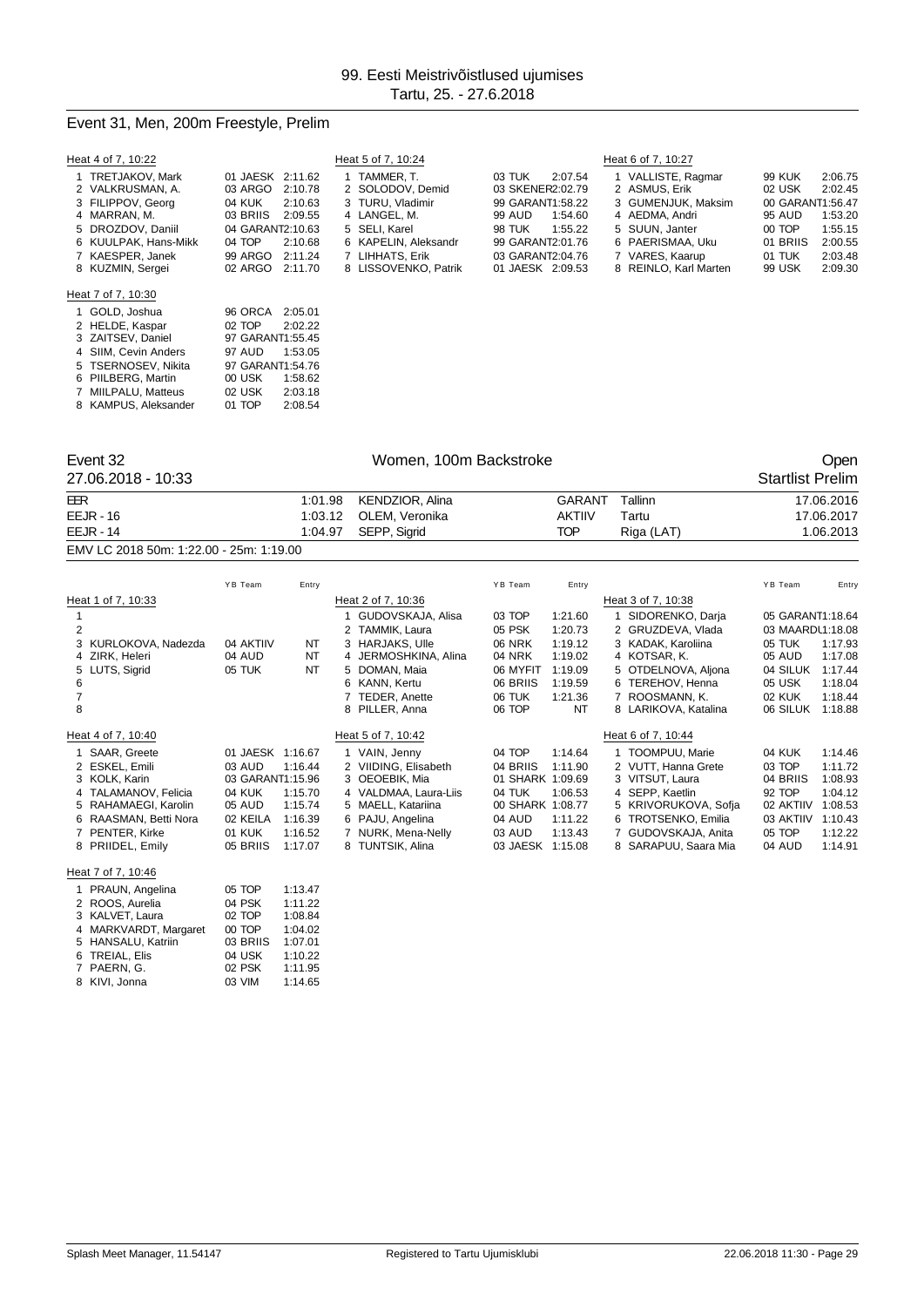| Event 33<br>27.06.2018 - 10:48                                                                                                                                                                   |                                                                                                                                 | Men, 100m Backstroke                            |                                                                                                                                                                                     |                                                                                                                 |                                                            |                                                                                                                                                                                             |                                                                                                           |                                                                                               |  |
|--------------------------------------------------------------------------------------------------------------------------------------------------------------------------------------------------|---------------------------------------------------------------------------------------------------------------------------------|-------------------------------------------------|-------------------------------------------------------------------------------------------------------------------------------------------------------------------------------------|-----------------------------------------------------------------------------------------------------------------|------------------------------------------------------------|---------------------------------------------------------------------------------------------------------------------------------------------------------------------------------------------|-----------------------------------------------------------------------------------------------------------|-----------------------------------------------------------------------------------------------|--|
| EER<br><b>EEJR - 18</b><br><b>EEJR - 16</b><br><b>EEJR - 14</b><br>EMV LC 2018 50m: 1:13.00 - 25m: 1:10.00                                                                                       | 55.03<br>TRIBUNTSOV, Ralf<br>55.26<br><b>TRIBUNTSOV, Ralf</b><br>58.65<br>TRIBUNTSOV, Ralf<br>1:01.14<br>ZIRK, Kregor           |                                                 | <b>AUD</b><br><b>AUD</b><br><b>AUD</b><br><b>USK</b>                                                                                                                                |                                                                                                                 | Kazan (RUS)<br>Kazan (RUS)<br>Belgrade (SRB)<br>Riga (LAT) |                                                                                                                                                                                             | 9.08.2015<br>10.07.2013<br>10.07.2011<br>31.05.2014                                                       |                                                                                               |  |
| Heat 1 of 7, 10:48<br>1<br>2<br>3 NOMM, Mirko<br>4 SALA, Erik<br>5 PETROV, Dmitri<br>6<br>7<br>8                                                                                                 | YB Team<br>04 VIM<br>01 VSK<br>03 DILAN                                                                                         | Entry<br>NT<br><b>NT</b><br>NT                  | Heat 2 of 7, 10:50<br>$\mathbf{1}$<br>2 HAYS, Timothy<br>3 FORSEL, Marcus<br>4 HARJAKS, Joakim<br>5 VOMPA, M.<br>6 RAIGLA, Kaspar<br>7<br>LILIENBERG, Kaurit<br>8                   | YB Team<br>03 KEILA<br>03 KEILA<br><b>02 NRK</b><br><b>03 KUK</b><br>89 VIM<br>02 AUD                           | Entry<br>NT<br>NT<br>1:12.68<br>1:12.97<br><b>NT</b><br>NT | Heat 3 of 7, 10:52<br>1 ANJA, Erik<br>2 NOPPONEN, Jorven<br>3 ROOTSMA, Jass<br>4 RAADIK, Jorke Patrick<br>5 KARATSEVSKI, Nikita<br>6 BORISSOV, Pavel<br>7 RANNIK, Ranel<br>8 TSOPP, Tristan | YB Team<br>04 USK<br>05 VIM<br>02 USK<br>03 ORCA<br>03 ORCA<br>05 DILAN<br>03 KUK<br>04 AUD               | Entry<br>1:12.43<br>1:10.71<br>1:10.45<br>1:10.31<br>1:10.39<br>1:10.71<br>1:11.50<br>1:12.47 |  |
| Heat 4 of 7, 10:54<br>1 ILTSISIN, Mark<br>2 TAMMIK, Remi<br>3 JAASKA, Ronald<br>4 KRYUKOV, Ilja<br>5 PALM, Marek<br>6 ALEKSEJEV, Daniil<br>7 MAENNIK, H.<br>8 IVANOV, Konstantin                 | <b>06 KUK</b><br>05 PSK<br>03 JAESK 1:08.12<br>03 AKTIIV 1:07.28<br>02 JAESK 1:08.05<br>03 AKTIIV 1:08.45<br>05 BRIIS<br>02 AUD | 1:09.56<br>1:09.47<br>1:09.51<br>1:09.89        | Heat 5 of 7, 10:56<br>1 NIGUL, Siim<br>2 KESKUELL, Kert-Taniel<br>3 TARUM, Robert<br>4 HIIE, Matis<br>5 AHTIAINEN, Alex<br>6 KLEINSON, Oskar<br>7 NIINE, Jannes<br>8 PASKOV, Philip | 02 ORCA<br><b>99 USK</b><br>00 AKTIIV 1:02.43<br>98 KEILA<br>01 USK<br>00 KEILA<br>02 AKTIIV<br>02 ORCA 1:06.69 | 1:05.84<br>1:03.79<br>58.07<br>59.16<br>1:03.37<br>1:04.77 | Heat 6 of 7, 10:58<br>1 ARGE, Anders<br>2 ASMUS, Erik<br>3 MINAJEV, Maksim<br>4 LELLE, Armin Evert<br>5 UETT, Hendrik<br>6 HIIEMAA, Teodor Juko<br>7 PIILBERG, Martin<br>8 PART, Mark       | 01 TOP<br>02 USK<br>03 GARANT1:02.12<br>99 VIM<br><b>98 AUD</b><br>01 BRIIS<br>00 USK<br>04 GARANT1:06.66 | 1:04.84<br>1:03.76<br>56.12<br>58.88<br>1:03.01<br>1:04.70                                    |  |
| Heat 7 of 7, 11:00<br>1 MAERTMAA, Alex Artur<br>2 DANILOV, Artjom<br>3 LATT, Ilia<br>4 TRIBUNTSOV, Ralf<br>5 GUSSEV, Andrei<br>6 PRIBLUDNOI, Mihhail<br>7 VISNAPUU, K.<br>8 KALJUVEE-O'BROCK, T. | 02 USK<br>00 AKTIIV 1:03.74<br>01 AKTIIV<br>94 AUD<br>97 GARANT 58.13<br>01 JAESK 1:02.44<br>02 USK<br>01 ORCA                  | 1:04.82<br>59.64<br>55.80<br>1:04.68<br>1:06.01 |                                                                                                                                                                                     |                                                                                                                 |                                                            |                                                                                                                                                                                             |                                                                                                           |                                                                                               |  |

| Event 34                                |          |         |   | Open               |           |              |                 |            |                  |
|-----------------------------------------|----------|---------|---|--------------------|-----------|--------------|-----------------|------------|------------------|
| 27.06.2018 - 11:02                      |          |         |   |                    |           |              |                 |            | <b>Startlist</b> |
| EER                                     |          | 4:52.04 |   | LIIV-KULLA, Aivi   |           | <b>EST</b>   | Kobe (JPN)      |            | 24.08.1985       |
| $EEJR - 16$                             |          | 4:56.88 |   | PÖLD, Anna-Liisa   |           | <b>KEILA</b> | Irvine (USA)    |            | 9.08.2006        |
| $EEJR - 14$                             |          | 4:58.31 |   | LIIV-KULLA, Aivi   |           | <b>EST</b>   | Milwaukee (USA) | 22.08.1981 |                  |
| EMV LC 2018 50m: 6:10.00 - 25m: 5:58.00 |          |         |   |                    |           |              |                 |            |                  |
|                                         | YB Team  | Entry   |   |                    | YB Team   | Entry        |                 | YB Team    | Entry            |
| Heat 2 of 3, 11:02                      |          |         |   | Heat 3 of 3, 11:08 |           |              |                 |            |                  |
| 1 GURJANOVA, Violanta                   | 06 DILAN | 5:49.69 | 1 |                    |           |              |                 |            |                  |
| 2 TAMMISTE, Sandra                      | 03 MYFIT | 5:46.96 |   | 2 OLESK, Kaisa     | 06 TUK    | 6:02.49      |                 |            |                  |
| 3 HANVERE, H.                           | 03 BRIIS | 5:42.86 |   | 3 VIIK, Jette      | 02 KUK    | 6:00.62      |                 |            |                  |
| 4 TIMOFEJEVA, Polina                    | 05 VIM   | 5:35.86 |   | 4 TAMMIK, Laura    | 05 PSK    | 5:54.72      |                 |            |                  |
| 5 KUEBAR, Johanna                       | 06 TUK   | 5:35.99 |   | 5 VEDEHHOVA, Arina | 04 AKTIIV | 5:55.51      |                 |            |                  |
| 6 PUUSEPP, Garita-Beth                  | 03 ORCA  | 5:43.68 |   | 6 MARRAN, Mari Ann | 05 BRIIS  | 6:01.03      |                 |            |                  |
| 7 VUTT, Hanna Grete                     | 03 TOP   | 5:47.49 |   | 7 TONISSON, Liilia | 04 KUK    | 6:03.99      |                 |            |                  |
| 8 PALU, Kirke                           | 04 USK   | 5:51.55 | 8 |                    |           |              |                 |            |                  |

Heat 1 scheduled in session 6 at 18:24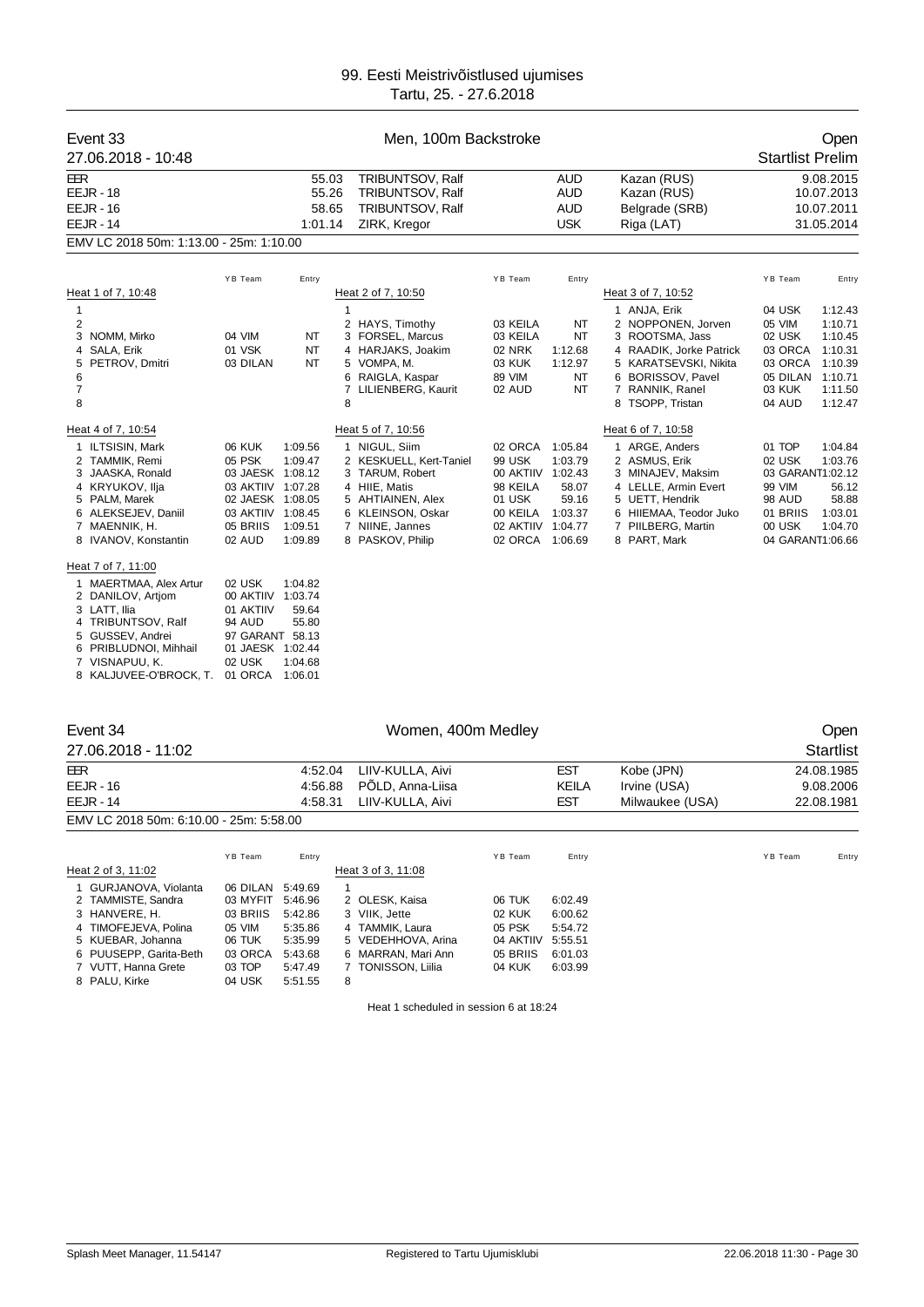|                                  | Event 35<br>27.06.2018 - 11:15                                                                                                                                         |                                                                                                                       | Open<br><b>Startlist</b>                                             |                         |                                                                                                                                                                        |                                                                                         |                                                                      |                                                                                                                                                                                |                                                                                 |                                                                      |
|----------------------------------|------------------------------------------------------------------------------------------------------------------------------------------------------------------------|-----------------------------------------------------------------------------------------------------------------------|----------------------------------------------------------------------|-------------------------|------------------------------------------------------------------------------------------------------------------------------------------------------------------------|-----------------------------------------------------------------------------------------|----------------------------------------------------------------------|--------------------------------------------------------------------------------------------------------------------------------------------------------------------------------|---------------------------------------------------------------------------------|----------------------------------------------------------------------|
| EER                              | <b>EEJR - 18</b><br><b>EEJR - 16</b><br><b>EEJR - 14</b>                                                                                                               |                                                                                                                       | 4:23.90<br>4:23.90<br>4:31.83<br>4:44.50                             |                         | NITSKI, Osvald<br>NITSKI, Osvald<br>NITSKI, Osvald<br>ZIRK, Kregor                                                                                                     |                                                                                         | AKTIIV<br><b>AKTIIV</b><br>CAN<br><b>USK</b>                         | Quebec (CAN)<br>Quebec (CAN)<br>Kihei, Maui (USA)<br>Tallinn                                                                                                                   |                                                                                 | 26.02.2016<br>26.02.2016<br>28.08.2014<br>27.06.2014                 |
|                                  | EMV LC 2018 50m: 5:50.00 - 25m: 5:38.00                                                                                                                                |                                                                                                                       |                                                                      |                         |                                                                                                                                                                        |                                                                                         |                                                                      |                                                                                                                                                                                |                                                                                 |                                                                      |
|                                  | Heat 2 of 3, 11:15<br>1 ALEKSEJEV, Daniil                                                                                                                              | YB Team<br>03 AKTIIV 5:13.13                                                                                          | Entry                                                                |                         | Heat 3 of 3, 11:21<br>1 VELMAR, Denis                                                                                                                                  | YB Team<br>04 AKTIIV                                                                    | Entry<br>NT                                                          |                                                                                                                                                                                | YB Team                                                                         | Entry                                                                |
|                                  | 2 VARKKI, Konstantin<br>3 ARM, Markus<br>4 SHUVALOV, Igor<br>5 TATAR, Robin<br>6 HELDE, Kaspar<br>7 MILK, Karl Mattias<br>8 LOBOSSOK, Maksim                           | 02 AKTIIV 5:09.90<br>01 MYFIT 5:04.52<br>03 GARANT4:57.83<br>02 ORCA 4:59.42<br>02 TOP<br>04 USK<br>04 AKTIIV 5:16.05 | 5:08.83<br>5:12.22                                                   | 8                       | 2 SEPP, K.<br>3 TAMMIS, Tristan<br>4 APPEL, Daniil<br>5 HAYS, Timothy<br>6 PALVADRE, C.<br>7 PAAL, Rasmus                                                              | 05 VIM<br>04 AUD<br>03 SKENER5:21.25<br>03 KEILA<br>03 TOP<br>03 AUD                    | NT<br>NT<br>NT<br>NT<br>NT                                           |                                                                                                                                                                                |                                                                                 |                                                                      |
|                                  |                                                                                                                                                                        |                                                                                                                       |                                                                      |                         | Heat 1 scheduled in session 6 at 18:31                                                                                                                                 |                                                                                         |                                                                      |                                                                                                                                                                                |                                                                                 |                                                                      |
|                                  |                                                                                                                                                                        |                                                                                                                       |                                                                      |                         |                                                                                                                                                                        |                                                                                         |                                                                      |                                                                                                                                                                                |                                                                                 |                                                                      |
|                                  | Event 36                                                                                                                                                               |                                                                                                                       |                                                                      |                         | Women, 50m Butterfly                                                                                                                                                   |                                                                                         |                                                                      |                                                                                                                                                                                |                                                                                 | Open                                                                 |
|                                  | 27.06.2018 - 11:28                                                                                                                                                     |                                                                                                                       |                                                                      |                         |                                                                                                                                                                        |                                                                                         |                                                                      |                                                                                                                                                                                | <b>Startlist Prelim</b>                                                         |                                                                      |
| EER                              | <b>EEJR - 16</b><br><b>EEJR - 14</b>                                                                                                                                   |                                                                                                                       |                                                                      | 25.92<br>27.30<br>28.29 | ALJAND, Triin<br>ALNEK, Kertu Ly<br>VALDMAA, Laura-Liis                                                                                                                |                                                                                         | <b>TOP</b><br><b>USK</b><br><b>TUK</b>                               | Debrecen (HUN)<br>Tallinn<br>Tartu                                                                                                                                             |                                                                                 | 22.05.2012<br>19.06.2016<br>15.04.2018                               |
|                                  | EMV LC 2018 50m: 35.00 - 25m: 34.20                                                                                                                                    |                                                                                                                       |                                                                      |                         |                                                                                                                                                                        |                                                                                         |                                                                      |                                                                                                                                                                                |                                                                                 |                                                                      |
|                                  |                                                                                                                                                                        | YB Team                                                                                                               | Entry                                                                |                         |                                                                                                                                                                        | YB Team                                                                                 | Entry                                                                |                                                                                                                                                                                | YB Team                                                                         | Entry                                                                |
|                                  | Heat 1 of 8, 11:28                                                                                                                                                     |                                                                                                                       |                                                                      |                         | Heat 2 of 8, 11:29                                                                                                                                                     |                                                                                         |                                                                      | Heat 3 of 8, 11:30                                                                                                                                                             |                                                                                 |                                                                      |
| $\mathbf{1}$<br>2<br>4<br>6<br>7 | 3 KUETT, Camilla<br>SAARLEHT, Saskia<br>5 PAESLANE, Diana<br>ROMANJUK, Maria                                                                                           | 07 VIM<br>03 KUK<br>97 TUK<br>96 GARANT                                                                               | ΝT<br>34.89<br>NT<br>NT                                              |                         | 1 SARANA, S.<br>2 KANN, Kertu<br>3 OLESK, Kaisa<br>4 PALU, Kirke<br>5 REBANE, Birgit<br>6 VORONTSOVA, J.<br>7 DOMAN, Maia                                              | 04 AUD<br>06 BRIIS<br>06 TUK<br>04 USK<br>02 PSK<br>05 GARANT<br>06 MYFIT               | 34.42<br>34.16<br>34.05<br>33.76<br>34.04<br>34.15<br>34.21          | 1 RASMANN, Simona<br>2 KOTSAR, K.<br>3 VILLEMS, Mariette<br>4 SUMENKOVA, Adelina<br>5 TAENNA, Sandra<br>6 HARJAKS, Ulle<br>7 KRUUS, Katriin                                    | 04 MYFIT<br>05 AUD<br>05 USK<br>03 VSK<br>05 USK<br><b>06 NRK</b><br>05 AUD     | 33.54<br>33.36<br>33.21<br>32.99<br>33.17<br>33.36<br>33.49          |
| 8                                |                                                                                                                                                                        |                                                                                                                       |                                                                      |                         | 8 IGNATJEVA, Karina                                                                                                                                                    | 03 SILUK                                                                                | 34.52                                                                | 8 NAZAROVA, Sofia                                                                                                                                                              | 03 VSK                                                                          | 33.72                                                                |
|                                  | Heat 4 of 8, 11:32                                                                                                                                                     |                                                                                                                       |                                                                      |                         | Heat 5 of 8, 11:33                                                                                                                                                     |                                                                                         |                                                                      | Heat 6 of 8, 11:34                                                                                                                                                             |                                                                                 |                                                                      |
|                                  | 1 TONISSON, Liilia<br>2 KOLK, Karin<br>3 LOODUS, Brita<br>4 MARDI, Martina<br>5 SOKK, Laura<br>6 JERMOSHKINA, Alina<br>7 SAAR, Greete<br>8 KOOKLA, Dionne Rette        | 04 KUK<br>03 GARANT 32.80<br>01 SHARK<br>05 MYFIT<br>05 TUK<br>04 NRK<br>01 JAESK<br>05 AUD                           | 32.91<br>32.72<br>32.64<br>32.65<br>32.79<br>32.88<br>32.93          |                         | 1 KURLOKOVA, Nadezda<br>2 PAERN, G.<br>3 VITSUT, Laura<br>4 PILLER, Anna<br>5 PETROVA, Aleksandra<br>6 OEOEBIK, Mia<br>7 JAASKA, Kristiina<br>8 VAIN, Jenny            | 04 AKTIIV<br>02 PSK<br>04 BRIIS<br>06 TOP<br>01 SILUK<br>01 SHARK<br>00 JAESK<br>04 TOP | 32.44<br>32.22<br>32.14<br>32.02<br>32.08<br>32.16<br>32.40<br>32.46 | 1 TIMOFEJEVA, Polina<br>2 MISSIK, Kelli Marie<br>3 RANNAMETS, Brita<br>4 KERSA, Karleen<br>5 SALUMAA, Mai Riin<br>6 ROOS, Aurelia<br>7 KAPELINA, Anna<br>8 BOITSUK, Mariangela | 05 VIM<br>99 KUK<br>04 USK<br>96 TOP<br>00 TOP<br>04 PSK<br>03 GARANT<br>04 KUK | 31.09<br>30.48<br>29.22<br>28.27<br>28.63<br>29.81<br>30.64<br>31.73 |
|                                  | Heat 7 of 8, 11:36                                                                                                                                                     |                                                                                                                       |                                                                      |                         | Heat 8 of 8, 11:37                                                                                                                                                     |                                                                                         |                                                                      |                                                                                                                                                                                |                                                                                 |                                                                      |
|                                  | 1 KARLSON, Grete<br>2 GUDOVSKAJA, Alisa<br>3 MAELL, Katariina<br>4 MARKVARDT, Margaret<br>5 VEDEHHOVA, Alina<br>6 KORNET, Diana<br>7 MEIER, Helen<br>8 NAZAROVA, Maria | 02 ORCA<br>03 TOP<br>00 SHARK<br>00 TOP<br>99 AKTIIV<br>02 MYFIT<br>01 VSK<br>00 VSK                                  | 30.82<br>30.17<br>29.21<br>28.12<br>28.57<br>29.77<br>30.53<br>31.55 |                         | 1 KUEBAR, Kirke<br>2 ARNDT, Meril<br>3 PRIIDEL, Melissa<br>4 ALNEK, Kertu Ly<br>5 VALDMAA, Laura-Liis<br>6 KALVET, Laura<br>7 KALJUVALD, Tiina-Britt<br>8 MOORO, Anete | 05 TUK<br>02 MYFIT<br>02 BRIIS<br>99 USK<br>04 TUK<br>02 TOP<br>03 BRIIS<br>03 KEILA    | 30.77<br>30.03<br>28.95<br>27.29<br>28.29<br>29.56<br>30.50<br>31.51 |                                                                                                                                                                                |                                                                                 |                                                                      |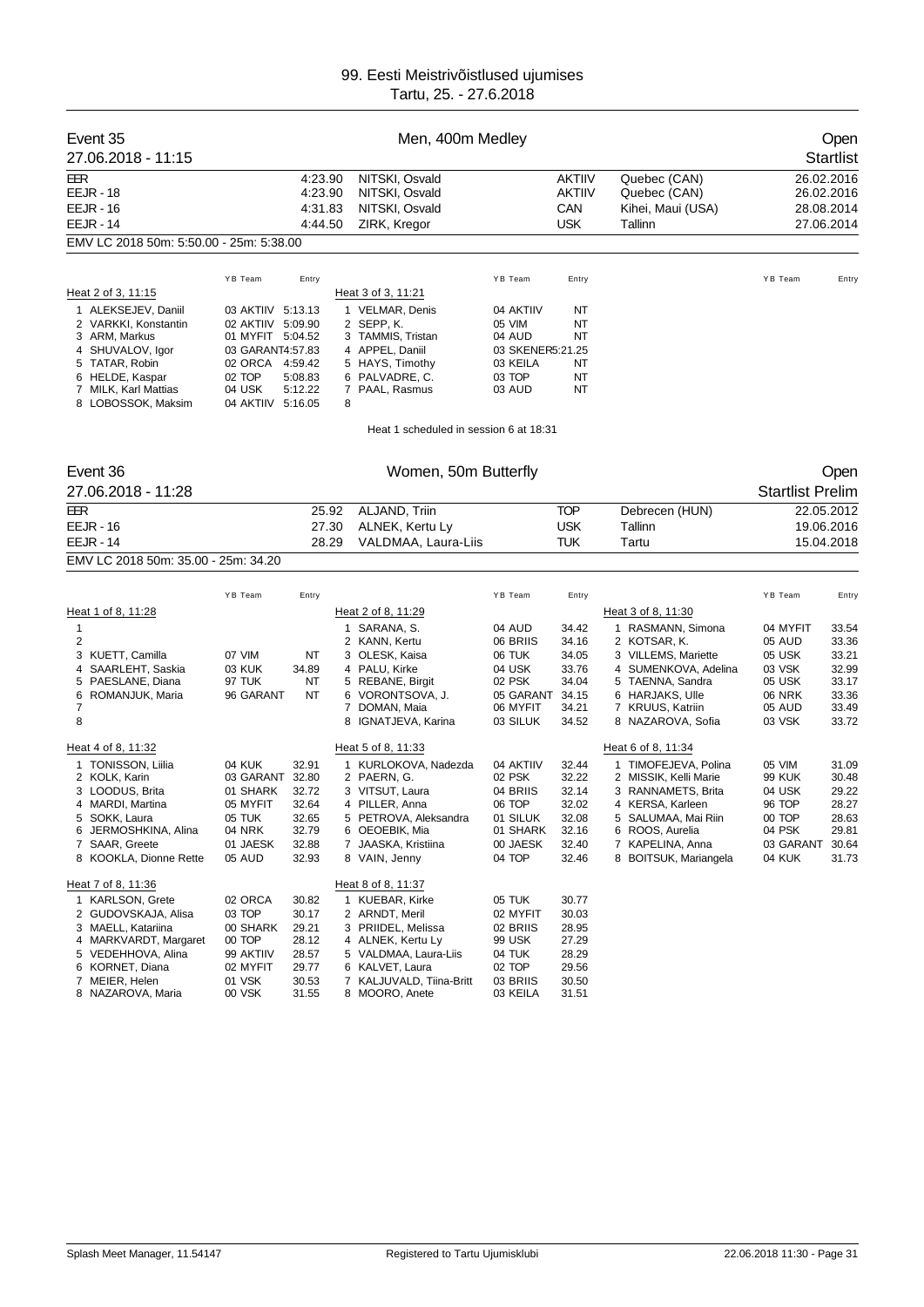| Event 37<br>27.06.2018 - 11:38                                                                                                                                                                                                               |                                                                                                        |                                                                                        | Men, 50m Butterfly                                                                                                                                                              |                                                                                                            |                                                                      |                                                                                                                                                                                                    | <b>Startlist Prelim</b>                                                                | Open                                                                 |
|----------------------------------------------------------------------------------------------------------------------------------------------------------------------------------------------------------------------------------------------|--------------------------------------------------------------------------------------------------------|----------------------------------------------------------------------------------------|---------------------------------------------------------------------------------------------------------------------------------------------------------------------------------|------------------------------------------------------------------------------------------------------------|----------------------------------------------------------------------|----------------------------------------------------------------------------------------------------------------------------------------------------------------------------------------------------|----------------------------------------------------------------------------------------|----------------------------------------------------------------------|
| <b>EER</b><br><b>EEJR - 18</b><br>$EEJR - 16$<br><b>EEJR - 14</b>                                                                                                                                                                            | 23.85<br>ZAITSEV, Daniel<br>23.85<br>ZAITSEV, Daniel<br>24.21<br>ZIRK, Kregor<br>25.22<br>ZIRK, Kregor |                                                                                        |                                                                                                                                                                                 | <b>GARANT</b><br><b>GARANT</b><br><b>USK</b><br><b>USK</b>                                                 | Tallinn<br>Tallinn<br>Stockholm (SWE)<br>Riga (LAT)                  |                                                                                                                                                                                                    | 18.06.2016<br>18.06.2016<br>30.03.2016<br>31.05.2014                                   |                                                                      |
| EMV LC 2018 50m: 32.00 - 25m: 31.00                                                                                                                                                                                                          |                                                                                                        |                                                                                        |                                                                                                                                                                                 |                                                                                                            |                                                                      |                                                                                                                                                                                                    |                                                                                        |                                                                      |
|                                                                                                                                                                                                                                              | YB Team                                                                                                | Entry                                                                                  |                                                                                                                                                                                 | YB Team                                                                                                    | Entry                                                                |                                                                                                                                                                                                    | YB Team                                                                                | Entry                                                                |
| Heat 1 of 10, 11:38<br>$\mathbf{1}$<br>2<br>3 ILTSISIN, Mark<br>4 RAIGLA, Kaspar<br>TRIBUNTSOV, Ralf<br>5<br>TIEDE, Kai Robert<br>6<br>7<br>8                                                                                                | 06 KUK<br>89 VIM<br><b>94 AUD</b><br>04 KEILA                                                          | NT<br>NT<br>NT<br>NT                                                                   | Heat 2 of 10, 11:40<br>1 METSA, Aap Valter<br>2 VOMPA, M.<br>3 LILL, Robin<br>4 HARJAKS, Joakim<br>5 PALM, Marek<br>6 SEPP, K.<br>7 TSOPP, Tristan<br>8 EINBERG, Endrik         | 05 USK<br>03 KUK<br>05 TOP<br><b>02 NRK</b><br>02 JAESK<br>05 VIM<br>04 AUD<br>04 BRIIS                    | 31.84<br>31.42<br>31.33<br>31.18<br>31.25<br>31.41<br>31.51<br>31.87 | Heat 3 of 10, 11:41<br>1 RAADIK, Jorke Patrick<br>2 IVANOV, Oliver<br>3 IVANOV, Nikita<br>4 TAMMENIIT, K.<br>5 GIRLIN, Anton-Theo<br>6 ERDMAN, Daniel<br>7 SEPP, Guenter<br>8 RUOTSALAINEN, Patrik | 03 ORCA<br>01 SHARK<br>05 ARGO<br>02 PSK<br>01 BRIIS<br>00 VSK<br>03 PSK<br>02 USK     | 31.07<br>30.96<br>30.56<br>30.30<br>30.51<br>30.78<br>31.01<br>31.13 |
| Heat 4 of 10, 11:42<br>1 RANNIK, Ranel<br>2 ALOE, Robin<br>3 MAKAROV, Sergei<br>4 KUNDLA, Johannes<br>5 PETROV, Dmitri                                                                                                                       | 03 KUK<br>00 KEILA<br>02 GARANT<br>01 ORCA<br>03 DILAN                                                 | 30.22<br>29.98<br>29.66<br>29.05<br>29.43                                              | Heat 5 of 10, 11:43<br>1 NOMM, Mirko<br>2 SABANOV, Aleksandr<br>3 ASTRELIN, Dmitri<br>4 KOLLI, Karl Aleksander<br>5 REINLO, Karl Marten                                         | 04 VIM<br>02 GARANT<br>03 GARANT<br>01 WIRU<br>99 USK                                                      | 28.86<br>28.76<br>28.67<br>28.64<br>28.67                            | Heat 6 of 10, 11:45<br>1 VIHERPUU, Rihard<br>2 MIILPALU, Matteus<br>3 SALA, Erik<br>4 SUUROJA, Carl-Joseph<br>5 LIHHATS, Erik                                                                      | 03 VIM<br>02 USK<br>01 VSK<br>02 TOP<br>03 GARANT                                      | 28.43<br>28.13<br>27.94<br>27.81<br>27.85                            |
| 6 TEDER, K.<br>7 VALKRUSMAN, A.<br>8 ROOSE, Ralf                                                                                                                                                                                             | 04 BRIIS<br>03 ARGO<br>04 TUK                                                                          | 29.95<br>30.06<br>30.27                                                                | 6 ORAV, Patrick<br>7 LUMI, Lennart Joosep<br>8 SALOMON, Georg                                                                                                                   | 04 AUD<br>04 MYFIT<br>02 KUK                                                                               | 28.71<br>28.77<br>28.96                                              | 6 DROZDOV, Daniil<br>7 KUZMIN, Sergei<br>8 FILIPPOV, Georg                                                                                                                                         | 04 GARANT<br>02 ARGO<br>04 KUK                                                         | 28.06<br>28.23<br>28.51                                              |
| Heat 7 of 10, 11:46<br>1 ARGE, Anders<br>2 KANNUS, Rasmus<br>3 UEHTIGI, Markus<br>4 ASMUS, Erik<br>5 PILLE, Sken-Sander<br>6 KAESPER, Janek<br>7 VISNAPUU, K.<br>8 ROOSIMAA, A.<br>Heat 10 of 10, 11:49<br>1 TARUM, Robert<br>2 SOVTSA, Mark | 01 TOP<br>00 BRIIS<br>00 TUK<br>02 USK<br>02 TUK<br>99 ARGO<br>02 USK<br>01 AUD<br>00 AKTIIV<br>01 TOP | 27.69<br>27.56<br>27.42<br>27.23<br>27.28<br>27.56<br>27.69<br>27.77<br>26.71<br>26.22 | Heat 8 of 10, 11:47<br>1 SEI, Paul Arvid<br>2 GRITSOK, Alan<br>3 PAAVO, Sander<br>4 ROOSE, Robert<br>5 AHTIAINEN, Alex<br>6 HIIE, Matis<br>7 UETT, Hendrik<br>8 KLEINSON, Oskar | 00 RAMSK<br>03 GARANT<br><b>98 AUD</b><br><b>96 TUK</b><br>01 USK<br>98 KEILA<br><b>98 AUD</b><br>00 KEILA | 26.79<br>26.40<br>25.93<br>24.99<br>25.54<br>26.21<br>26.71<br>27.10 | Heat 9 of 10, 11:48<br>1 SANDRIGAILO, A.<br>2 FORSEL, Marcus<br>3 GOLD, Joshua<br>4 SIIM, Cevin Anders<br>5 SUUN, Janter<br>6 MARANDI, Markus<br>7 VAINIKK, Rando<br>8 ADAMSON, Kristjan           | 99 USK<br>03 KEILA<br>96 ORCA<br>97 AUD<br>00 TOP<br><b>00 KUK</b><br>00 PSK<br>00 KUK | 26.77<br>26.34<br>25.86<br>24.91<br>25.41<br>26.15<br>26.61<br>27.03 |

| 3 TSERNOSEV. Nikita   | 97 GARANT 25.72 |       |
|-----------------------|-----------------|-------|
| 4 ZAITSEV. Daniel     | 97 GARANT 23.94 |       |
| 5 TIIDLA, Marko       | 91 TUK          | 25.35 |
| 6 GUMENJUK, Maksim    | 00 GARANT 26.13 |       |
| 7 VOLKOV, Sergei      | 01 GARANT 26.41 |       |
| 8 KARATSEVSKI, Nikita | 03 ORCA 26.90   |       |

| Event 38                  |              |               |    | Women, 4 x 200m Freestyle                                                                                   |              |            |             |         | Open       |
|---------------------------|--------------|---------------|----|-------------------------------------------------------------------------------------------------------------|--------------|------------|-------------|---------|------------|
| 27.06.2018 - 11:51        |              |               |    |                                                                                                             |              |            |             |         | Startlist  |
| EER                       |              | 8:29.10       |    | Estonia                                                                                                     |              | <b>EST</b> | Tartu       |         | 29.06.2008 |
| <b>EEJR</b>               |              | 8:49.51       |    | Estonia                                                                                                     |              | <b>EST</b> | Vagur (FAR) |         | 9.07.2017  |
|                           | YB Team      | Entry         |    |                                                                                                             | YB Team      | Entry      |             | YB Team | Entry      |
| Heat 1 of 2, 11:51        |              |               |    | Heat 2 of 2, 12:01                                                                                          |              |            |             |         |            |
| Spordiklubi Garant 3      |              | GARANT9:30.00 |    |                                                                                                             |              |            |             |         |            |
| 2 Audentese Spordiklubi 3 | AUD          | 9:15.00       |    | 2 Spordiklubi Shark 1                                                                                       | <b>SHARK</b> | NT         |             |         |            |
| 3 TOPi Ujumisklubi 1      | <b>TOP</b>   | 8:51.00       |    | 3 Kalevi Ujumiskool 3                                                                                       | <b>KUK</b>   | 9:45.50    |             |         |            |
| 4 Audentese Spordiklubi 1 | AUD          | 8:45.00       |    | 4 Ujumise Spordiklubi 3                                                                                     | <b>USK</b>   | 9:33.11    |             |         |            |
| 5 Ujumise Spordiklubi 1   | <b>USK</b>   | 8:49.87       |    | 5 Kalevi Ujumiskool 2                                                                                       | <b>KUK</b>   | 9:35.50    |             |         |            |
| 6 Ujumisklubi Briis 1     | <b>BRIIS</b> | 8:54.00       | 6. | Sillamäe Ujumisklubi Kalev 3 SILUK<br>OTDELNOVA, A. 04, IGNATJEVA, K. 03, JEFIMOVA, E. 06, TIHHONOVA, N. 06 |              | NT         |             |         |            |

 Tartu Ujumisklubi 3 TUK 9:24.00 7 KUEBAR, K. 05, SOKK, L. 05, HALJASORG, H. 03, VALDMAA, L. 04 TOPi Ujumisklubi 3 TOP 9:30.00 8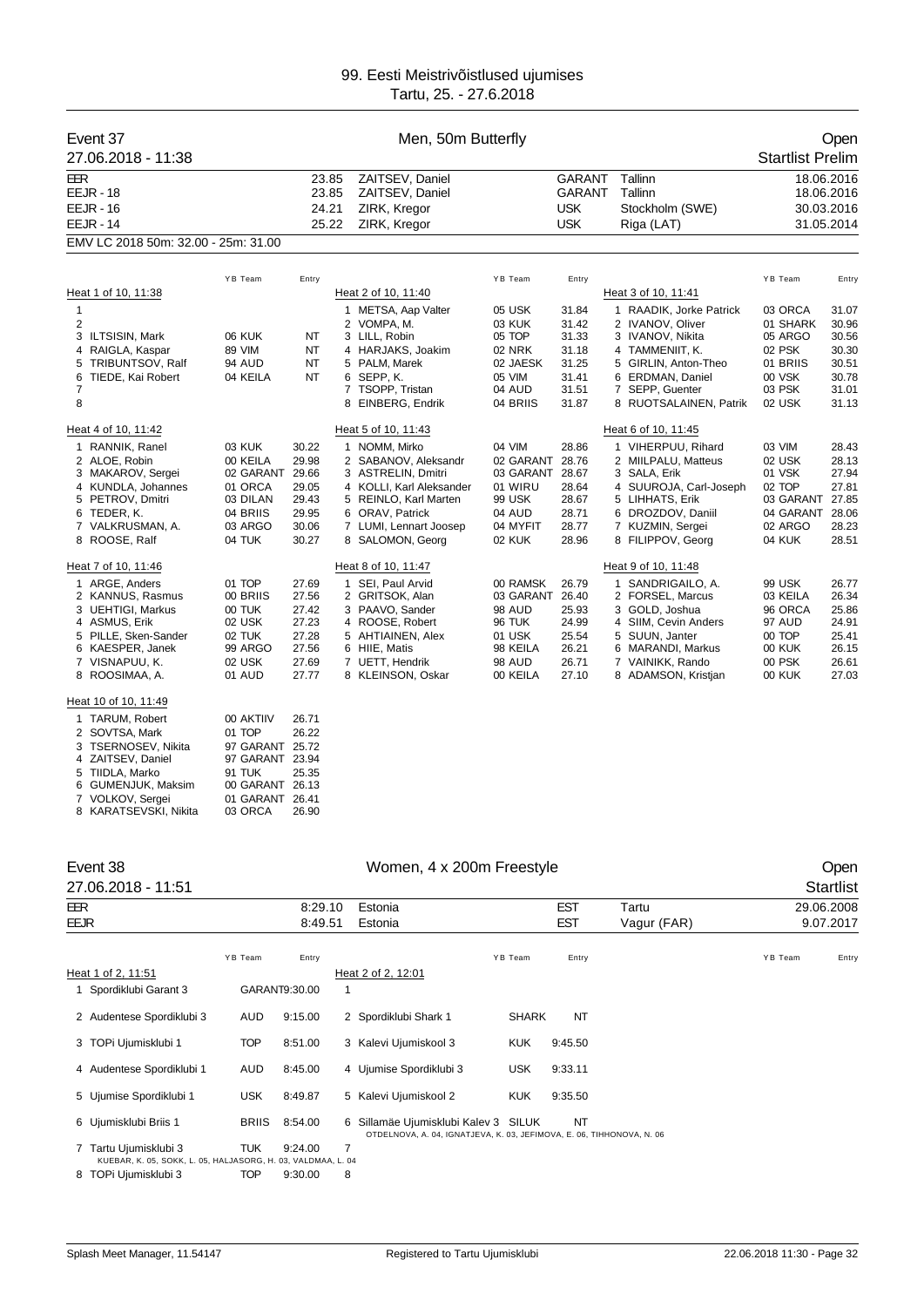| Event 39<br>27.06.2018 - 12:12           | Men, 4 x 200m Freestyle |                               |   |                                                                                              | Open<br><b>Startlist</b> |                                        |                                              |         |                                       |
|------------------------------------------|-------------------------|-------------------------------|---|----------------------------------------------------------------------------------------------|--------------------------|----------------------------------------|----------------------------------------------|---------|---------------------------------------|
| <b>EER</b><br>$EEJR - 18$<br>$EEJR - 16$ |                         | 7:33.18<br>7:50.09<br>8:03.46 |   | Estonia<br>Estonia<br>Ujumise Spordiklubi                                                    |                          | <b>EST</b><br><b>EST</b><br><b>USK</b> | London (GBR)<br>Helsinki (FIN)<br>Riga (LAT) |         | 21.05.2016<br>16.07.2010<br>2.05.2015 |
| Heat 1 of 2, 12:12                       | YB Team                 | Entry                         |   | Heat 2 of 2, 12:21                                                                           | YB Team                  | Entry                                  |                                              | YB Team | Entry                                 |
| TOPi Ujumisklubi 2                       | <b>TOP</b>              | 8:26.00                       |   | 1 Spordiklubi Garant 32                                                                      | GARANT                   | NT                                     |                                              |         |                                       |
| 2 Spordiklubi Garant 3                   |                         | GARANT8:20.00                 |   | 2 Viimsi Veeklubi 3                                                                          | <b>VIM</b>               | 9:10.00                                |                                              |         |                                       |
| 3 Ujumisklubi Aktiiv 2                   |                         | AKTIIV 8:15.00                |   | 3 TOPi Ujumisklubi 3                                                                         | <b>TOP</b>               | 8:35.00                                |                                              |         |                                       |
| 4 Audentese Spordiklubi 1                | AUD                     | 7:44.00                       |   | 4 Kalevi Ujumiskool 3                                                                        | <b>KUK</b>               | 8:30.50                                |                                              |         |                                       |
| 5 Spordiklubi Garant 1                   |                         | GARANT8:00.00                 |   | 5 Järveotsa SK 2                                                                             |                          | JAESK 8:32.00                          |                                              |         |                                       |
| 6 Ujumise Spordiklubi 2                  | <b>USK</b>              | 8:15.69                       |   | 6 Audentese Spordiklubi 3                                                                    | AUD                      | 9:08.00                                |                                              |         |                                       |
| 7 Ujumise Spordiklubi 3                  | <b>USK</b>              | 8:21.76                       |   | 7 Spordiklubi Energia 3<br>LASIMER, A. 04, PRIBOSLAVSKI, J. 03, APPEL, D. 03, SOLODOV, D. 03 | <b>SKENER</b>            | <b>NT</b>                              |                                              |         |                                       |
| 8 Ujumisklubi Aktiiv 3                   |                         | AKTIIV 8:29.00                | 8 |                                                                                              |                          |                                        |                                              |         |                                       |

### 12:31 Medal ceremony No. 38. Women, 4 x 200m Freestyle 12:35 Medal ceremony No. 39. Men, 4 x 200m Freestyle

## 6 - VI osa 27.06.2018 - 17:00

| <b>Event 2801</b>                   |       | Women, 50m Breaststroke |            |              | Open                    |
|-------------------------------------|-------|-------------------------|------------|--------------|-------------------------|
| 27.06.2018 - 17:00                  |       |                         |            |              | <b>Startlist Finals</b> |
| EER                                 |       | 31.32 TREPP, Jane       | <b>KUK</b> | Rome (ITA)   | 1.08.2009               |
| $EEJR - 16$                         | 32.56 | TREPP. Jane             | <b>EST</b> | Lisbon (POR) | 15.07.2004              |
| $EEJR - 14$                         | 33.54 | TREPP. Jane             | <b>KUK</b> | Alytus (LTU) | 21.02.2003              |
| EMV LC 2018 50m: 42.00 - 25m: 41.00 |       |                         |            |              |                         |

YB

Final A 1

#### Final B

8

1 2

3 4

5

6 7

8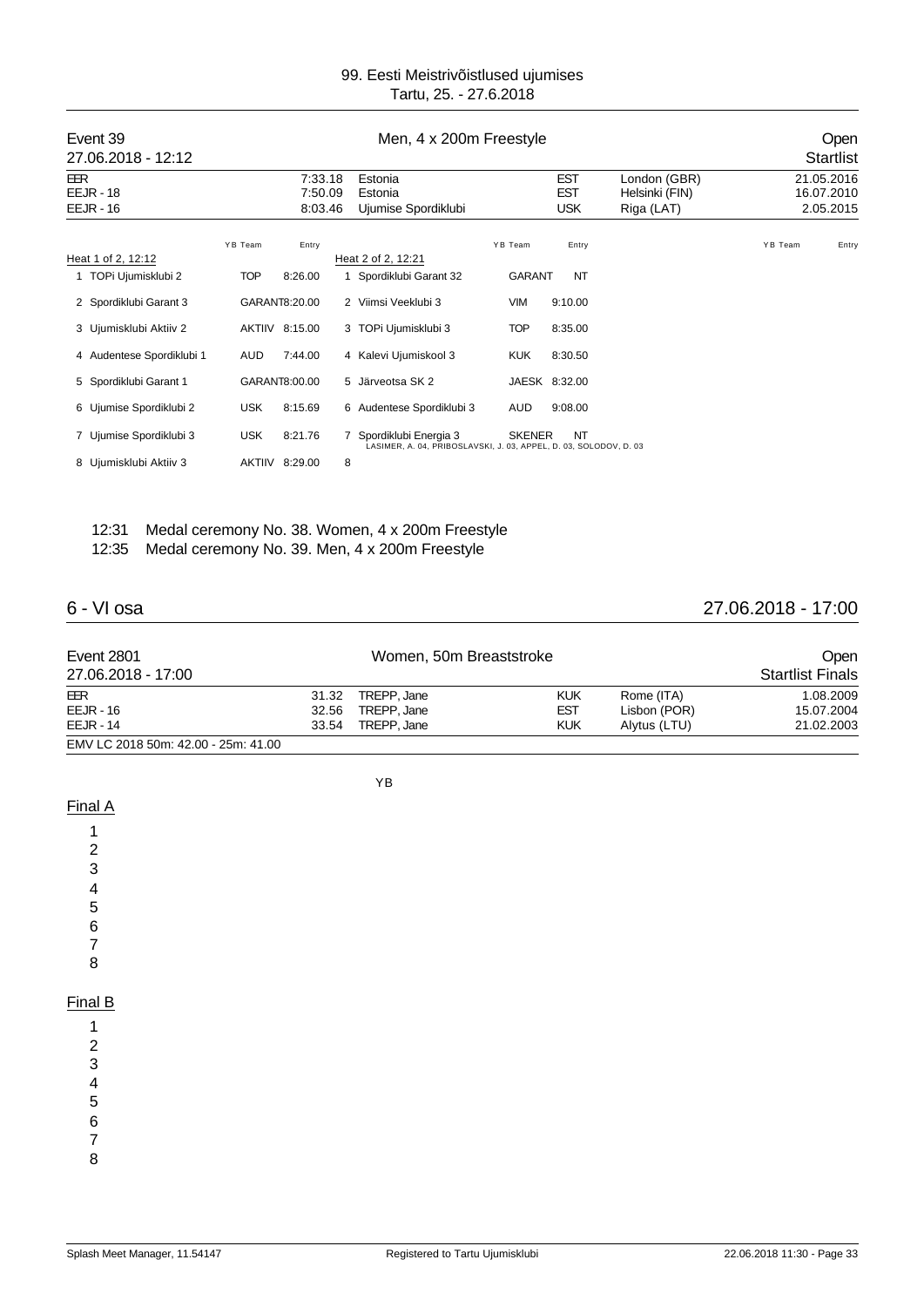| Event 2901<br>27.06.2018 - 17:05    |       | <b>Open</b><br><b>Startlist Finals</b> |               |                   |            |
|-------------------------------------|-------|----------------------------------------|---------------|-------------------|------------|
| EER                                 | 27.81 | ALJAND, Martti                         | <b>AUD</b>    | Riga (LAT)        | 1.06.2014  |
| $EEJR - 18$                         | 28.63 | ALLIKVEE, Martin                       | <b>GARANT</b> | Poznan (POL)      | 12.07.2013 |
| $EEJR - 16$                         | 29.20 | NIINE, Joonas                          | <b>AKTIIV</b> | Netanya (ISR)     | 30.06.2017 |
| <b>EEJR - 14</b>                    | 30.60 | DOBROVOLSKI, Aleksandr                 | <b>KJSSK</b>  | Nizni-Tagil (RUS) | 25.03.1989 |
| EMV LC 2018 50m: 38.00 - 25m: 37.00 |       |                                        |               |                   |            |

YB

## Final A

| 1                                          |  |  |
|--------------------------------------------|--|--|
| $\sqrt{2}$                                 |  |  |
| $\overline{3}$                             |  |  |
|                                            |  |  |
| $\begin{array}{c} 4 \\ 5 \\ 6 \end{array}$ |  |  |
|                                            |  |  |
| $\overline{7}$                             |  |  |
| 8                                          |  |  |
|                                            |  |  |
| Final B                                    |  |  |
| $\sim$                                     |  |  |

| 1 |  |
|---|--|
| 2 |  |
| 3 |  |
| 4 |  |
| 5 |  |
| 6 |  |
| 7 |  |
| 8 |  |

| Event 5004<br>27.06.2018 - 17:09 |                     | Women, 50m Butterfly |       |         |       |                  |
|----------------------------------|---------------------|----------------------|-------|---------|-------|------------------|
|                                  |                     | YB Team              | Entry | YB Team | Entry | YB Team<br>Entry |
|                                  | Heat 1 of 1, 17:09  |                      |       |         |       |                  |
|                                  | 1 SILLA, Christella | 04 EPOK              | 50.56 |         |       |                  |
|                                  | 2 JOALA, Anni       | 98 EPOK              | 48.47 |         |       |                  |
|                                  | 3 REMMELG, Anette   | 00 EPOK              | 39.62 |         |       |                  |
|                                  | 4 KAUL, Susannah    | <b>99 KUK</b>        | 33.66 |         |       |                  |
|                                  | 5 SUKKO, Marita     | 96 EPOK              | 38.20 |         |       |                  |
|                                  | 6 TILK, Brenda      | 94 EPOK              | 48.00 |         |       |                  |
| 8                                | 7 REIN, Maria       | 99 EPOK              | 50.13 |         |       |                  |

| Event 5005<br>27.06.2018 - 17:12                                                                                        |                                                                | Men, 50m Butterfly                                 |         |       |                  |
|-------------------------------------------------------------------------------------------------------------------------|----------------------------------------------------------------|----------------------------------------------------|---------|-------|------------------|
|                                                                                                                         | YB Team                                                        | Entry                                              | YB Team | Entry | YB Team<br>Entry |
| Heat 1 of 1, 17:12                                                                                                      |                                                                |                                                    |         |       |                  |
| 2 PLOOMIPUU, Vahur<br>3 KALDMA, Kaimar<br>4 PLOOMIPUU, Kardo<br>5 LIKSOR, Robin<br>6 TOETT, Eric<br>7 TOPKIN, Matz<br>8 | 90 EPOK<br>86 EPOK<br>88 EPOK<br>99 EPOK<br>92 EPOK<br>98 EPOK | 44.52<br>31.68<br>28.00<br>30.30<br>38.77<br>46.01 |         |       |                  |

17:15 Medal ceremony No. 2801. Women, 50m Breaststroke

17:19 Medal ceremony No. 2901. Men, 50m Breaststroke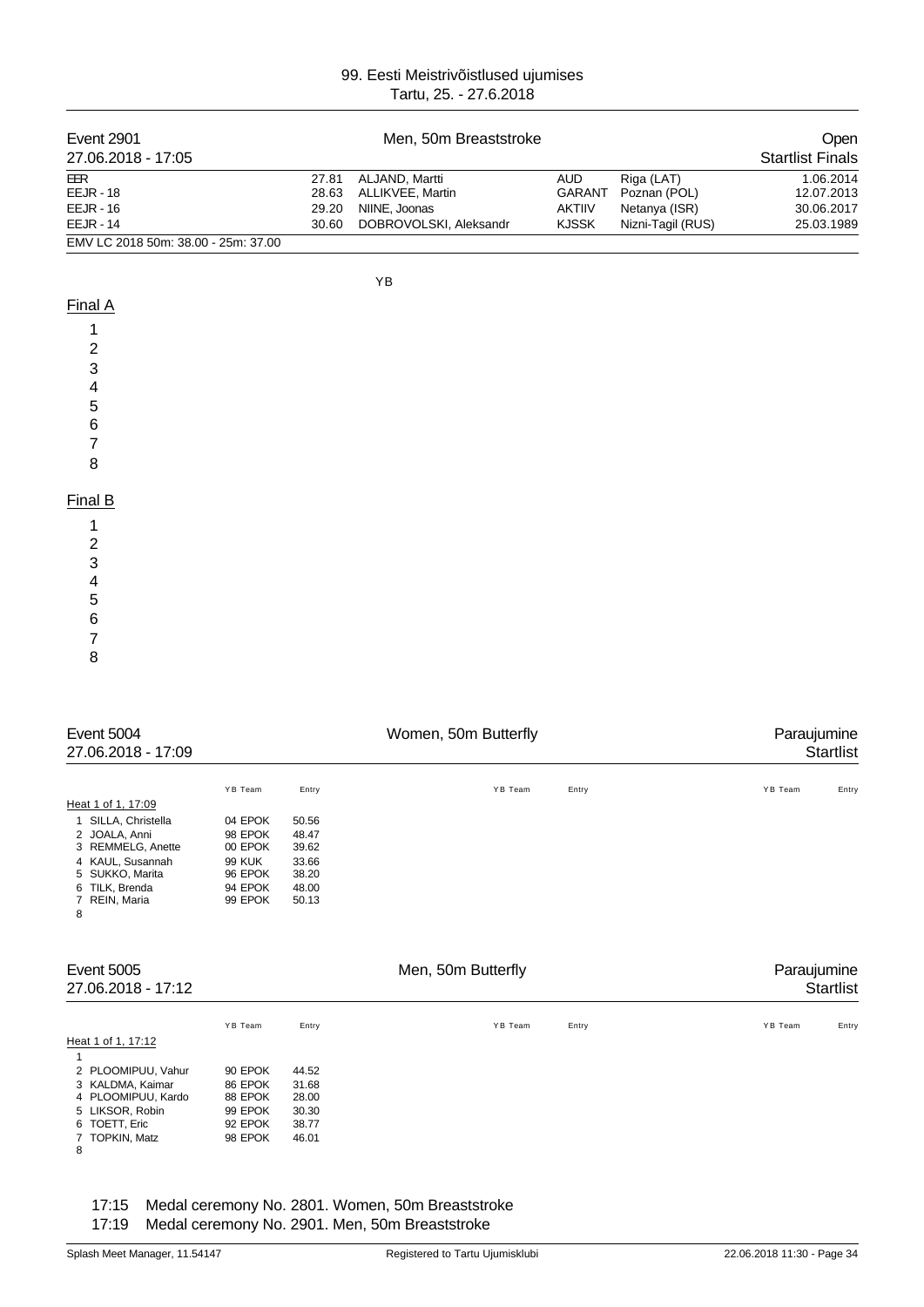## 17:23 Medal ceremony No. 5004. Women, 50m Butterfly

17:27 Medal ceremony No. 5005. Men, 50m Butterfly

| Event 3001                              |         | Women, 200m Freestyle  |            |                 |                        |  |
|-----------------------------------------|---------|------------------------|------------|-----------------|------------------------|--|
| 27.06.2018 - 17:31                      |         |                        |            |                 | <b>Startlist Final</b> |  |
| EER                                     |         | 2:00.64 PARTÕKA, Elina | <b>NRK</b> | Beijing (CHN)   | 11.08.2008             |  |
| $EEJR - 16$                             |         | 2:03.28 PARTOKA, Elina | VSK        | Helsinki (FIN)  | 7.07.2000              |  |
| $EEJR - 14$                             | 2:06.84 | ALNEK, Kertu Lv        | USK        | Dordrecht (NED) | 11.07.2014             |  |
| EMV LC 2018 50m: 2:40.50 - 25m: 2:36.50 |         |                        |            |                 |                        |  |

YB

| Final  |  |
|--------|--|
|        |  |
| ⌒      |  |
| ົ<br>w |  |
|        |  |
| 5      |  |
| -6     |  |
|        |  |
| 8      |  |
|        |  |

| Event 3101                              |         |                    | <b>Open</b>   |                 |                        |
|-----------------------------------------|---------|--------------------|---------------|-----------------|------------------------|
| 27.06.2018 - 17:35                      |         |                    |               |                 | <b>Startlist Final</b> |
| EER                                     | 1:49.86 | SIDORKIN, Vladimir | <b>AKTIIV</b> | Moscow (RUS)    | 26.04.2009             |
| $EEJR - 18$                             | 1:49.91 | ZIRK, Kregor       | USK           | Stockholm (SWE) | 6.04.2018              |
| $EEJR - 16$                             | 1:50.70 | ZIRK, Kregor       | <b>USK</b>    | London (GBR)    | 17.05.2016             |
| <b>EEJR - 14</b>                        | 1:55.81 | ZIRK, Kregor       | USK           | Tallinn         | 26.06.2014             |
| EMV LC 2018 50m: 2:20.00 - 25m: 2:16.00 |         |                    |               |                 |                        |

YB

**Final** 

1 2

3

4

5

6

7

8

|  | 17:39 Medal ceremony No. 3001. Women, 200m Freestyle |  |  |  |  |
|--|------------------------------------------------------|--|--|--|--|
|--|------------------------------------------------------|--|--|--|--|

17:43 Medal ceremony No. 3101. Men, 200m Freestyle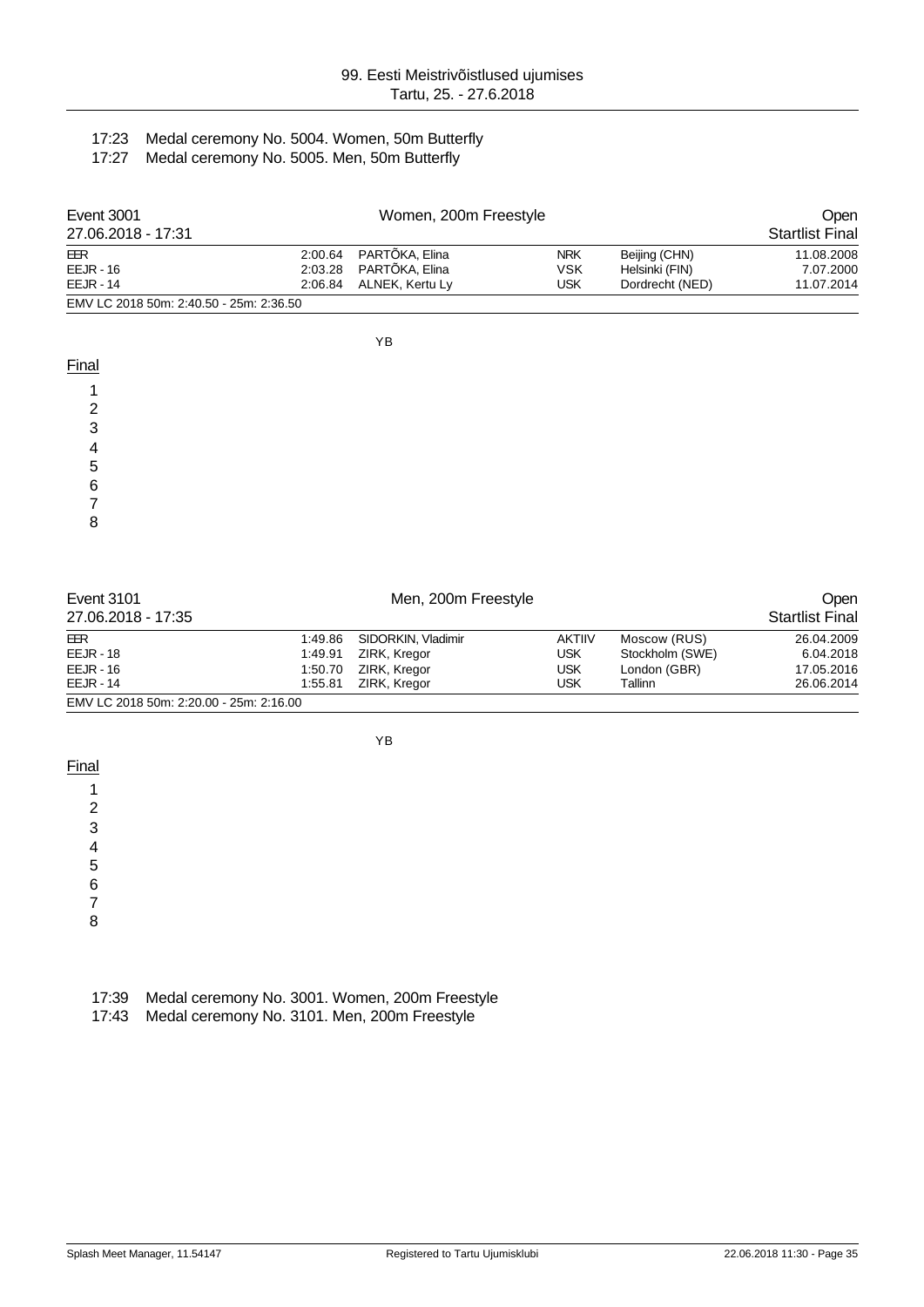| <b>Event 3201</b>                                  |                               | Women, 100m Backstroke                            |                                       |                                | Open                                  |
|----------------------------------------------------|-------------------------------|---------------------------------------------------|---------------------------------------|--------------------------------|---------------------------------------|
| 27.06.2018 - 17:47                                 |                               |                                                   |                                       |                                | <b>Startlist Finals</b>               |
| <b>EER</b><br><b>EEJR - 16</b><br><b>EEJR - 14</b> | 1:01.98<br>1:03.12<br>1:04.97 | KENDZIOR, Alina<br>OLEM, Veronika<br>SEPP, Sigrid | GARANT<br><b>AKTIIV</b><br><b>TOP</b> | Tallinn<br>Tartu<br>Riga (LAT) | 17.06.2016<br>17.06.2017<br>1.06.2013 |
| EMV LC 2018 50m: 1:22.00 - 25m: 1:19.00            |                               |                                                   |                                       |                                |                                       |
|                                                    |                               | YB                                                |                                       |                                |                                       |
| Final A                                            |                               |                                                   |                                       |                                |                                       |
| 1<br>2                                             |                               |                                                   |                                       |                                |                                       |
| 3<br>4                                             |                               |                                                   |                                       |                                |                                       |
| 5<br>$\,6$                                         |                               |                                                   |                                       |                                |                                       |
| $\overline{7}$                                     |                               |                                                   |                                       |                                |                                       |
| 8                                                  |                               |                                                   |                                       |                                |                                       |
| Final B                                            |                               |                                                   |                                       |                                |                                       |
| 1<br>$\overline{\mathbf{c}}$<br>3                  |                               |                                                   |                                       |                                |                                       |
| 4                                                  |                               |                                                   |                                       |                                |                                       |
| 5<br>$\,6$<br>7                                    |                               |                                                   |                                       |                                |                                       |
| 8                                                  |                               |                                                   |                                       |                                |                                       |
| <b>Event 3301</b><br>27.06.2018 - 17:53            |                               | Men, 100m Backstroke                              |                                       |                                | Open<br><b>Startlist Finals</b>       |

| 21.UU.ZU IU - 11.UU                     |         |                  |            |                | olaniist Fiilais |
|-----------------------------------------|---------|------------------|------------|----------------|------------------|
| EER                                     | 55.03   | TRIBUNTSOV, Ralf | AUD        | Kazan (RUS)    | 9.08.2015        |
| $EEJR - 18$                             | 55.26   | TRIBUNTSOV, Ralf | <b>AUD</b> | Kazan (RUS)    | 10.07.2013       |
| $EEJR - 16$                             | 58.65   | TRIBUNTSOV, Ralf | <b>AUD</b> | Belgrade (SRB) | 10.07.2011       |
| $EEJR - 14$                             | 1:01.14 | ZIRK, Kregor     | USK        | Riga (LAT)     | 31.05.2014       |
| EMV LC 2018 50m: 1:13.00 - 25m: 1:10.00 |         |                  |            |                |                  |

YB

## Final A

- 
- $\overline{7}$ 8
-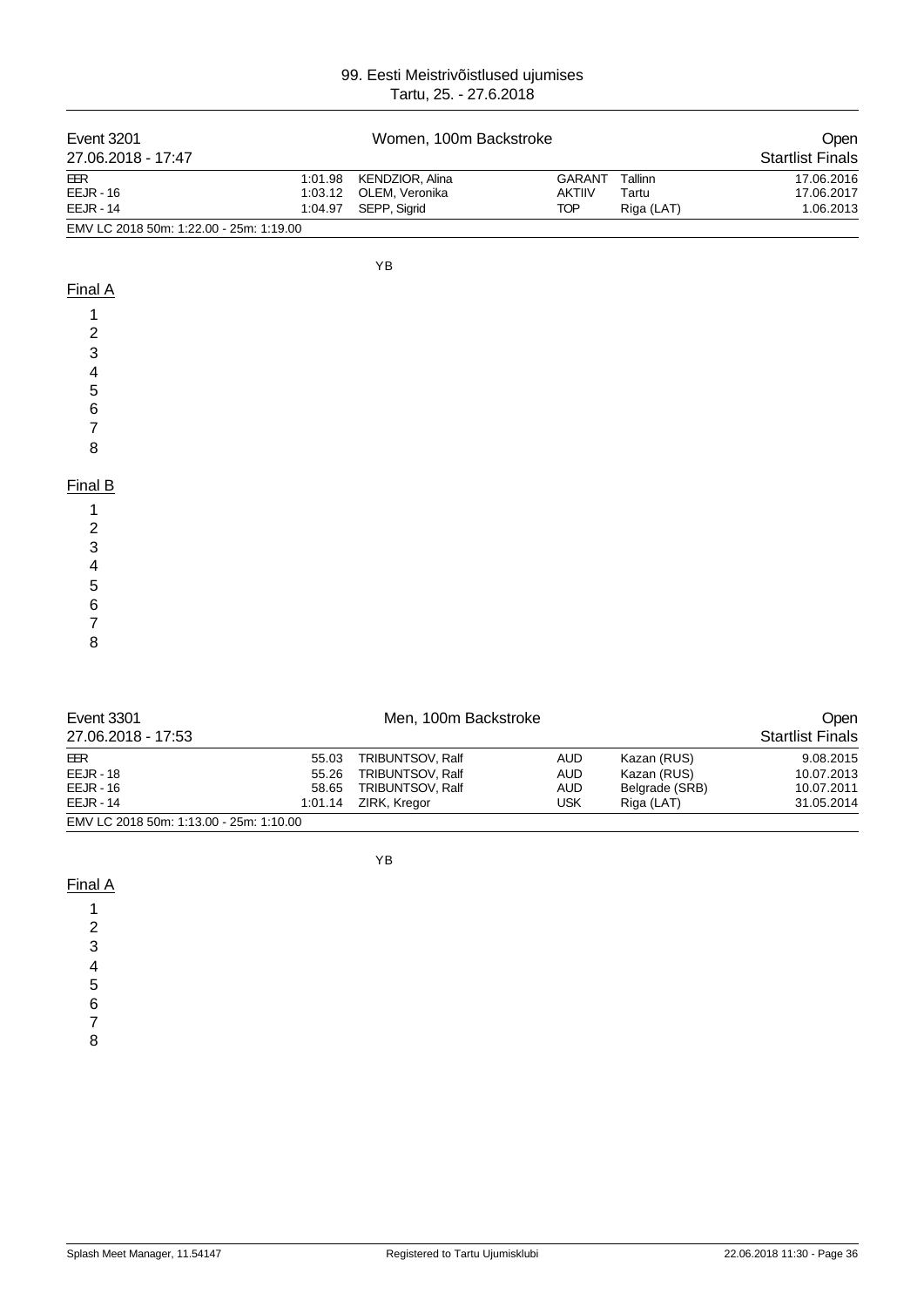Event 3301, Men, 100m Backstroke, Final

## Final B

1 2

- 3
- 4
- 5
- 6
- 7
- 8

# 17:59 Medal ceremony No. 3201. Women, 100m Backstroke

18:03 Medal ceremony No. 3301. Men, 100m Backstroke

| Event 3601                          |       | Open                |     |                |                         |
|-------------------------------------|-------|---------------------|-----|----------------|-------------------------|
| 27.06.2018 - 18:07                  |       |                     |     |                | <b>Startlist Finals</b> |
| EER                                 |       | 25.92 ALJAND, Triin | TOP | Debrecen (HUN) | 22.05.2012              |
| $EEJR - 16$                         | 27.30 | ALNEK, Kertu Ly     | USK | Tallinn        | 19.06.2016              |
| $EEJR - 14$                         | 28.29 | VALDMAA, Laura-Liis | TUK | Tartu          | 15.04.2018              |
| EMV LC 2018 50m: 35.00 - 25m: 34.20 |       |                     |     |                |                         |

YB

#### Final A

1

- 2
- 3
- 4
- 5
- 6 7
- 8

## Final B

- 1
- 2
- 3
- 4
- 5
- 6
- 7
- 8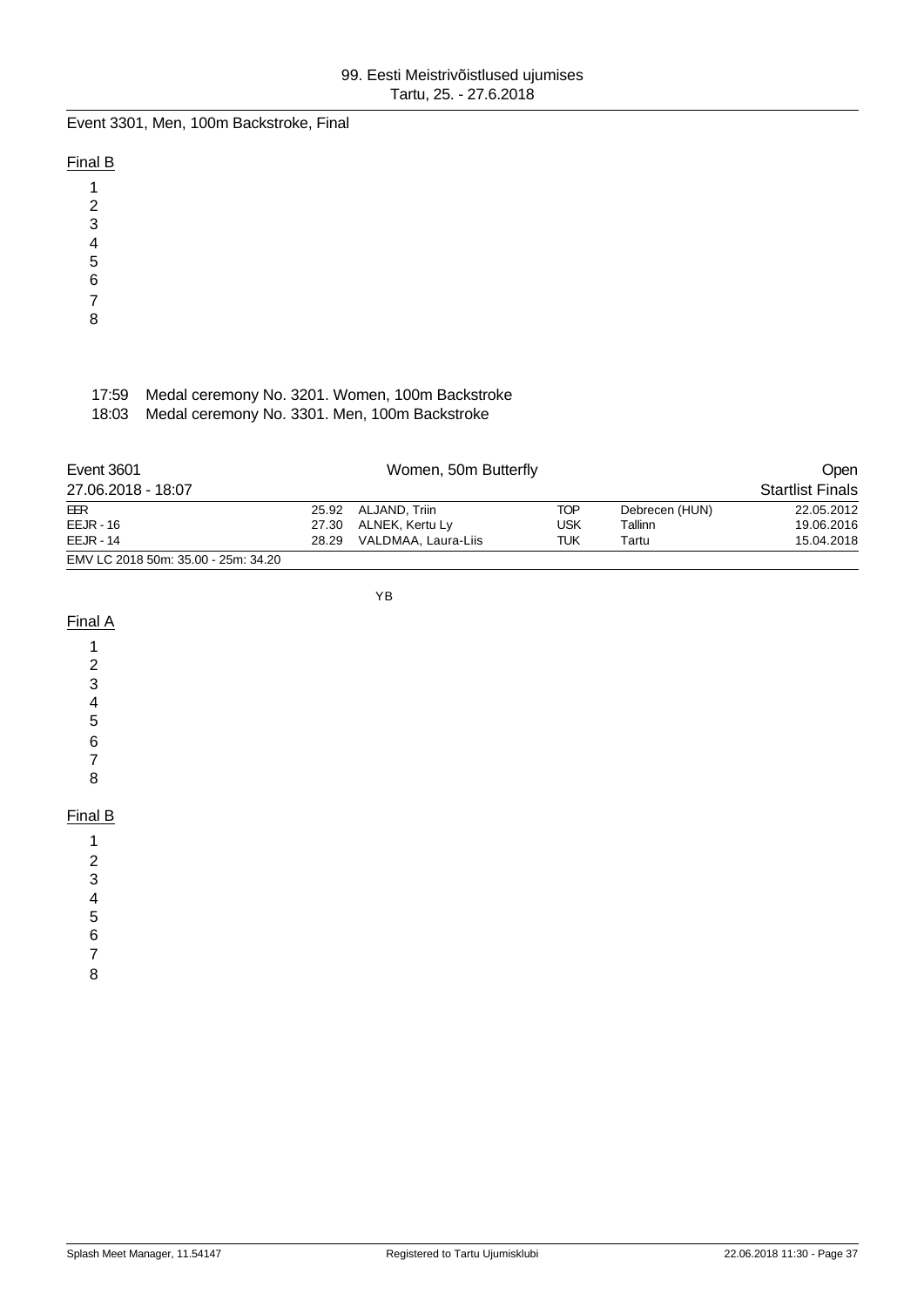| <b>Event 3701</b><br>27.06.2018 - 18:11 |                                               |       | Men, 50m Butterfly |               |                 | Open<br><b>Startlist Finals</b> |
|-----------------------------------------|-----------------------------------------------|-------|--------------------|---------------|-----------------|---------------------------------|
| <b>EER</b>                              |                                               | 23.85 | ZAITSEV, Daniel    | <b>GARANT</b> | Tallinn         | 18.06.2016                      |
| <b>EEJR - 18</b>                        |                                               | 23.85 | ZAITSEV, Daniel    | GARANT        | Tallinn         | 18.06.2016                      |
| <b>EEJR - 16</b>                        |                                               | 24.21 | ZIRK, Kregor       | <b>USK</b>    | Stockholm (SWE) | 30.03.2016                      |
| <b>EEJR - 14</b>                        |                                               | 25.22 | ZIRK, Kregor       | <b>USK</b>    | Riga (LAT)      | 31.05.2014                      |
|                                         | EMV LC 2018 50m: 32.00 - 25m: 31.00           |       |                    |               |                 |                                 |
|                                         |                                               |       | YB                 |               |                 |                                 |
| Final A                                 |                                               |       |                    |               |                 |                                 |
| 1                                       |                                               |       |                    |               |                 |                                 |
| $\mathbf 2$                             |                                               |       |                    |               |                 |                                 |
| 3                                       |                                               |       |                    |               |                 |                                 |
| 4                                       |                                               |       |                    |               |                 |                                 |
|                                         |                                               |       |                    |               |                 |                                 |
| 5                                       |                                               |       |                    |               |                 |                                 |
| 6                                       |                                               |       |                    |               |                 |                                 |
| $\overline{7}$                          |                                               |       |                    |               |                 |                                 |
| $\bf 8$                                 |                                               |       |                    |               |                 |                                 |
| Final B                                 |                                               |       |                    |               |                 |                                 |
| 1                                       |                                               |       |                    |               |                 |                                 |
|                                         |                                               |       |                    |               |                 |                                 |
| $\overline{\mathbf{c}}$                 |                                               |       |                    |               |                 |                                 |
| 3                                       |                                               |       |                    |               |                 |                                 |
| 4                                       |                                               |       |                    |               |                 |                                 |
| 5                                       |                                               |       |                    |               |                 |                                 |
| $\,$ 6 $\,$                             |                                               |       |                    |               |                 |                                 |
| $\overline{7}$                          |                                               |       |                    |               |                 |                                 |
| 8                                       |                                               |       |                    |               |                 |                                 |
|                                         |                                               |       |                    |               |                 |                                 |
| 18:16                                   | Medal ceremony No. 3601. Women, 50m Butterfly |       |                    |               |                 |                                 |
| 18:20                                   | Medal ceremony No. 3701. Men, 50m Butterfly   |       |                    |               |                 |                                 |
|                                         |                                               |       |                    |               |                 |                                 |

| Event 34                                |         | Women, 400m Medley       |            |                 | Open       |
|-----------------------------------------|---------|--------------------------|------------|-----------------|------------|
| 27.06.2018 - 18:24                      |         |                          |            |                 | Startlist  |
| EER                                     | 4:52.04 | LIIV-KULLA. Aivi         | <b>EST</b> | Kobe (JPN)      | 24.08.1985 |
| $EEJR - 16$                             |         | 4:56.88 PÕLD, Anna-Liisa | KEILA      | Irvine (USA)    | 9.08.2006  |
| $EELIR - 14$                            | 4:58.31 | LIIV-KULLA, Aivi         | <b>EST</b> | Milwaukee (USA) | 22.08.1981 |
| EMV LC 2018 50m: 6:10.00 - 25m: 5:58.00 |         |                          |            |                 |            |

| ΥB                          |                       |         |
|-----------------------------|-----------------------|---------|
| Heat 1 of 3, 18:24          |                       |         |
| SAAR, Meribel<br>00         | TOPi Ujumisklubi      | 5:33.32 |
| 2 HANSALU, Katriin<br>03    | Ujumisklubi Briis     | 5:30.19 |
| 3 HEINLO, Helena<br>03      | Ujumise Spordiklubi   | 5:21.03 |
| 4 MARKVARDT, Margaret<br>00 | TOPi Ujumisklubi      | 5:04.99 |
| 5 HALLIK, Anette<br>00      | Audentese Spordiklubi | 5:16.69 |
| 6 VEDEHHOVA, Alina<br>99    | Ujumisklubi Aktiiv    | 5:21.71 |
| 7 KRIVORUKOVA, Sofja<br>02  | Ujumisklubi Aktiiv    | 5:31.51 |
| 8 MAAS, Mari-Liis<br>04     | TOPi Ujumisklubi      | 5:35.09 |